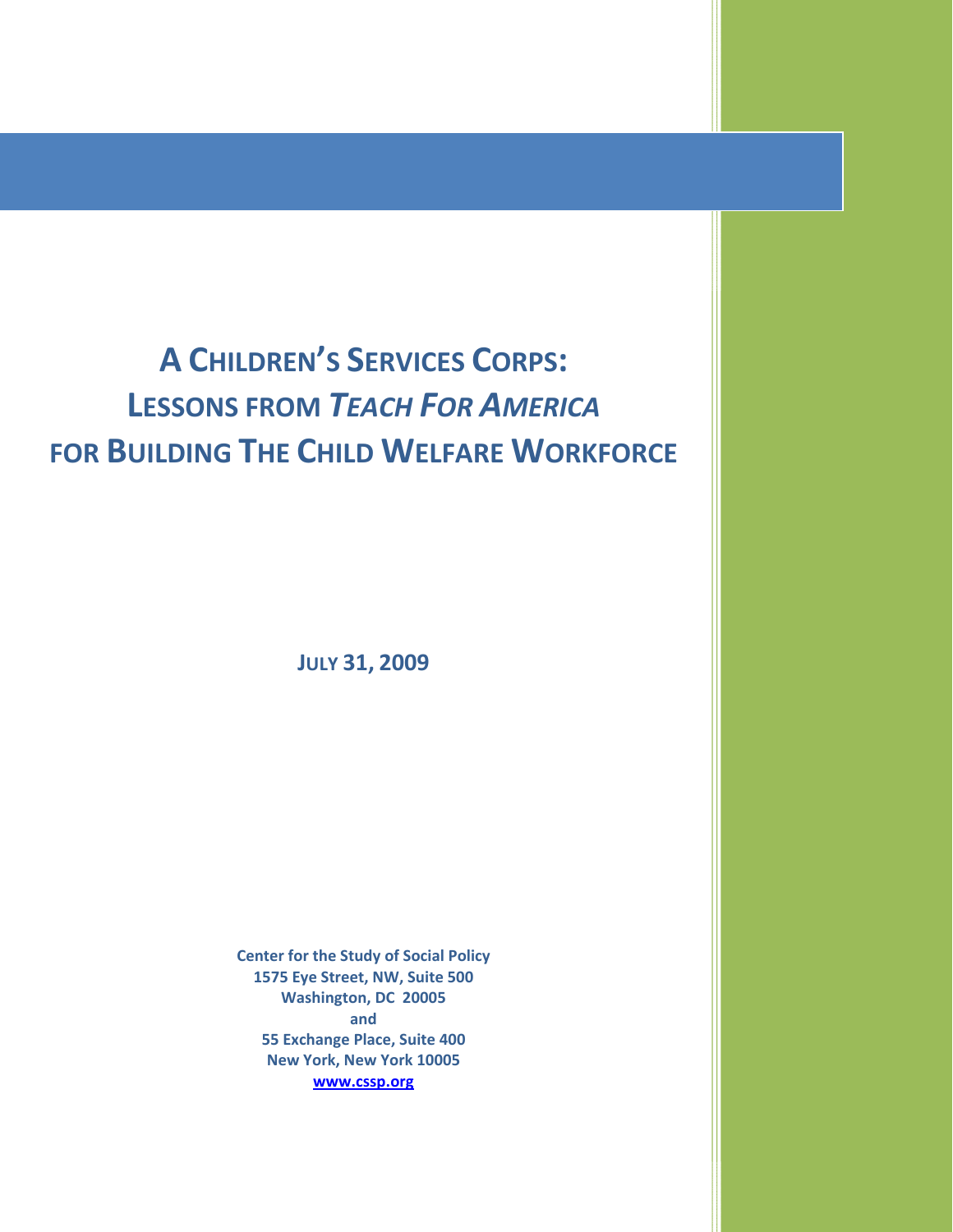### **ACKNOWLEDGEMENTS**

The Center for the Study of Social Policy thanks those who gave generously of their time and expertise to this project. We especially thank the individuals listed below who spent a day with us in a consultative discussion. Lisbeth Schorr, CSSP Senior Fellow, deserves special recognition not only for her contributions to the substantive ideas but also for her careful guidance, leadership, and her skills at facilitating the Round Table. Without her, the discussion would not have been as rich, productive, or thoughtful. We also wish to thank Wendy Kopp, CEO and Founder of Teach For America, who offered insight and helpful advice in discussing this proposal, as well as provided access to her senior staff. Finally, we wish to thank Ira Cutler and Cornerstone for Kids who supported this work and share our enthusiasm for exploring new ideas to address longstanding problems.

Mary Lee Allen, Director Child Welfare and Mental Health Children's Defense Fund

Chris Myers Asch, Founder U.S. Public Service Academy

Uma Ahluwalia, Director Department of Health and Human Services Montgomery County, Maryland

Richard P. Barth, Dean School of Social Work - University of Maryland

Freda Bernatovicz, Director University of Southern Maine, Edmund S. Muskie School of Public Service, Institute for Public Sector Innovation

Mary Bissell, Partner ChildFocus

Elizabeth Black, Executive Director Office of Child Permanency Tennessee Department of Children and Families

David Crampton, Assistant Professor Mandel School of Applied Social Sciences Case Western Reserve University

Nancy S. Dickinson, Director Jordan Institute for Families School of Social Work, University of North Carolina - Chapel Hill Ira Cutler, Co-Director **Cornerstone Consulting Group** 

C. Emily Feistritzer National Center on Alternative Certification

Peter Goldberg, President and CEO Alliance for Children and Families

Kim A. Holmes, Project Manager Teach For America Feasibility Study, Center for the Study of Social Policy

Sanford (Sandy) Horwitt Author and Consultant

Judith Meltzer, Deputy Director Center for the Study of Social Policy

Sarah Navarro, Associate Center for the Study of Social Policy

LaJean Ray, Director Fatima Family Center

Susan Robison Connexus, Inc.

Paul Schmitz, President and CEO Public Allies, Inc.

Lisbeth (Lee) Schorr, Senior Fellow Center for the Study of Social Policy Director, Project on Effective Interventions Lecturer in Social Medicine, Harvard University

Support for this work was funded by Cornerstone for Kids. The findings and conclusions in this paper are those of the CSSP authors and do not necessarily reflect the opinions of Cornerstone for Kids.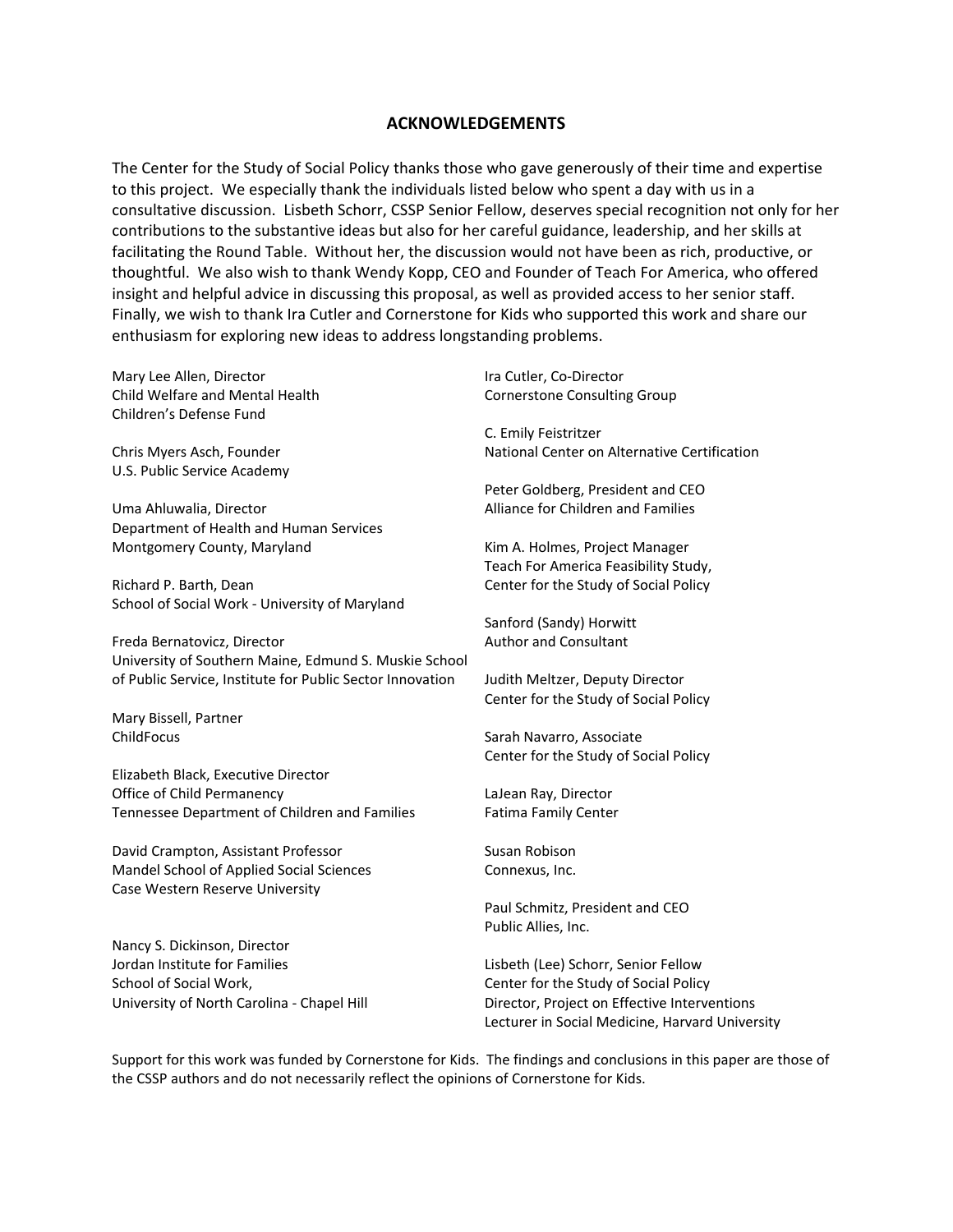### **PREFACE**

Teach For America (TFA) began a national movement to eliminate education inequality by focusing on attracting new college graduates to the teaching profession. TFA has created a corps of recent college graduates with demonstrated high academic achievement in diverse subject majors, various career interests, and a willingness to commit a minimum of two years to train and teach in low-income urban and rural areas - places where teacher shortages were the greatest. TFA was founded on the theory that socioeconomic challenges in low-income communities result in students coming to school with a wide range of needs and disadvantages. The schools they attend have limited capacity in teaching talent, technology, and financial resources to compensate for the challenges that students present, contributing to the rapid erosion of public education and deteriorating student outcomes. National priorities have exacerbated the problem; the necessary policies, practices, and investment have not been made to alter the downward trajectory of the teaching profession, address the insufficient number of qualified teachers, or improve America's overall poor education landscape - all obstacles that have caused the public education system to languish over many decades.

Similarly, public child welfare has been in need of an invigorated and high-quality workforce for decades. Today, the situation in many places is dire as increased numbers of vulnerable children and families face greater adversities and require more help to solve their complex problems. The challenges of creating a qualified and stable child welfare workforce are strikingly similar to those of the education system – attracting candidates for positions, training and retaining high-quality workers, filling a leadership vacuum, and finding ways to improve and alter the public image of the profession. Evaluating and addressing child welfare workforce issues is complex, but the TFA model and its beginning impact in the educational sphere provides intriguing lessons for child welfare to consider in addressing its many problems.

Struck by some of the similarities in the challenges facing both education and child welfare, The Center for the Study of Social Policy (CSSP) conducted a feasibility study on the applicability of the TFA model to child welfare. The study sought to determine if applying some of the lessons from the TFA model could help to (1) create a diverse child welfare workforce with the knowledge and skills to meet the needs of low-income, disadvantaged children and their families; (2) provide a new pathway for those who would not otherwise choose a career in this field; (3) develop a strong leadership pipeline; (4) help change the way the child welfare profession is currently perceived; and (5) become a networked force for sustained change in defining the roles, responsibilities, and outcomes in child welfare.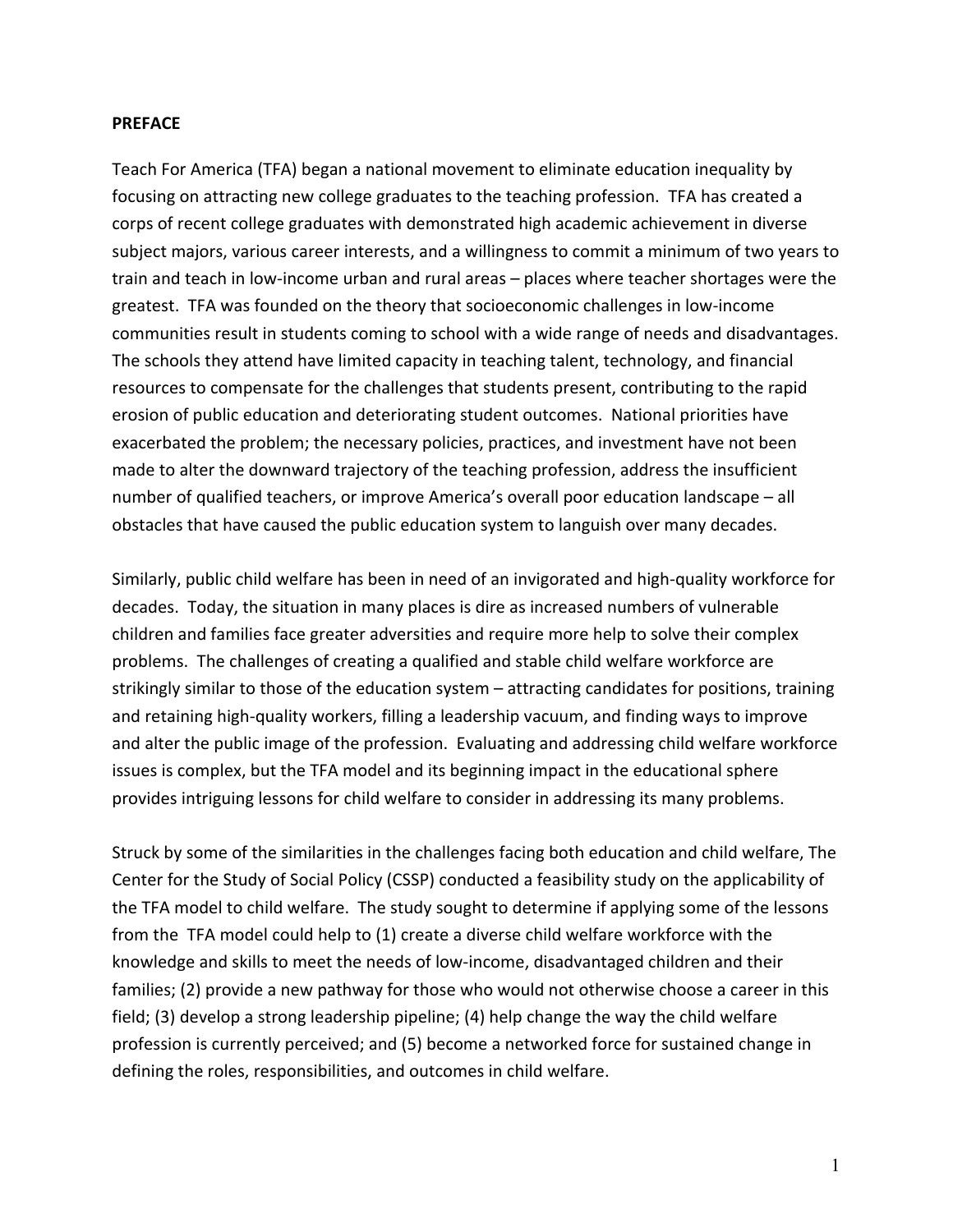The idea of adapting or replicating the TFA model for child welfare, in whole or in part, was expected to be met with fierce resistance by the child welfare field. Many experts previously cited multiple reasons - including credentialing, the system's inability to handle an influx of young, "unqualified" workers and the continued "de-professionalization" of the work – for the infeasibility of the TFA model as a vehicle to attract and retain a qualified workforce. The clear parallels between the challenges faced by both systems, including initial reactions to the TFA model by the education field in its early days and the skepticism of the model's potential application in a child welfare system, provided the platform to conduct the study.

In May 2008, CSSP convened a group of influential and knowledgeable stakeholders in and outside the field to participate in a Round Table discussion about the feasibility of adapting the TFA model for child welfare; the framework for an adapted model; the options, if any, to pursue; and impediments to moving forward. The Round Table participants represented a wide range of perspectives and included national leaders in child welfare, public system administrators and trainers, academics from child welfare and education fields, experts on human resource issues, social entrepreneurs, nonprofit leaders, writers, evaluators, and other strategic thinkers. Unexpectedly, the majority of Roundtable participants supported and was open to examining several new ideas, including the TFA model for a child welfare "corps," referred to as the Children's Services Corps (CSC) for the purpose of this paper.

This monograph attempts to fairly and accurately represent the discussion and views of the Round Table participants although the conclusions and recommendations are those of the Center for the Study of Social Policy. The monograph provides background information on TFA successes, challenges, and impact through the years, examines lessons extrapolated from TFA in relation to child welfare, and presents options for future consideration. The paper is intended to challenge traditional thinking and serve as a foundation and starting point for reframing approaches to both child welfare service delivery and its workforce problems. It was in the spirit of thinking anew that this work was begun and the ideas in it were developed.

#### $\mathbf{L}$ **BACKGROUND**

Child welfare experts and researchers have spent decades studying systemic deficiencies to gain insight into people's motivations for choosing child welfare as a profession, their reasons for deciding to remain in or leave the profession, and the promising strategies for increasing recruitment and reducing worker turnover. Unfortunately, these many decades of studies have yielded few, if any, large-scale reforms to ease the workforce shortage or sustainable approaches to build and sustain the necessary human capital in the long term.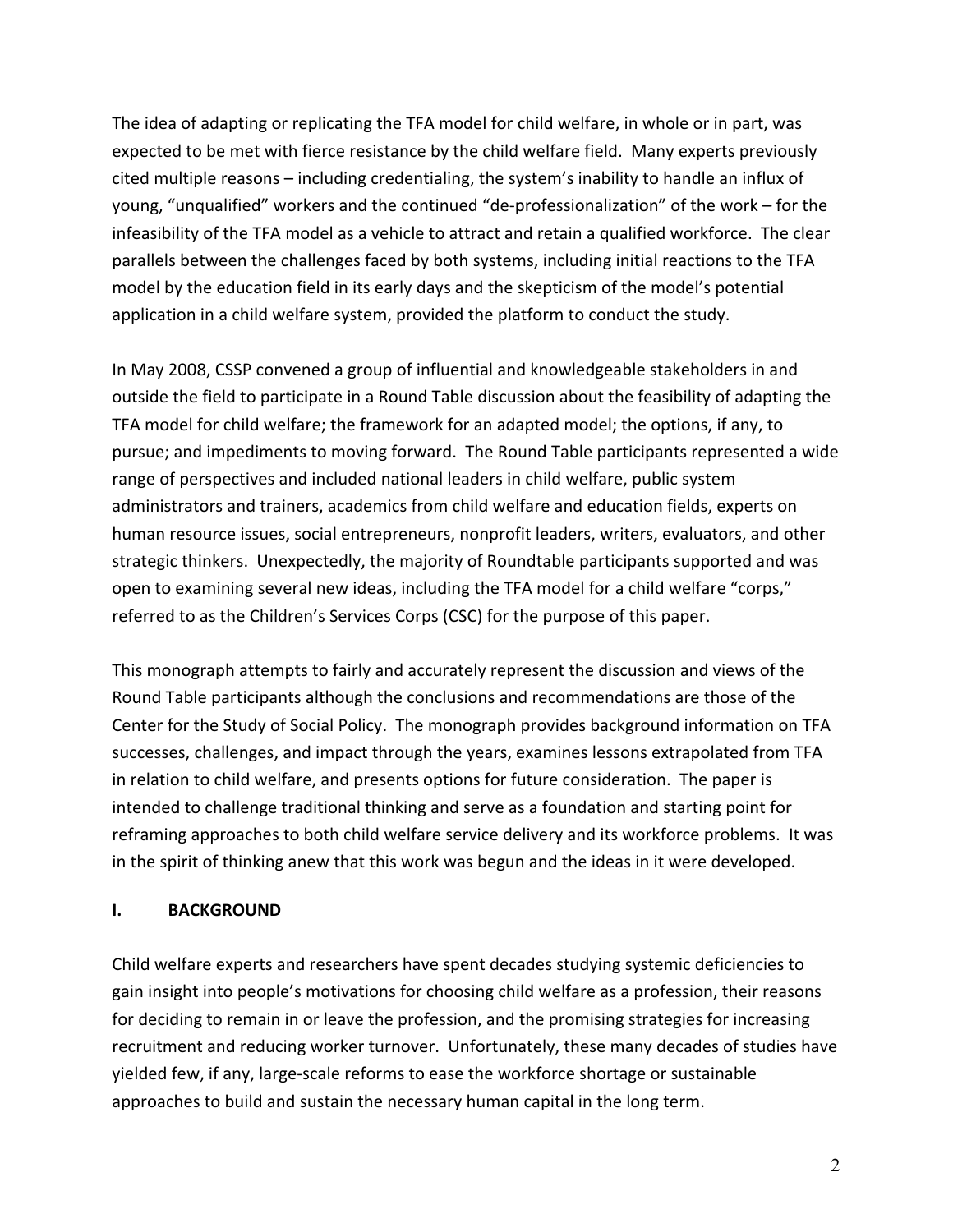If the nation had deliberately designed a system that would frustrate the professionals who staff it, anger the public who finance it, and abandon the children who depend on it, it could not have done a better job than the present child welfare system...Marginal changes will not turn this system around.

> Justice for Children: A National Call to Action. National Judicial Leadership Summit on the Protection of Children. September 2005. Originally from the 1990 National Commission on Children.

Attracting and retaining a child welfare workforce is hardly a new concern. This problem has deep roots in public policy decisions and has been identified as intractable for decades.<sup>1</sup> At the beginning of the 20<sup>th</sup> century, the child welfare system's workers were primarily professionals with advanced social work degrees, $^2$  and social work was viewed as a prestigious field.<sup>3</sup> Merging child welfare with public assistance, which traditionally placed less emphasis on the educational qualifications of staff, began the steady decline in the way the profession was viewed.<sup>4</sup>

Earlier studies conducted on the dearth of child welfare workers have identified the shortage as "chronic." More contemporary research over several decades identifies the worker shortage as a "crisis." Additionally, this crisis is not confined strictly to child welfare. Every human service area is competing for qualified workers, and the recruitment outlook for all human service jobs remains bleak.

## America's Labor Shortage and the Impact on Child Welfare

Nobel Laureate and University of Chicago economics professor James Heckman notes, "Both the quality and quantity of the [U.S.] labor force are not keeping pace with the demands of the skillbased economy...Labor force quality, as proxied by education, has stagnated and has already reduced American productivity growth. Moreover, the U.S. labor force skills are poor. Over 20 percent of U.S. workers are functionally illiterate and innumerate." Fewer workers and less welleducated workers create a very real challenge for America.

> James J. Heckman and Dimitri Masterov. "The Productivity Argument for Investing in Young Children" Working Paper. The University of Chicago. September 30, 2004.

 $1$ See Appendix A for excerpts of other selected studies conducted on child welfare recruitment and retention over  $40+$  years.

<sup>&</sup>lt;sup>2</sup> Alvin L. Schorr, "The Bleak Prospect for Public Child Welfare." Social Service Review. (March 2000). 124-136.

<sup>&</sup>lt;sup>3</sup> Alberta J. Ellett, "Human Care, Self-Efficacy Beliefs, and Professional, Organizational Culture Correlates of Employee Retention in Child Welfare." Unpublished doctoral dissertation, Louisiana State University, Baton Rouge, LA. (2000). Leslie Leighninger and Alberta J. Ellett, "Deprofessionalization in Child Welfare: Historical Analysis and Implications for Social Work Education." Paper presented at the annual program meeting of the Council on Social Work Education, Orlando, FL (March 7, 1998).

<sup>&</sup>lt;sup>4</sup> "Research Roundup: Child Welfare Workforce." Child Welfare League of America. (September 2002). 2.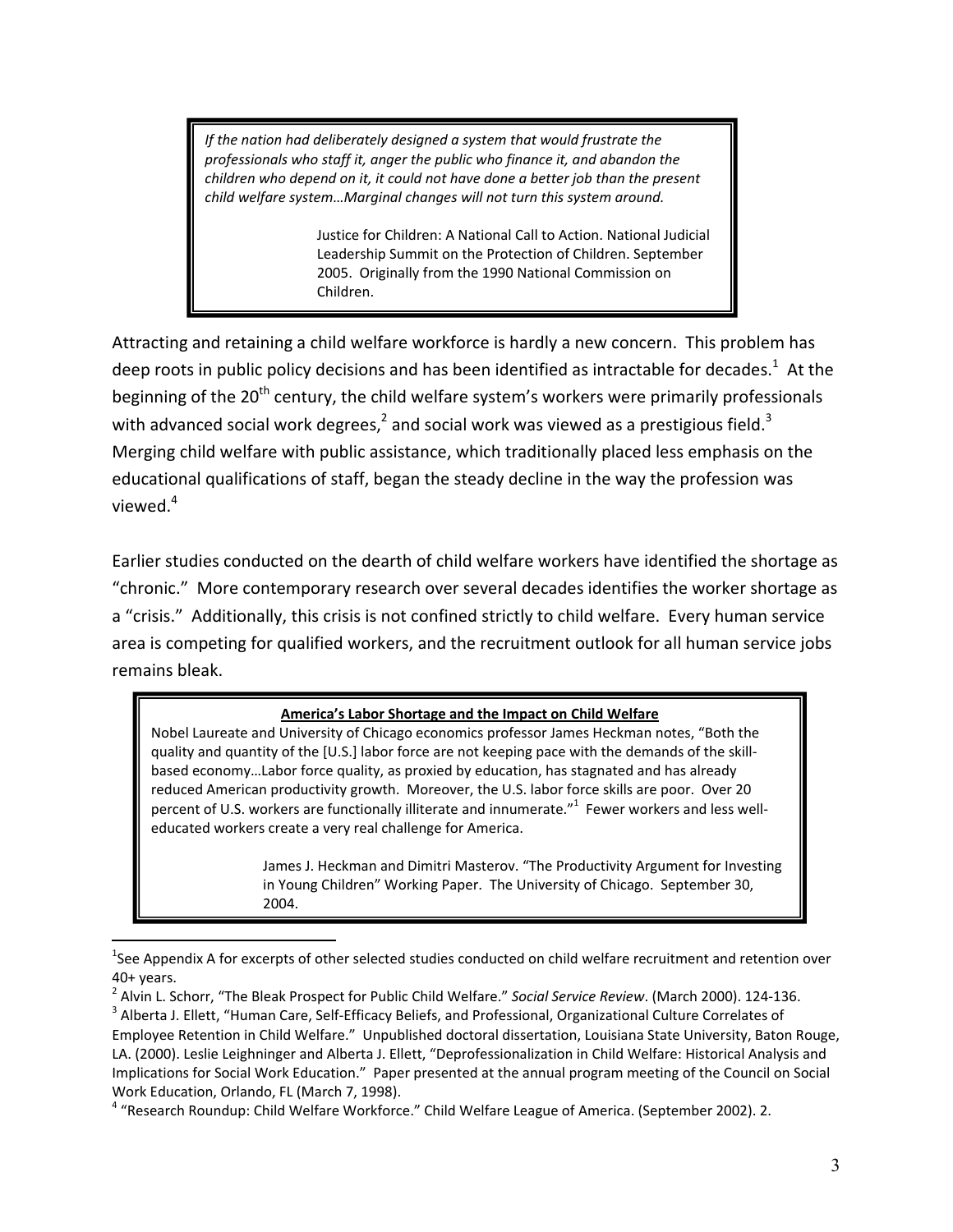The thesis of this paper is that the TFA theory of change and the organization's experience to date may provide a springboard to think beyond the child welfare status quo and redefine "workforce" and child welfare system. Through the combination of its teacher corps efforts, increasing its alumni base, working alongside communities, and generating the interest and support of the private and nonprofit sectors, TFA has built both capacity and public will to impact the education system and student outcomes. In a relatively short period of time, TFA has transformed the way America's college students, the public, and others view the teaching profession. TFA's message and reach have also helped the public gain a better understanding of the importance of a quality education for every child. A new Children's Services Corps (CSC), based on lessons learned from TFA, may have the potential to act as a similar catalyst to create positive change in child welfare.

#### **TEACH FOR AMERICA** П.

#### А. **History**

At its inception in 1990, Teach For America was a revolutionary idea. With the goal of "One day, all children in this nation will have the opportunity to attain an excellent education...,"<sup>5</sup> TFA was launched by Princeton student Wendy Kopp, as an extension of her senior thesis topic. At that time, the U.S. Department of Education released statistics indicating 70 percent of innercity and rural fourth graders could not read at even a basic level, and children growing up in low-income communities were seven times less likely to graduate from college than those in high-income areas.<sup>6</sup> Kopp determined that it was possible to start a nationwide movement to close the education gap and provide those students who lived in poverty with an equal opportunity to receive a quality education. She posited that many of her "me" generation could be enticed to join such an effort – a domestic version of the Peace Corps<sup>7</sup> — and that education equality would become her generation's civil rights movement.<sup>8</sup> Within a little over one year of the completion of her thesis paper, TFA's first class of 500 new teachers selected from 2,500 applicants and 100 different colleges was dispersed into six low-income communities across the country. Although the new corps was spread across geographic regions and worked under very challenging conditions, members felt part of something larger - a national network that demanded social justice and educational reform.<sup>9</sup>

<sup>&</sup>lt;sup>5</sup> Teach For America: Mission and Approach.

http://www.teachforamerica.org/mission/mission\_and\_approach.htm. [Retrieved November 16, 2007]. Wendy Kopp, One Day All Children. Public Affairs, NY Perseus Book Group, Cambridge, MA. (2003).

<sup>&</sup>lt;sup>7</sup> Molly Ness. Lessons to Learn: Voices from the Frontlines of Teach for America. RoutledgeFarmer: New York, NY. (2004). xiii.

 $8$  In telephone conversation with Wendy Kopp, President and Founder and Cynthia Skinner, Director of Research and Development, Teach For America. (August 3, 2007).

<sup>&</sup>lt;sup>9</sup> Molly Ness, Lessons to Learn; Voices from the Frontlines of Teach for America. (2004). 5.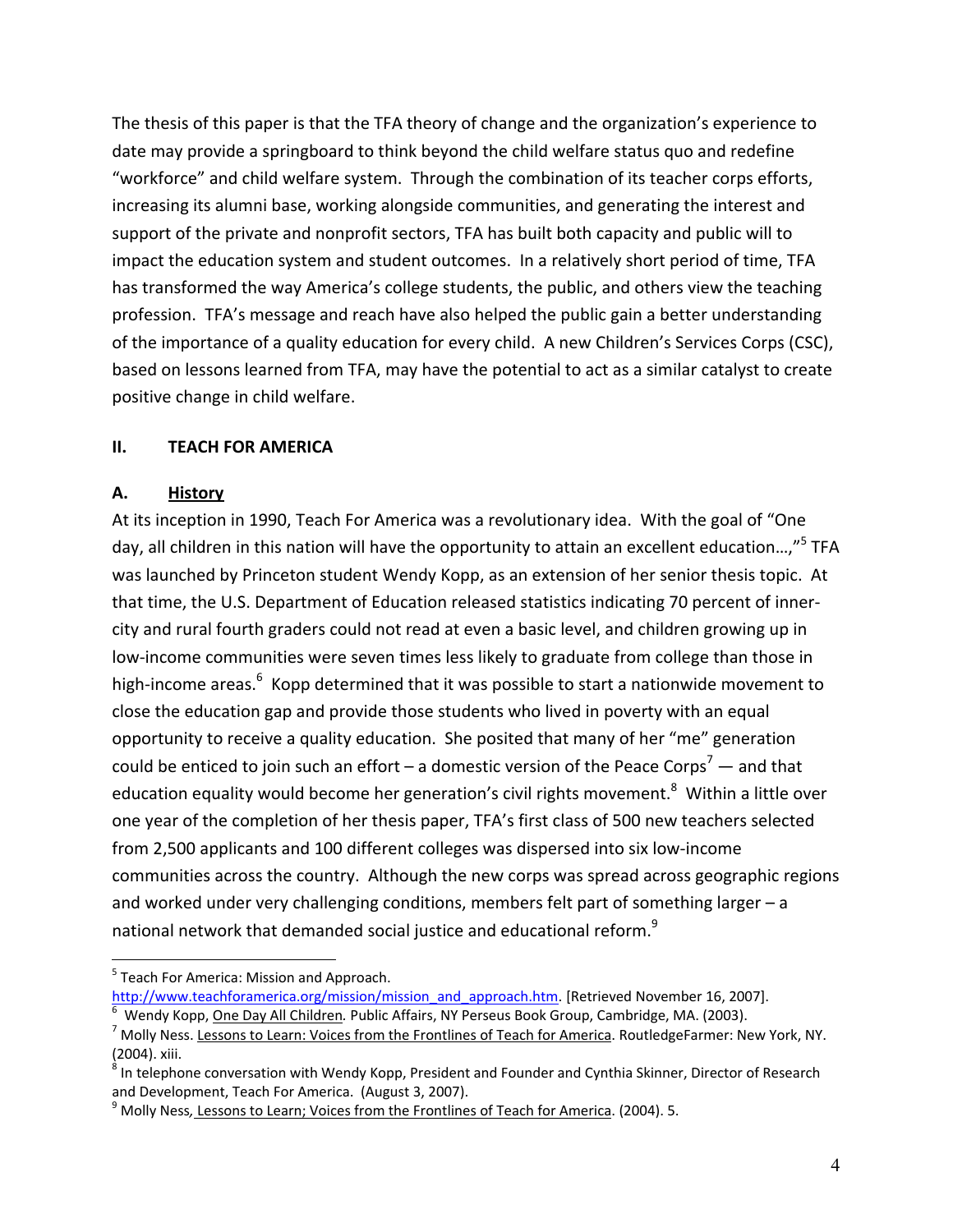#### В. Today

Today, over 7,300 first- and second-year corps members teach in 35 rural and urban areas across the country.<sup>10</sup> The TFA network exceeds 24,000 college graduates of diverse backgrounds who have reached over 3 million students. The 2009 corps members are 70 percent Caucasian, 9 percent African-American, 7 percent Latino/Hispanic, 7 percent Asian American, 5 percent Multi-ethnic, 2 percent Other (Non-white), and 0.4 percent Native American.<sup>11</sup> TFA is now the nation's largest provider of teachers for low-income communities.<sup>12</sup>

TFA employs more than 1200 staff serving as recruiters, researchers, trainers, and curriculum developers.<sup>13</sup> A budget of over \$148 million<sup>14</sup> supports the regional offices and staff, the staff of their Summer Institute that provides basic teacher training and preparation, and the seven organizational operating areas (Finance and Infrastructure, Growth Strategy and Development, Human Assets, Marketing, Public Affairs, Program, and Regional Operations and Regions).<sup>15</sup>

#### C. **Mission and Theory of Change**

TFA enlists many of the nation's most promising future leaders and outstanding college graduates to teach in rural and urban high-need schools. TFA intends that its corps members become lifelong leaders in TFA's mission to expand educational opportunity on an equitable basis. TFA's approach to changing this dynamic is to:

- 1. Recruit, select, prepare and develop outstanding recent graduates to teach in low-income urban and rural public schools and go "above and beyond traditional expectations" to overcome the challenges of poverty despite the current capacity of the school system;
- 2. Address problems and provide insight about real solutions through added commitment from corps members' direct experience; and

<sup>&</sup>lt;sup>10</sup> Teach For America: What We Do. http://www.teachforamerica.org/whatwedo.htm. [Retrieved July 20, 2009]. <sup>11</sup> Teach For America: Diversity in the Corps.

http://www.teachforamerica.org/admissions/our\_commitment\_to\_diversity.htm#diversity. [Retrieved July 29, 2009].

<sup>&</sup>lt;sup>12</sup>Teach For America: History. http://www.teachforamerica.org/about/our history.htm. [Retrieved July 29, 2009.].

<sup>&</sup>lt;sup>13</sup> Teach For America: Our Staff. http://www.teachforamerica.org/careers/index.htm. [Retrieved July 31, 2009.] <sup>14</sup> Projected 2009 operating budget from 2009-2010 Teach For America Press Kit.

http://www.teachforamerica.org/newsroom/documents/2009-10 Press Kit Updated 07.20.09.pdf. [Retrieved July 29, 2009].

<sup>&</sup>lt;sup>15</sup> Teach for America: Our Organization. http://www.teachforamerica.org/careers/our organization.htm. [Retrieved July 29, 2009].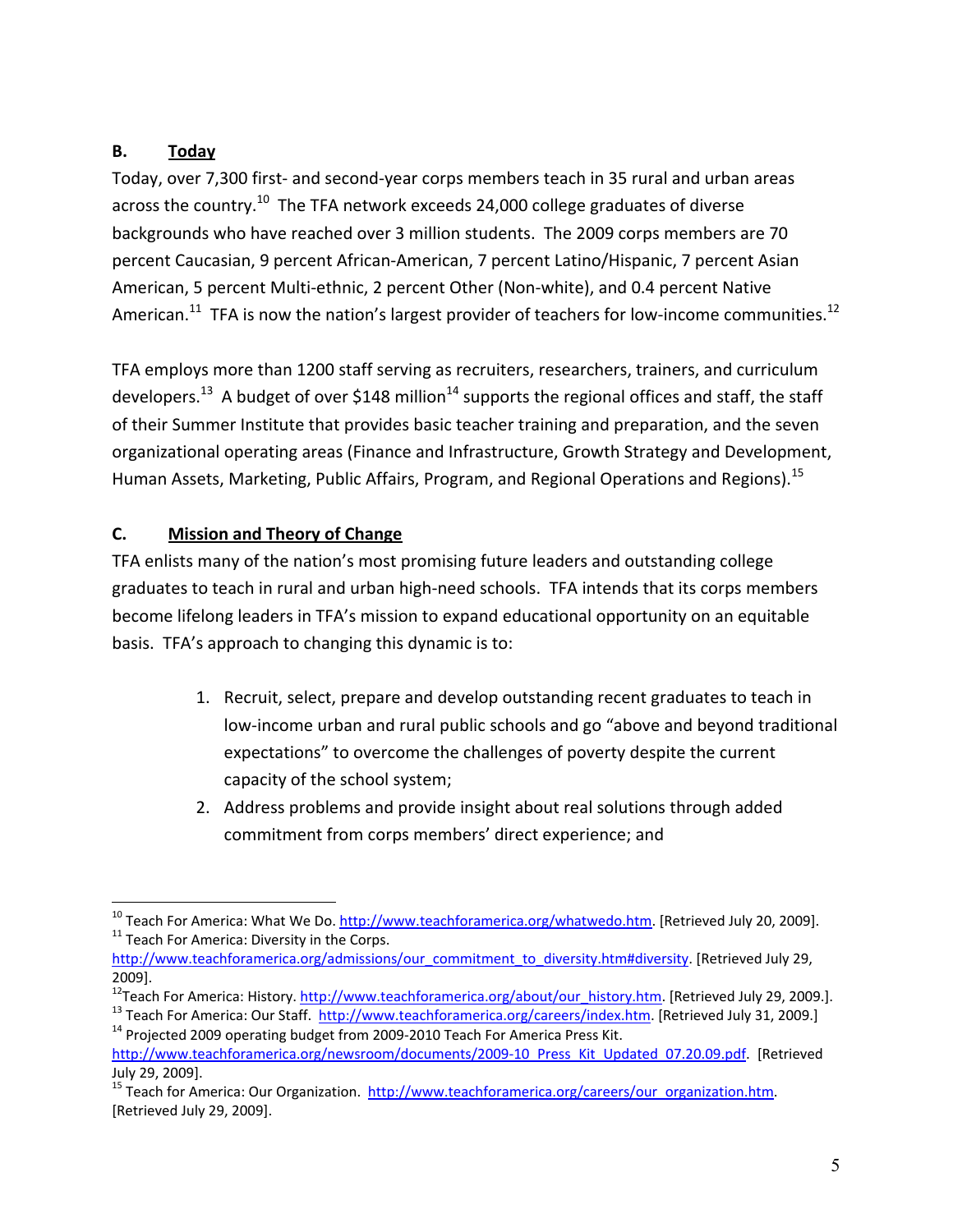3. Attack challenges of poverty, build the capacity of school systems, and work to change prevailing ideology through alumni who eventually become the nation's leaders in education and across all sectors.

The lynchpin in the TFA theory of change is that selected corps members are able to attain high levels of success with their students because they have what TFA believes is the greatest potential to maximize student achievement.

Importantly, TFA has built a continuous leadership pipeline that flows into the public education system, increasing the organization's impact. TFA reports that the percentage of alumni working and studying in education has consistently grown. One in 10 incoming corps members report that teaching is not one of his or her career options,  $^{16}$  but appropriately 66 percent end up working and studying in the education field after their two-vear commitment.<sup>17</sup> Over 360 former TFA teachers are leaders in the education field.<sup>18</sup> For example, a former TFA corps member, Michelle Rhee, is currently Chancellor of the District of Columbia Public Schools, where she is leading reform in a system that serves 70,618 students in over 235 schools.<sup>19</sup>

A third critical lever in TFA's theory of change is growth and the actions of its alumni. As some TFA corps members rise to leadership roles in education, others lead in other professions (law, medicine, social work, public policy, investment banking, the judicial system, politics, and more) and their positions of influence in large networks keep the spotlight on educational inequities. TFA alumni have become a formidable and growing group that exerts leadership to level the educational playing field by influencing others toward a deeper understanding of poverty and the need to fight for education reform. The TFA theory of change holds that, when there are enough corps members with a common TFA experience and leadership positions in every sector of society, a critical mass will be reached, and the collective power and influence of alumni will alter America's national priorities, elevating education among them.<sup>20</sup> TFA's goals, by 2010, are to double its budget and have generated 800 school leaders, 12 prominent social

<sup>&</sup>lt;sup>16</sup> Teach for America: Alumni Impact. http://www.teachforamerica.org/mission/our impact/alumni impact.htm. [Retrieved February 26, 2009].

 $17$  Ibid. [Retrieved July 30, 2009].

<sup>&</sup>lt;sup>18</sup> Teach for America: 2008 Annual Report. http://www.teachforamerica.org/about/annual report.htm. 17. [Retrieved July 31, 2009].

<sup>&</sup>lt;sup>19</sup> Unpublished data from the official enrollment audit for the 2008-2009 school year. Office of the State Superintendent of Education. July 2009.

<sup>&</sup>lt;sup>20</sup> Molly Ness, Lessons to Learn: Voices from the Frontlines of Teach For America. RoutledgeFarmer: New York, NY 10001. (2004).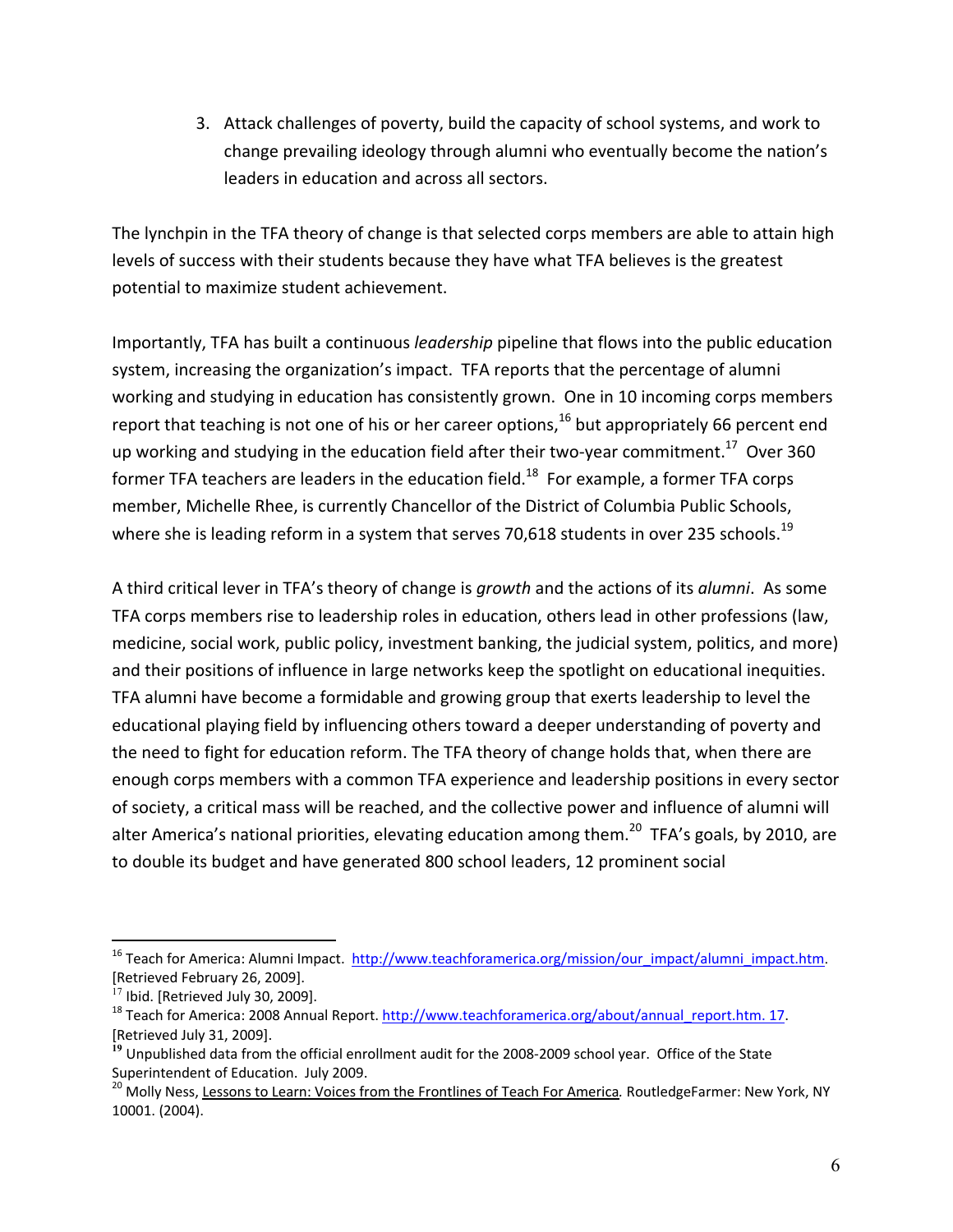entrepreneurs, and 100 elected officials, including members of Congress and judges.<sup>21</sup> The organization's ambition is to be the number one employer on every top college campus and to field a corps of over 4,000 by 2010. $^{22}$ 

# **D.** Recruitment

 $\overline{a}$ 

At first, TFA selected 12 racially diverse people to visit college campuses and inspire students to join the TFA cause. At each school, recruiters also identified two senior-year high academic achievers as campus representatives to sell the corps experience to their high-performing peers. Well-placed news articles about the TFA model began to appear and generated enthusiasm for the recruitment effort. At Carlton College, for example, 100 of the 450 graduating seniors signed up to attend an informational briefing about TFA. Recruiting was the first step toward creating a "movement." $^{23}$ 

Recruitment efforts are anchored by appealing to candidates' desire to have immediate and lasting impact.<sup>24</sup> TFA uses this strategy to motivate college graduates who seek a way in their early years to make a social contribution with tangible results, perhaps before beginning a new and potentially more lucrative career.

From the beginning, TFA cultivated its reputation on college campuses as an elite public service organization.<sup>25</sup> Positions in the corps are highly competitive, and TFA had an acceptance rate of only 15 percent in 2008.<sup>26</sup> Selection and service as a corps member is viewed as a substantial resume item, and graduate school and employer partnerships<sup>27</sup> further enhance the appeal of corps participation<

<sup>&</sup>lt;sup>21</sup> Teach For America: Alumni Impact. http://www.teachforamerica.org/mission/our impact/alumni impact.htm.<br>[Retrieved February 26, 2009].

 $\frac{22}{2}$  In telephone conversation with Wendy Kopp, President and Chief Executive Officer and Cynthia Skinner,<br>Director of Research and Development, Teach For America. (August 3, 2007).

<sup>&</sup>lt;sup>23</sup> Wendy Kopp. <u>One Day All Children</u>. Public Affairs, NY Perseus Book Group, Cambridge, MA. (2003).<br><sup>24</sup> In telephone conversation with Dena Blank, Vice President of Alumni Affairs, Teach For America (February 26, 2008).<br><sup>25</sup> One Round Table participant noted that the elitism often associated with TFA is in the recruitment of elite

candidates, not that the teaching profession is viewed as elite service, which is an important distinction in considering adapting the TFA model for child welfare.<br><sup>26</sup> Megan Greenwell. "Applicants Flock to Teach For America." *The Washington Post*, December 6, 2008.

http://www.washingtonpost.com/wp-dyn/content/article/2008/12/05/AR2008120503884.html. [Retrieved July 27, 2009].

<sup>&</sup>lt;sup>27</sup> Teach For America has formal partnerships with several top-rank graduate schools of law, medicine, business, public policy, and social work. For more information, see

http://www.teachforamerica.org/alumni/grad\_school\_partnerships.htm. Additionally. TFA partners formally and informally with employers to provide corps alumni with jobs after their commitment is complete. For information, see http://www.teachforamerica.org/alumni/employer partnerships.htm.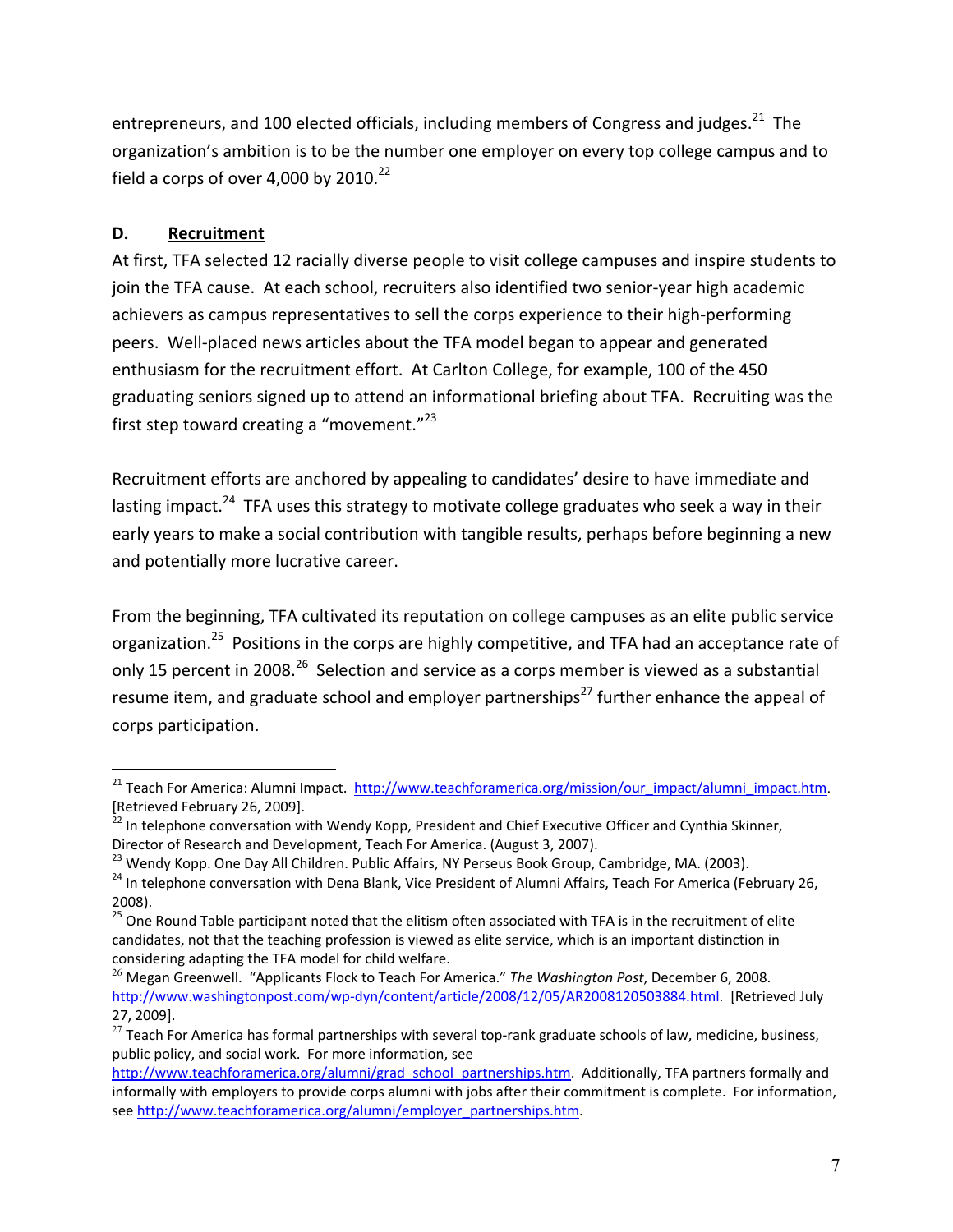### 2009 Profile of TFA Corps Selected from 35,000 Applicants

- Average SAT score was 1333; 30 percent people of color;  $1.$
- $2.$ 25 percent received Pell grants;
- 3. GPA average of 3.6;
- 4. 89 percent had at least one previous college leadership position; and
- 70 percent graduated from "the most competitive," "highly competitive," or 5. "very competitive" schools as defined by Barron's Profile of American Colleges.

Teach For America: Corps Member Impact. http://www.teachforamerica.org/mission/our impact/corps impact .htm. [Retrieved July, 29, 2009.]

#### E. **Influence and Expansion**

Because of its focus on the enormous educational gap for children living in poverty and for racial minorities and the research supporting the importance of early learning in closing that gap, TFA launched an ambitious growth plan in 2005 with the goal of eliminating educational

inequality in early childhood settings. In addition to the organization's desire to increase its regular corps membership, TFA began a new Early Childhood Initiative for school years 2007-2008 and recruited, selected, and placed a cohort of corps members in early childhood classrooms. This Initiative began when a number of child development experts, Nobel Laureate economist James Heckman and others concluded that one-half of the achievement gaps evident at the end of high school are present before

... knowing that change is possible, we feel a great sense of urgency. We have no choice but to ensure, through our individual and collective efforts, that one day, all children in America have the educational prospects to fulfill their dreams.

Wendy Kopp, TFA Founder and Chief Executive Officer 2006 [on TFA's expansion plan]

children start kindergarten. To meet the need for trained early childhood staff, TFA developed a differentiated training program that still is within their larger "teaching as leadership" framework. Training for this initiative is overseen by a prestigious advisory board whose members are experts in the early childhood education field. TFA expects their early childhood corps to quadruple from 112 members in 2007 to 477 members, expected to reach more than 8,000 students who are in their first school experience in 2010.<sup>28</sup> TFA believes that this Initiative's strength and size will serve as a catalyst for broader reform efforts in early childhood education.

<sup>&</sup>lt;sup>28</sup> Teach For America: Special Initiatives.

http://www.teachforamerica.org/about/special initiatives/early childhood initiative.htm. [Retrieved February 25, 2009].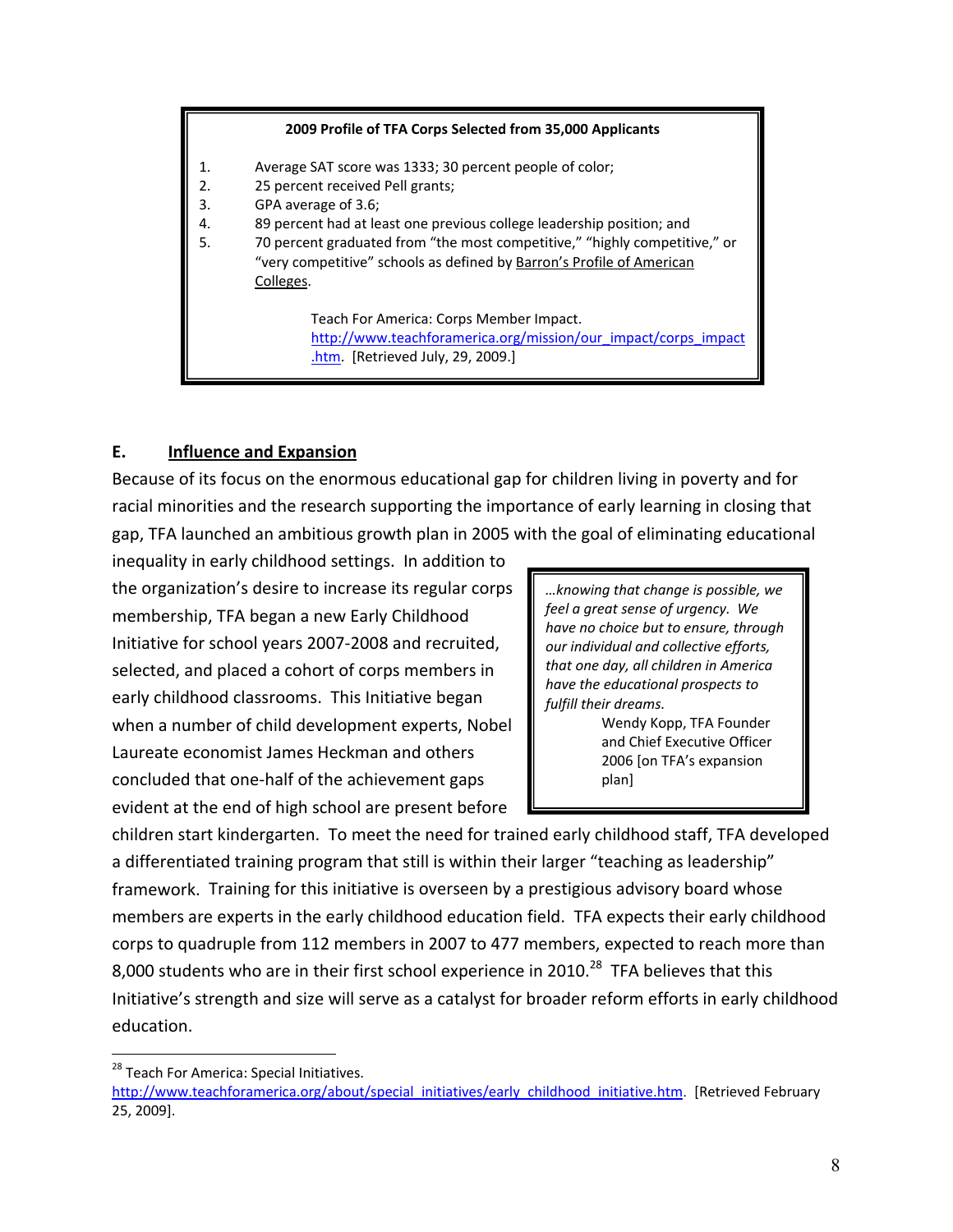#### F. **Teach For America and the Educational Establishment**

TFA has accomplished much, but the one of the goals of this feasibility study was to understand both the successes as well as the obstacles faced along the way. In the early years, its survival seemed questionable. Young college graduates without a background in education were not generally viewed as viable resources to address the nation's teacher shortage and the glaring educational inequity in low-income areas. The education establishment (school administrators, teachers and unions) said it was an ill-conceived and even dangerous reform which threatened to further deprofessionalize teaching. The initial training through the Summer Institute, while intense, was more often than not insufficient to prepare young people for the very difficult jobs they were taking. Over the years, TFA has adapted to both improve its Summer Institute and develop an infrastructure of coaches, mentor and supports for young teachers throughout their two-year experience. They have also understood the importance of professional teacher education and now link corps members to graduate school teacher training programs to support their further development. Engaging school systems to use TFA corps members began slowly but has grown exponentially in recent years. Once extremely controversial, the idea has gained growing acceptance, and TFA and its corps members have become a collective force for long-term impact and a powerful voice for change in education.

> Generally, the Teach For America teachers are much less excuse-bound and more entrepreneurial and creative. [In 2006] I've got 1600 teachers [from Teach For America] affecting 70,000 or 80,000 kids, and I keep ramping it up.

> > Joel I. Klein Chancellor, New York City Schools "2006 Annual Report." Teach for America.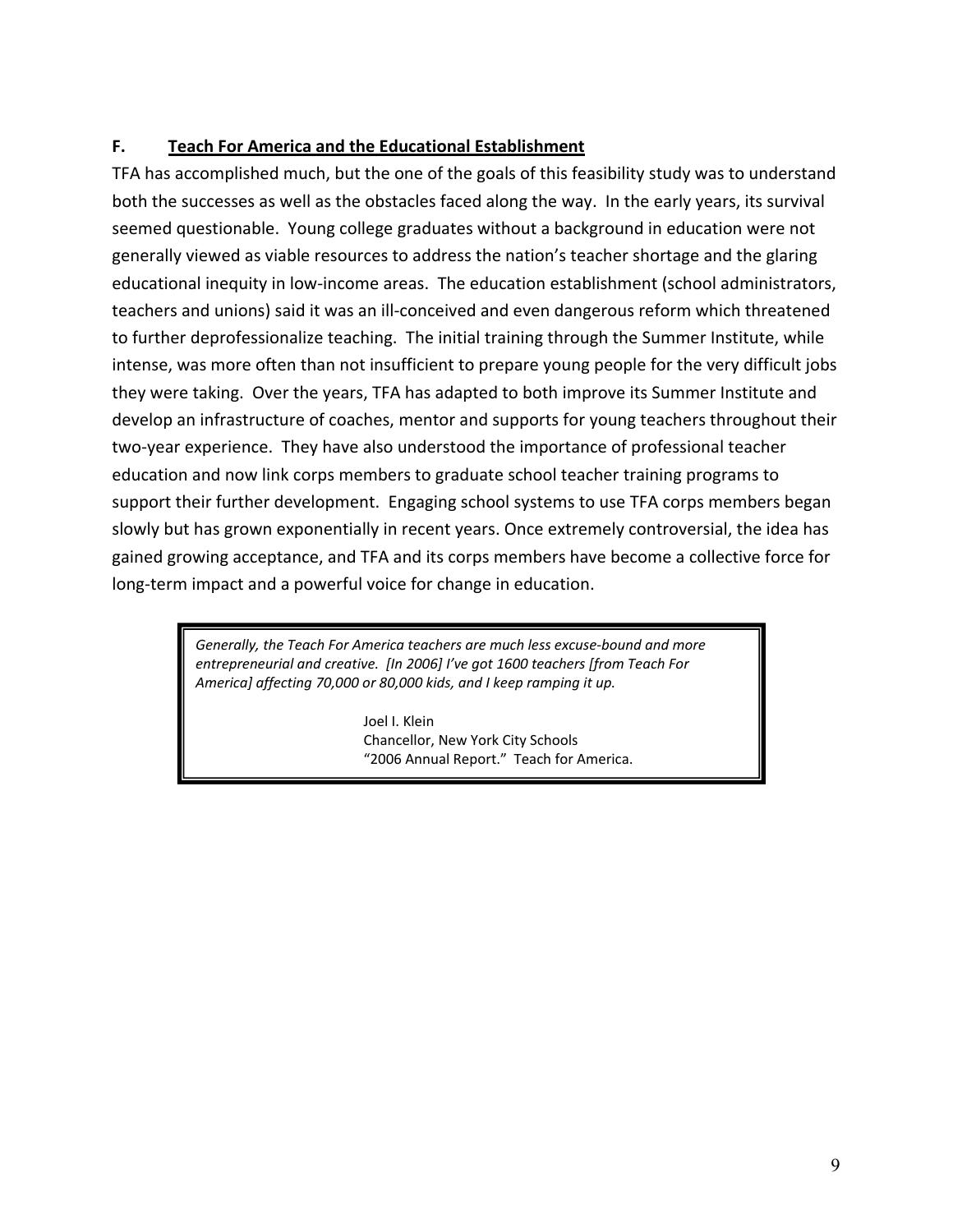#### $III.$ **PARALLEL CHALLENGES FACE THE CHILD WELFARE AND PUBLIC EDUCATION WORKFORCE**

The challenges of the nation's education system mirror many in the child welfare system. Like child welfare and its demographics, the nation's public schools have chronic workforce shortages and are under-resourced, particularly in high-need communities. In the most underserved neighborhoods, workers in both child welfare and education play prominent roles in children's and families' lives.<sup>29</sup> Both systems want and require a more diverse and skilled workforce than they are currently able to recruit, suffer from high levels of worker burnout and turnover, and have an urgent need to create new pathways for leadership development.

Multiple life circumstances that bring children to the attention of child welfare agencies also make it difficult for vulnerable children to achieve success in school, and this situation has serious implications for their future as productive adults with successful lives. Increasingly, more families remain in or near poverty.<sup>30</sup> Almost one out of every four American children lives in a neighborhood with a high poverty rate. $^{31}$  As the U.S. faces economic challenges, the number of families losing their jobs, homes, and health care and falling into poverty or deeper poverty is escalating. The Center on Budget and Policy Priorities reported that the nation's continuing economic problems have caused at least 40 states to propose or enact reduced services to their residents, including some of their most vulnerable families.<sup>32</sup> Teachers and child welfare workers alike are forced to compensate for these socioeconomic problems that are not within their control as well as for all the weaknesses in their own service systems.<sup>33</sup>

In December 2008, a Washington Post article reported that local child welfare workers noted a rise in the number of child abuse and neglect investigations, and many of these cases were connected to families who were trying to make ends meet by doing without basic needs like heat, electricity, food, and medicine.

Donna St. George and Petula Dvorak. The Washington Post. "Child Neglect Cases Multiply as Economic Woes Spread." (December 29, 2008).

<sup>&</sup>lt;sup>29</sup> Teach For America: Regions. http://www.teachforamerica.org/about/regions/index.htm [Retrieved 11/19/07]. More than 80 percent of the students reached by TFA teachers qualify for free or reduced price lunch, and the overwhelming majority of students are African American or Latino. All the districts served are classified as "high need" local education agencies by the federal government.

<sup>&</sup>lt;sup>30</sup> Lawrence Mishel et al., "The State of Working America," Economic Policy Institute. Washington, D.C. (2004- $2005$ ).

 $31$  Ibid.

 $32$  Nicholas Johnson, Phil Oliff, and Jeremy Koulish. "Facing Deficits at Least 40 States Are Imposing or Planning Cuts that Hurt Vulnerable Residents". Center on Budget and Policy Priorities. (February 10, 2009).

<sup>&</sup>lt;sup>33</sup> "The Unsolved Challenge of System Reform." Annie E. Casey Foundation, Human Services Workforce Initiative. March 2003.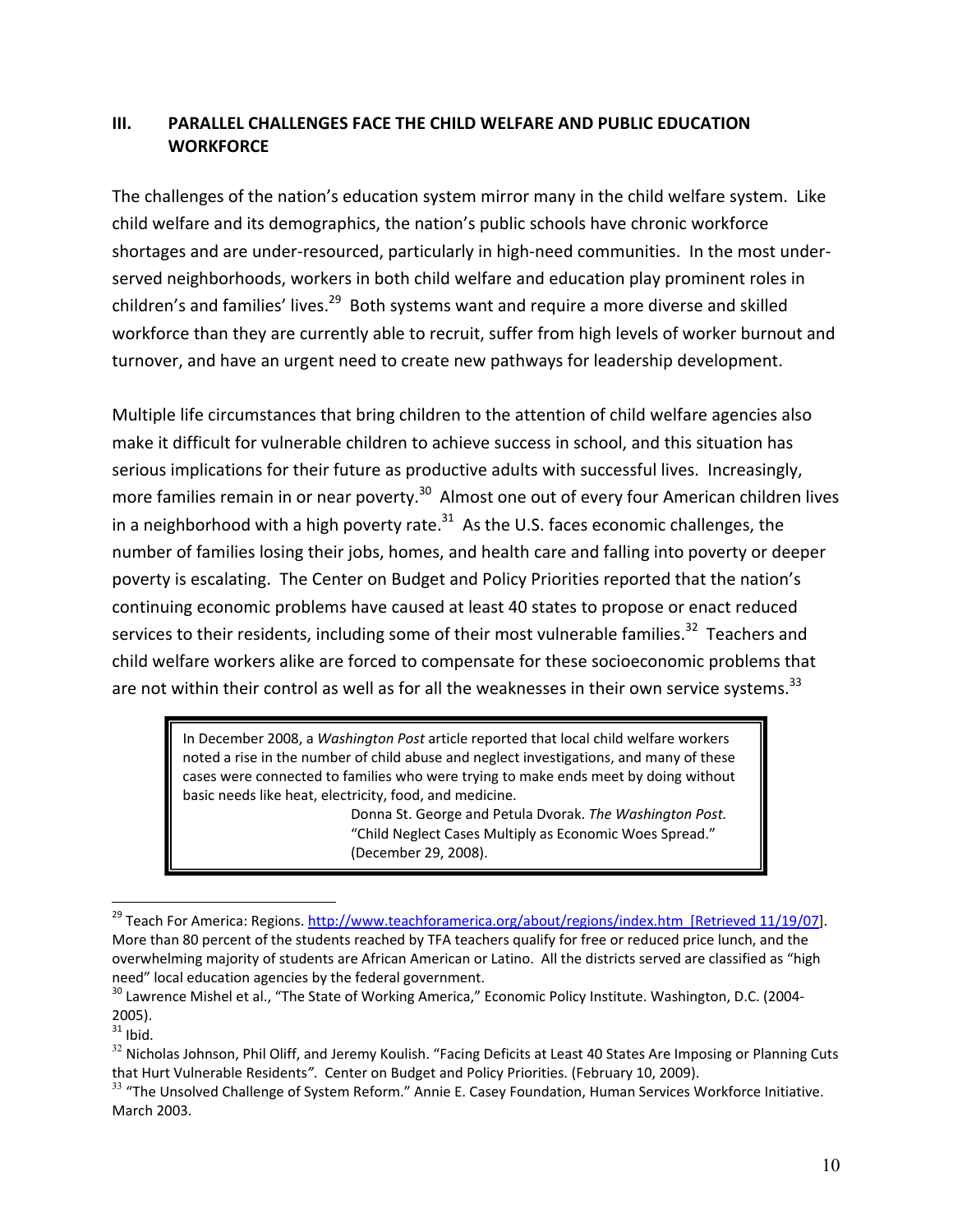In the U.S., one child is abused or neglected every 35 seconds, and 905,000 children were identified as abused or neglected in 2008.<sup>34</sup> Child welfare workers, often with little training, inadequate support and high caseloads, are daily responsible for making difficult and critical decisions about children's safety and their futures. Their decisions can determine the fate of an already overwhelmed family, separate children from parents, and too often strand children in foster care or group homes indefinitely, creating lasting and potentially devastating consequences.<sup>35</sup> On the positive side, it is the work of highly skilled and dedicated workers that can also lead to stability and safety for children and positive changes for both children and their families that support their well-being and healthy development.

Public and nonprofit agencies report that the greatest concerns for the child welfare field (and other human service disciplines) are the increasing number of children who need services and the lack of qualified staff to provide them.<sup>36</sup> A telephone survey of college seniors majoring in liberal arts and social work, conducted in 2002 by Princeton Survey Research Associates on behalf of the Brookings Institution's Center for Public Service, revealed that "the next generation of human services workers is best characterized as uninterested, uninformed, and apprehensive about the industry." Additionally,

graduates of the nation's top 100 colleges and universities had given less consideration to human service jobs [child care, child welfare, juvenile justice, youth services, and employment and training services] than their peers; and of those who had very or somewhat seriously considered the field, top-tier graduates were far more likely to say they only intended to stay in the job one or two years.<sup>37</sup>

The same study found that 18- to 34-year-olds with fewer than five years experience in public human services were more likely than their longer-serving, older colleagues to view public human services, including child welfare, as a professional dead end.<sup>38</sup>

According to Doug Nelson, President of the Annie E. Casey Foundation, "...those who are in the U.S. workforce employed to provide child protection, child welfare, child care, youth services,

<sup>&</sup>lt;sup>34</sup> "Children in the United States," 2008. Children's Defense Fund. http://www.childrensdefense.org/childresearch-data-publications/data/state-data-repository/cits/children-in-the-states-2008-all.pdf. (Retrieved July 29, 2009.]

<sup>&</sup>lt;sup>35</sup> "The Unsolved Challenge of System Reform." Annie E. Casey Foundation, Human Services Workforce Initiative. March 2003. 1.

<sup>&</sup>lt;sup>36</sup> "Who's Taking Care." Advocasey, Annie E. Casey Foundation. Vol. 6, No. 1. (Spring 2004).

<sup>&</sup>lt;sup>37</sup> Paul C. Light, "The Health of the Human Services Workforce." Center for Public Service, The Brookings Institution and the Wagner School of Public Service, New York University (March 2003). 8.  $38$  Ibid. 24.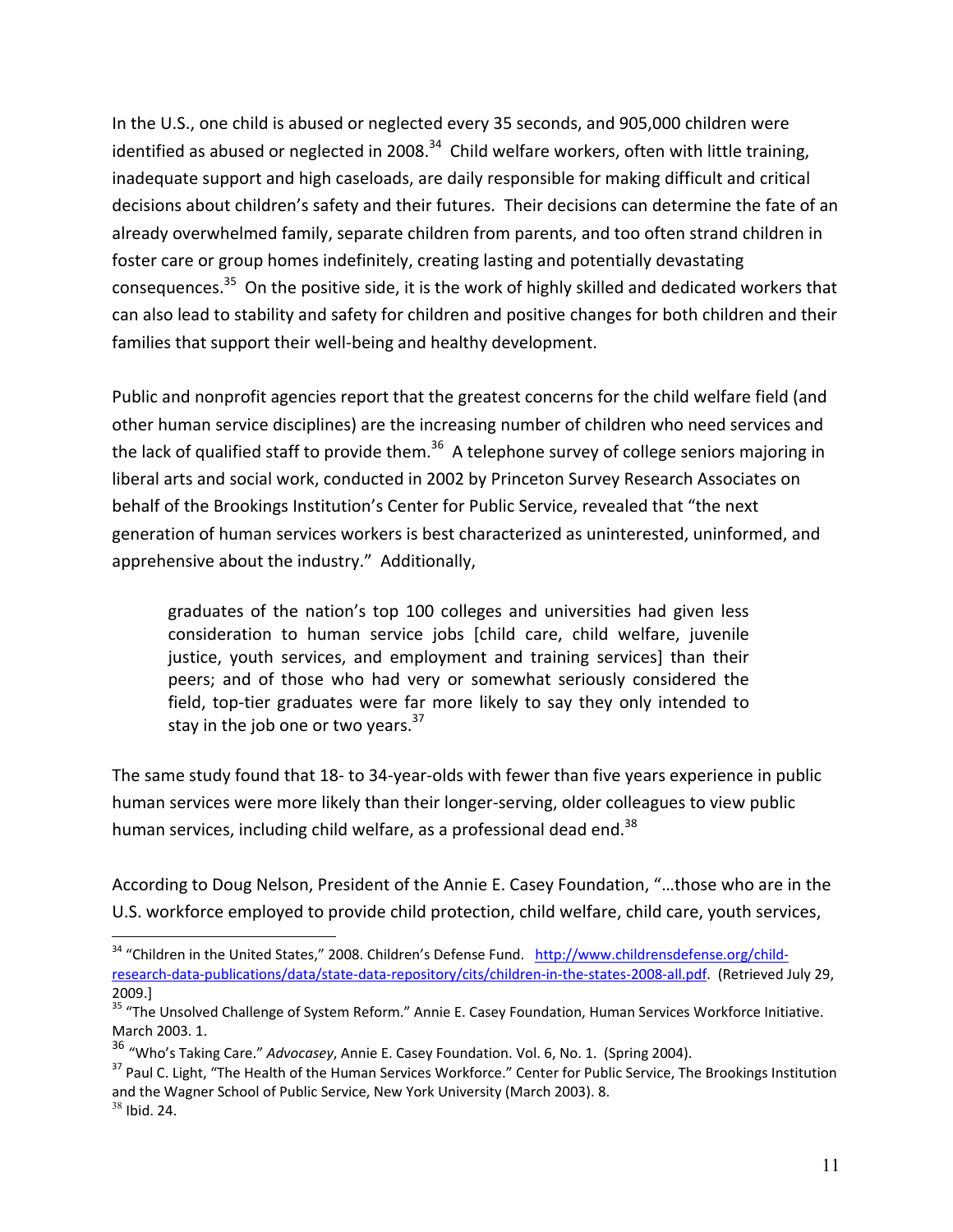employment counseling, and juvenile justice are not stable enough, experienced enough, trained enough, paid enough, supervised enough, equipped enough, nor valued enough to do their jobs as effectively or efficiently as they should or as many wish they could."<sup>39</sup> Already experiencing a workforce crisis, child welfare is in a talent war and cannot successfully compete without radical changes in its approach to developing and sustaining a workforce for now and for the future.

Unlike the education system, which consists primarily of schools, administrators and teachers, child welfare services are delivered by a complex system of public and private organizations at the state, county, and local level. The federal government plays a major role in providing a child welfare policy framework and financing, but the primary responsibility for child welfare services rests with states and in some places local governments. Specific procedures, practices and funding streams, as well as other factors, vary by state and by locality (although the child welfare system is less locally driven than the public education system). While everyone knows what a teacher is and the basic responsibilities of a teacher's job, there is no standardized definition of a child welfare worker and there is a much more diverse set of expectations, responsibilities and professional qualifications attached to the child welfare workforce. This diversity of responsibilities, skills required and definitions of the child welfare workforce has in some ways made it even more difficult to think and act on solutions to the workforce challenges in that system.

States and jurisdictions have tried multiple strategies, including developing hiring competencies, using more realistic job portrayals, and offering recruitment bonuses, to find and retain adequate numbers of qualified workers. Research studies have produced evidence of promising practices, but statistics and recommendations on ways to move forward are often conflicting. An Annie E. Casey Foundation study concluded that "although some approaches [to] recruitment and retention] fall into clear categories, no one strategy to recruit and retain child welfare staff stands out and none purport to offer a single 'silver bullet' solution."<sup>40</sup> But while the proposed solutions vary, almost all experts agree that an inability to find and retain qualified and effective child welfare staff creates enormous complications for improving outcomes for children and families. Further, the impact of the nation's current economic crisis on state and local governments threatens to exacerbate the insufficient number of trained child

 $\overline{a}$ 

<sup>&</sup>lt;sup>39</sup> "The Unsolved Challenge of System Reform." Annie E. Casey Foundation, Human Services Workforce Initiative. March 2003. 1.1.<br><sup>40</sup> Ibid 30-31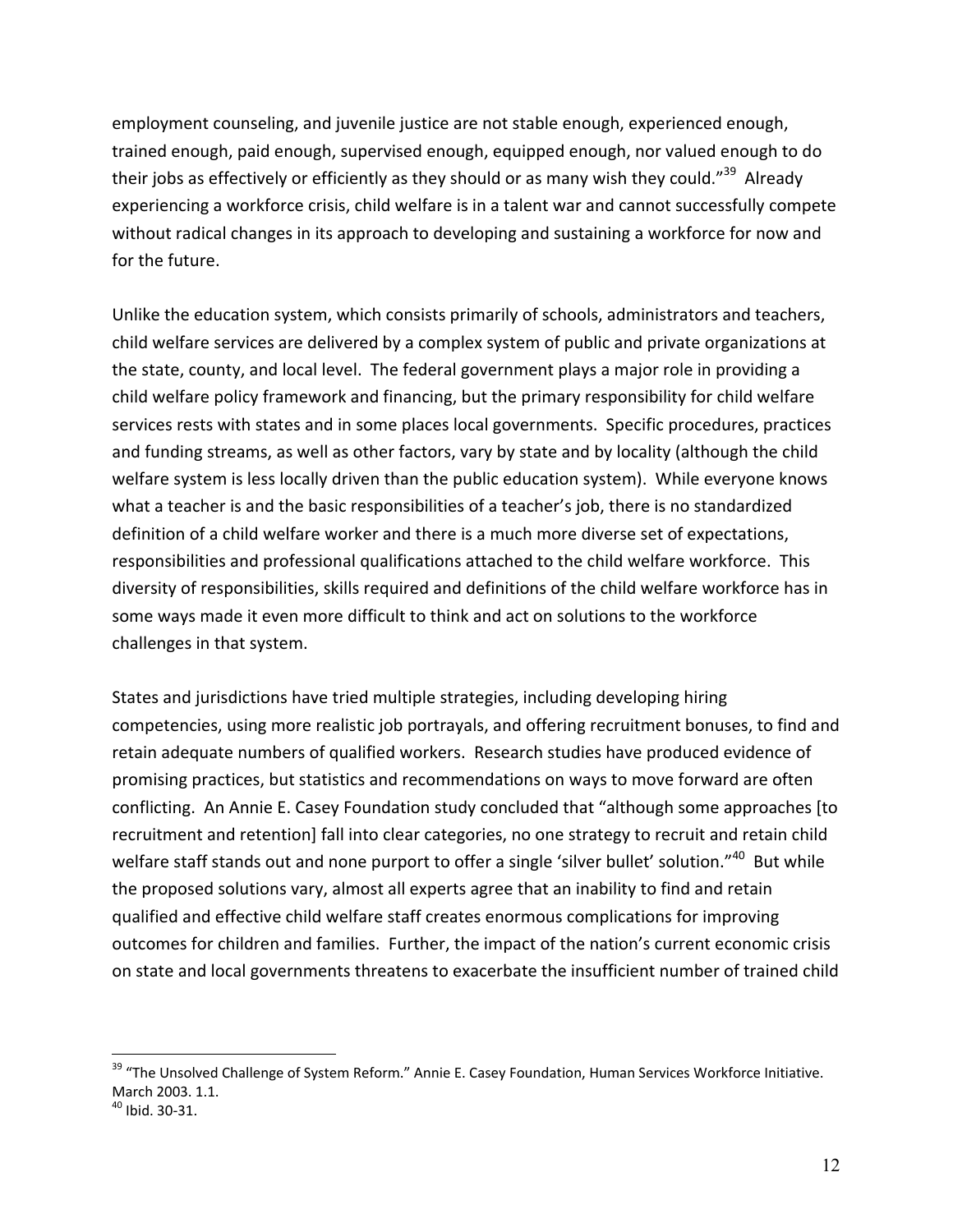welfare workers. At least 38 states and the District of Columbia have made or have proposed making cuts affecting their state workforces.<sup>41</sup>

#### IV. LESSONS LEARNED FROM TFA AND THEIR APPLICABILITY TO CHILD WELFARE

At its boldest, this feasibility study was designed to explore whether one could successfully create a Children's Services Corps or similar initiative modeled after the TFA corps. While we have concluded that the possibility remains a viable option to further develop and design, it is also clear that there are important lessons from the Teach For America model that should and can be applied to less radical efforts to improve the child welfare workforce. These lessons are important for child welfare agencies to consider even as work continues to flesh out the potential of a TFA-like Children's Services Corps.

### Lesson #1: Effective recruitment requires developing and deploying sophisticated and active marketing campaigns linked to a sound communications strategy.

We think Teach For America is the best college recruiting organization in the U.S. Shannon McFayden, Head of Human Resources and Corporate Relations, Wachovia Corporation

From the beginning, TFA recognized the importance of a highly visible and targeted marketing campaign. TFA determined that there were two primary marketing objectives: changing the image of teaching as "soft,"<sup>42</sup> and persuasively showing that the highest academic achievers in the "me" generation could impact social injustice by teaching, even if only for a period of two years. TFA's strategy in these

marketing objectives was to portray TFA as (1) a highly selective organization and (2) an organization in which a single person can contribute to a national revolution. Through a targeted, strategic approach to "sell" the idea and through the use of clear understandable language, TFA succeeded in making teaching, a once unpopular career choice, an attractive avenue for young college graduates who wanted to make a difference. TFA's recruitment efforts and recruitment messages were national in scope, but campus-specific strategies were used for colleges and universities in every region of the country. TFA now has enormous brand awareness, enabling easier and more sustainable recruitment streams, supporting the organization's fundraising strategies, and accommodating TFA's growth plan.

<sup>&</sup>lt;sup>41</sup> Nicholas Johnson, Phil Oliff, and Jeremy Koulish. "Facing Deficits at Least 40 States Are Imposing or Planning Cuts that Hurt Vulnerable Residents." Center on Budget and Policy Priorities. (February 10, 2009).

<sup>&</sup>lt;sup>42</sup> Wendy Kopp. One Day All Children. Public Affairs, NY Perseus Book Group, Cambridge, MA. (2003).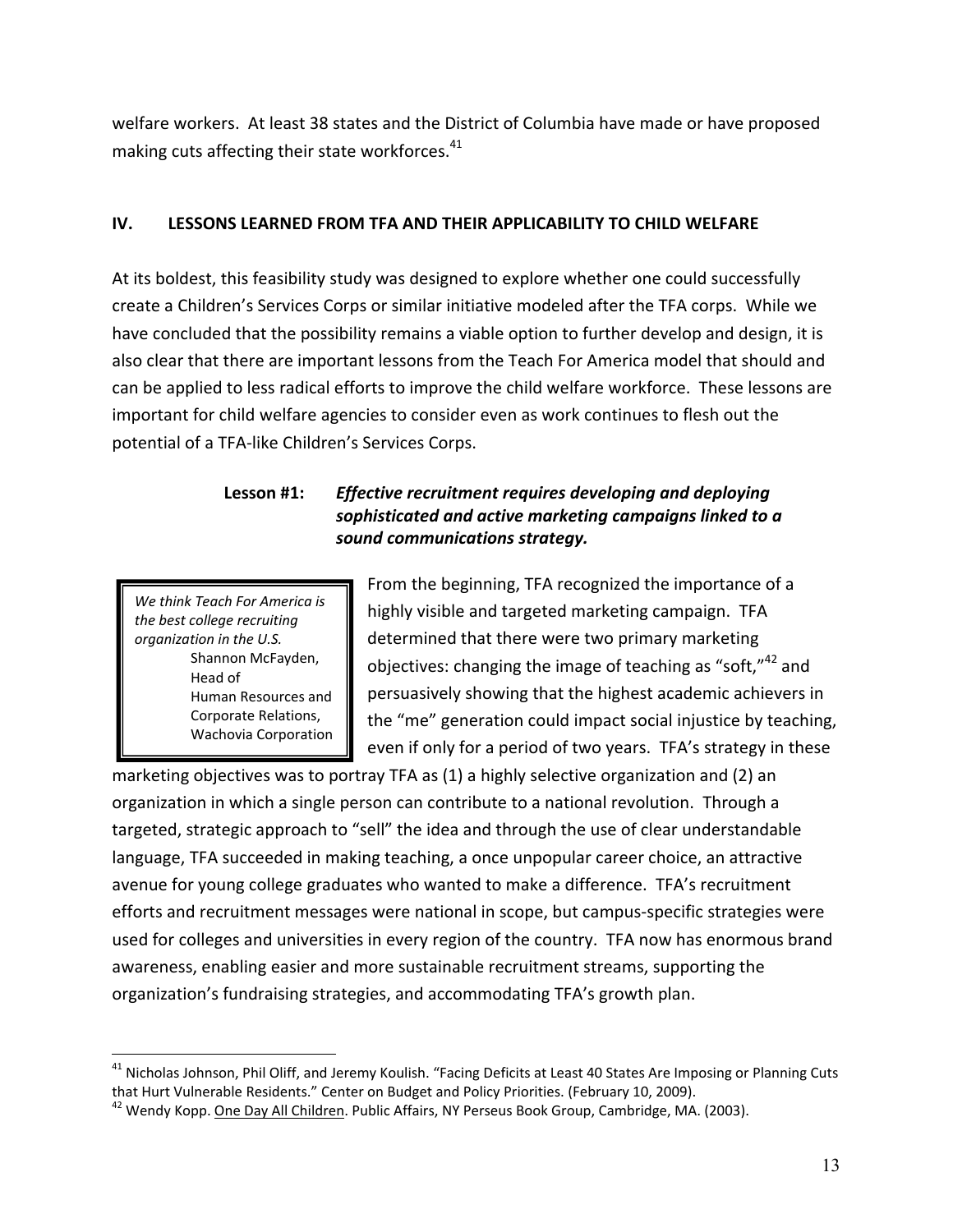By contrast, public child welfare agencies lack deliberate, consistent, and visible messaging and recruitment efforts. There is no national marketing or recruitment effort to increase the visibility, importance of, and worker's attainment of personal fulfillment in child welfare work on a scale anywhere comparable to TFA. When agencies do recruit, efforts are done usually through modest outreach to more traditional networks, such as schools of social work responsible for training undergraduates or graduates through Bachelor's of Social Work (BSW) or Master's of Social Work (MSW) degree programs. There has been little effort to use a marketing campaign and effective broad-based communications strategy to link the work of the child welfare system to the desire of young people to impact key areas of inequity and social iustice.<sup>43</sup>

### Lesson #2: Use alumni and peers as the visible faces of recruitment efforts, provide financial incentives to recruiters, pay attention and be responsive to potential candidates, and incorporate the key message of being part of a movement in which it is possible to make a difference.

By approaching the recruitment process as a campaign tied to a national movement and carried out primarily by other young people, TFA has succeeded in creating a culture of competitive achievement that attracts thousands of committed and highly academically qualified candidates to this work.

TFA uses networks of college students and alumni to actively recruit on every major college and university campus in the country. TFA hires a minimum of two college peer staff to maintain an active recruitment presence on campus throughout the school year. The on-campus recruiters establish and track recruitment targets, and their efforts are supplemented by alumni supporters. Financial incentives are provided to the recruiters for exceeding recruitment targets, and effective and varied recruitment materials are accessible to both recruiters and applicants. In addition, TFA's human resource operation is accessible, timely, and customerfriendly. For example, in January 2008, an email sent to the recruitment website generated three follow-up letters requesting information and encouraging the completion of the application by the February 15, 2008 due date. When a completed application was not received, a follow-up survey was sent. Emails continued throughout 2008 and in early 2009 encouraging submission of an application for the 2009-2010 school year.

<sup>&</sup>lt;sup>43</sup> The New York City Administration for Children's Services began a new, targeted advertising recruitment campaign using a more rigorous screening process on March 10, 2008. In June 2008, ACS Commissioner John Mattingly reported that the campaign had spurred a significant increase in job applications, which was the first goal. He also reported that the trainers indicated that the trainees seemed to be much stronger, but that it was too soon to judge whether worker retention rates were affected.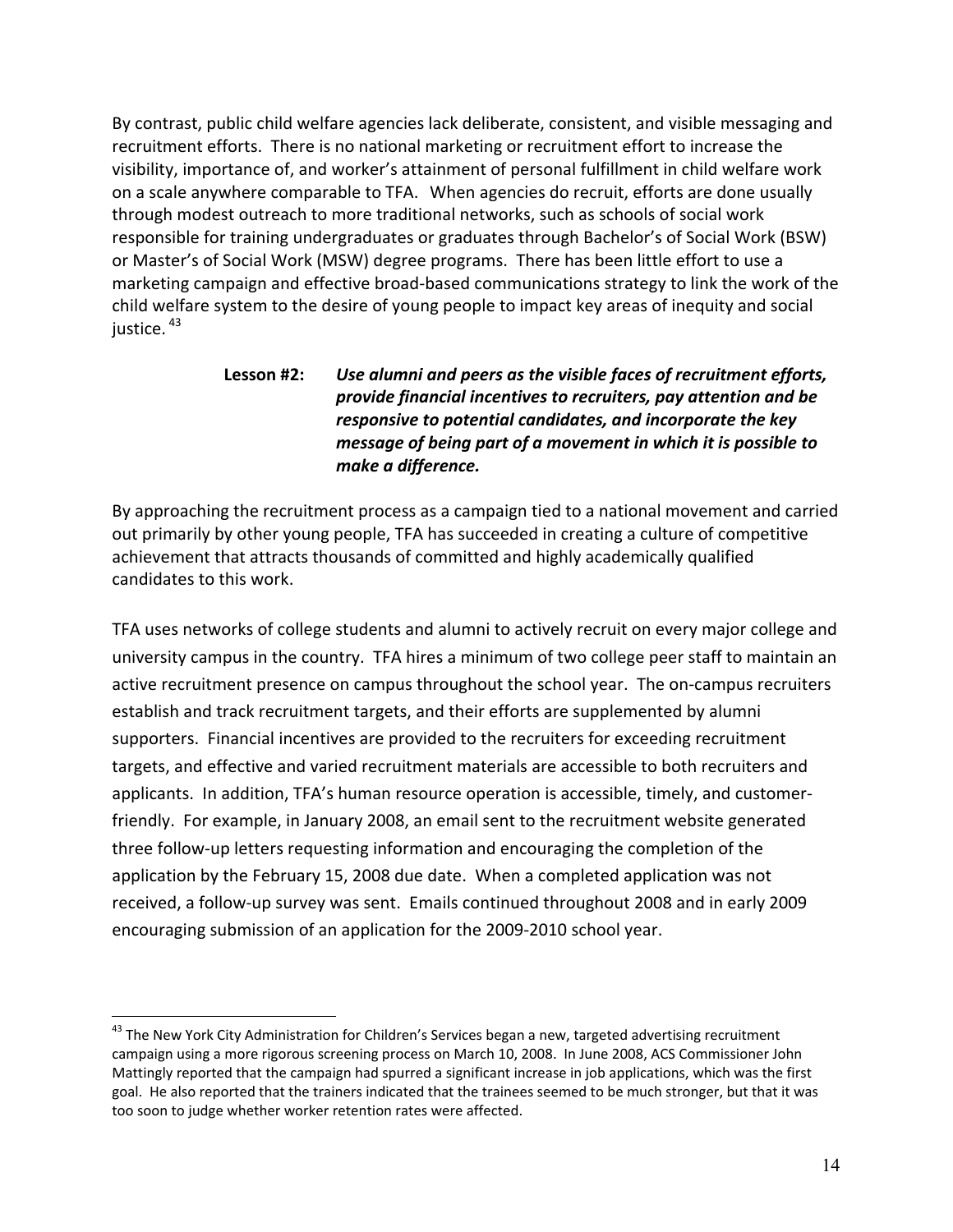Strategic support and use of peer networks to enhance recruitment, use of financial and other incentives for meeting recruitment goals, and meticulous attention to customer service and regular communication with candidates are strategies rarely or only periodically employed by child welfare. Becoming part of a "movement" is central to the motivation of young people to enlist in programs like TFA but is almost never part of child welfare recruitment. Creating a similar public message tied to impact will be essential to the success of the proposed CSC and is an important element to add to child welfare agencies' existing recruitment and hiring efforts. As one former TFA corps member, who also was a Round Table participant, stated, "TFA teachers are placed in situations that are extremely difficult, and there are instances when school principals and others try to undermine the teachers' efforts. What sustains the teacher is the knowledge that they are a part of a larger movement for change." The consistent attention to carefully crafted and targeted marketing campaigns that center on the movement, combined with timely and friendly responses to candidate inquiries, and the use of strong peer networks, are powerful mechanisms with potential to yield significant results for the child welfare workforce.

#### Lesson #3: Establish and use clear, consistent, and rigorous selection criteria based on traits that are linked to outcomes for determining and hiring qualified candidates.

The initial criteria to determine the best candidates for TFA were developed after research, interviews with professional educators, and direct observation of master teachers with a proven track record. TFA continues to work on identifying key personal traits that best predict candidates who will be successful in overcoming challenges and producing results in the classroom. At every stage of its recruitment and selection effort, TFA strives to make decisions based on a candidate's likelihood to produce measurable advancement in students' academic achievement. According to TFA, there is no one profile of an ideal applicant. The TFA admissions model is rigorous and attempts to gain a holistic view of each candidate through competencies, including a written application, telephone interview, observation of sample teaching and group activities, problem-solving ability, personal interview, recommendation letters, and college transcripts. The process designates a score for every applicant on each of the identified competencies in the model. Evaluators are trained in the correct and consistent use of the competency assessment tool. Each candidate's score is multiplied by a coefficient in line with that competency's history of producing the desired impact.

Over time, TFA has refined its selection criteria through experience and constant reexamination of the qualities that are shown by data to correlate with teachers' success. TFA now focuses on ten primary criteria, which the organization's evidence suggests are the best predictors of successful TFA teachers. These criteria include: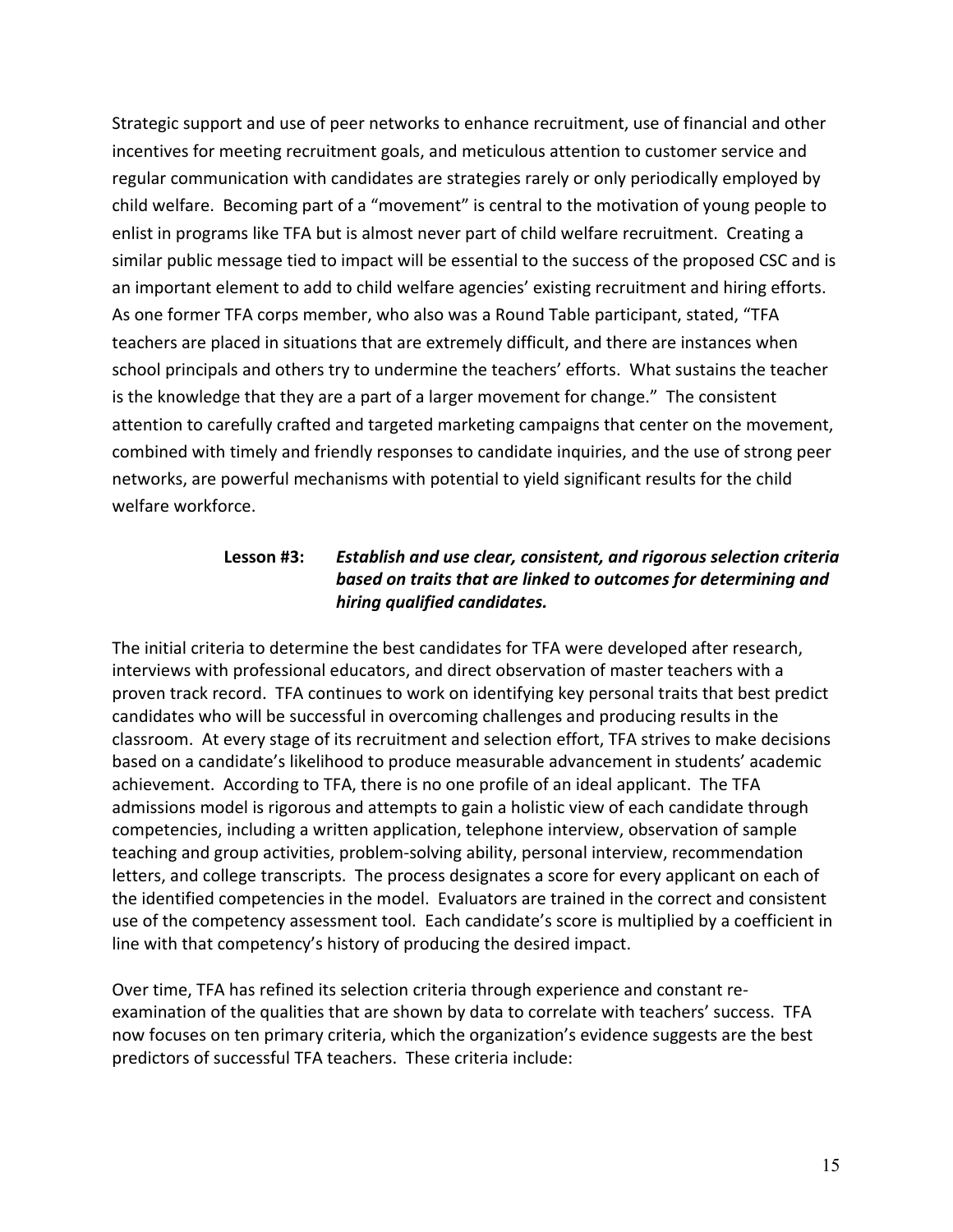- 1. Achievement demonstrated past achievement and measurable results in academics and/or extracurricular activities;
- 2. Leadership demonstrated leadership in past activities;
- 3. Perseverance optimism and perseverance in the face of challenges;
- 4. High expectations -high expectations for students and a deep commitment to helping them meet those expectations;
- 5. Critical thinking makes thoughtful linkages between cause and effect and generates relevant solutions to problems;
- 6. Problem-solving and organizational ability  $-$  juggles multiple projects and has the ability to manage the demands facing teachers successfully;
- 7. Influencing and motivating others moves others to take action;
- 8. Respecting the culture and communities of low-income students and families and operates with humility;
- 9. Professionalism and integrity operates professionally and with integrity, and is able to meet basic writing standards; and
- 10. Proficiency in basic writing standards.<sup>44</sup>

According to Wendy Kopp, TFA offers positions to every candidate who can meet their rigorous selection criteria. Seventy-nine percent of applicants in 2007 were rejected because they did not score sufficiently high enough against the TFA selection competencies and success criteria.<sup>45</sup>

Many of the traits identified by TFA as predictors of success also have been identified by a number of other high-performing organizations. The trait that appears consistently across sectors is that of academic achievement, which also has been shown to be related to leadership, a central component of the TFA Theory of Change. In a number of highly effective companies, injecting the workforce with new employees who have intelligence and leadership skills have had a profoundly positive effect on co-workers and on the whole organization.<sup>46</sup>

Too often, child welfare systems' candidate review and hiring processes are flawed and are not sufficiently linked to an understanding of what qualities make for successful workers. Child welfare systems need to develop and continuously refine the criteria for worker selection that are linked to the outcomes for children and families they want to achieve. Once developed, these criteria need to be rigorously and consistently applied in the selection of workers for child welfare. Based on an analysis of results over time, the established criteria should be evaluated for effectiveness and refined accordingly. Round Table participants also emphasized that the criteria for worker qualities need to reflect what is already known about what works in communities, and the experience of those who receive services. Collaborating with communities and recipients to define the characteristics and skills needed by an effective

<sup>&</sup>lt;sup>44</sup> Teach For America: Who We're Looking For.

http://teachforamerica.org/admissions/who were looking for.htm. [Retrieved July 29, 2009]. 45 In telephone conversation with Wendy Kopp, President, TFA and Cynthia Skinner, Director of Research and Development, TFA. (August 3, 2007).

<sup>&</sup>lt;sup>46</sup> Justin Menkes. Executive Intelligence. Harper Collins Publishers, LLC: New York, NY. (2005). 273.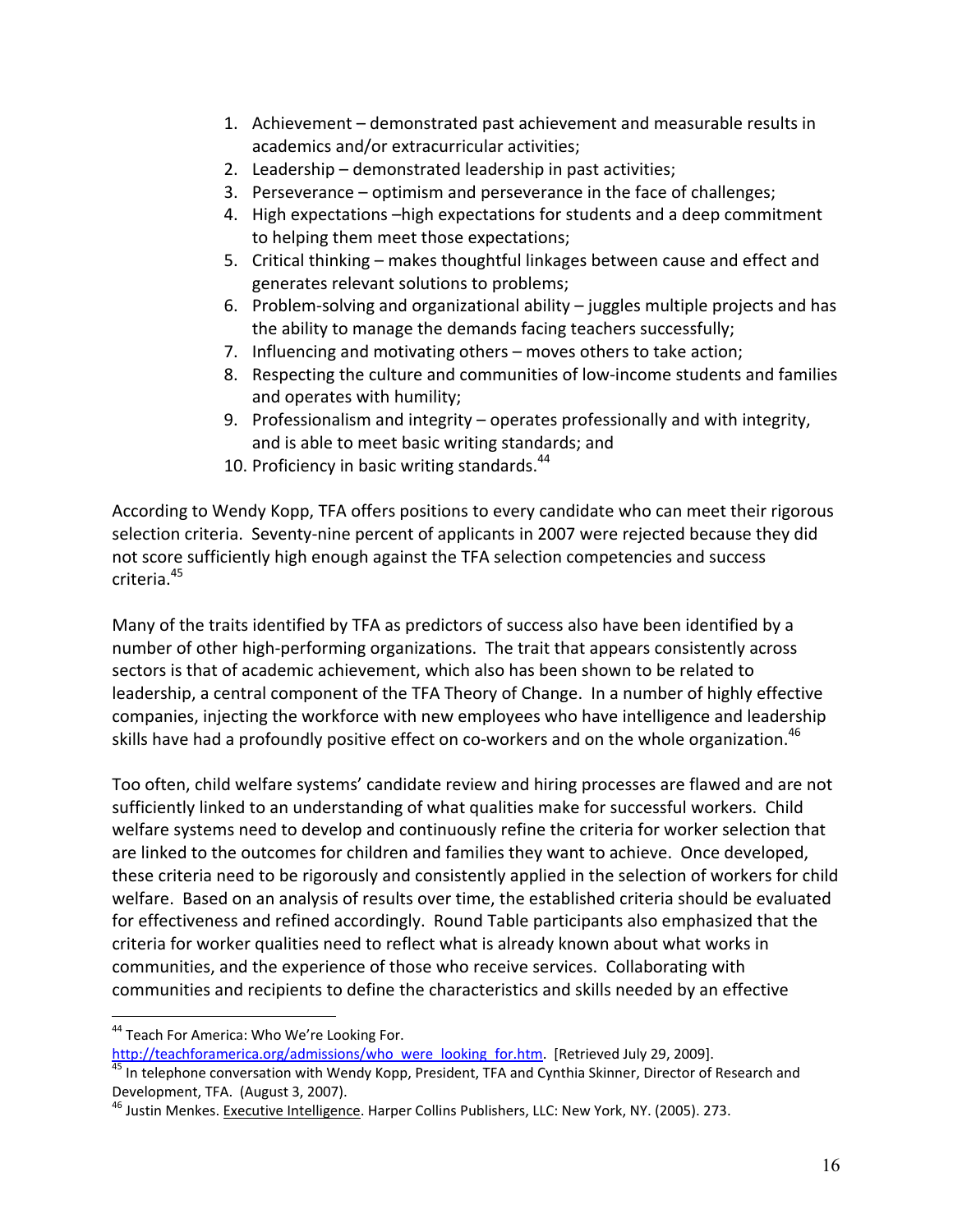worker could enhance not only recruitment but should guide training, supervision and worker support.

### Use data and research to continuously monitor impact, and track Lesson #4: the identified traits linked to worker success in achieving defined outcomes.

TFA's management team tracks data and evaluates the impact of its work regularly. The focus on data has grown, and now the organization "obsessively collects data about the performance of its teachers in the classroom."<sup>47</sup> TFA also seeks independent and rigorous evaluations to help measure the organization's impact and provide a mechanism for continuous improvement. In her book, Wendy Kopp stated that teachers come to TFA ready to help their students achieve academically, but not all succeed.<sup>48</sup> Through research on the corps and direct classroom observation, evaluators began to see shared characteristics among the most successful corps members. Such corps members:

- Set clear goals for their students;
- Motivate students and their families to work hard toward these goals;
- Work relentlessly to accomplish the job; and
- Constantly assess their own effectiveness and work to improve their performance over time.<sup>49</sup>

TFA hired a psychologist to deconstruct the personal attributes of these corps members in order to determine what characteristics most influence success in the classroom and gains for students. The psychologist identified key factors that "distinguished great teachers from the merely good – the most noticeable of which was having a strong internal locus of control – distinguishing between what they can and cannot control – and then working to change every factor they can."<sup>50</sup> For example, if one teacher's student falls behind in math – not because of aptitude, but because he lives in a crowded house, the teacher will try to get the student into a more suitable environment for doing homework.<sup>51</sup> In addition, TFA focuses its teacher training institutes and support on building the capacity of teachers to become leaders and to take initiative within and beyond the classroom to achieve TFA goals as well as on specific skills related to being effective classroom teachers.

While some child welfare researchers and experts have identified professional qualifications and personal qualities they believe result in longer job tenure for caseworkers, very little research exists that clearly links worker traits to documented outcomes for the children served

<sup>&</sup>lt;sup>47</sup> In telephone conversation with Cynthia Skinner, TFA Director of Research and Development and Dena Blank, Vice President for Alumni Affairs, TFA. (February 26, 2008).

<sup>&</sup>lt;sup>48</sup> Wendy Kopp. One Day All Children. Public Affairs, NY Perseus Book Group, Cambridge, MA. (2003).  $49$  Ibid.

<sup>&</sup>lt;sup>50</sup> Leslie R. Crutchfield and Heather McLeod Grant. Forces for Good: The 6 Practices of High-Impact Nonprofits. Josey-Bass: San Francisco, CA. (2008). 140-141.

 $51$  Ibid.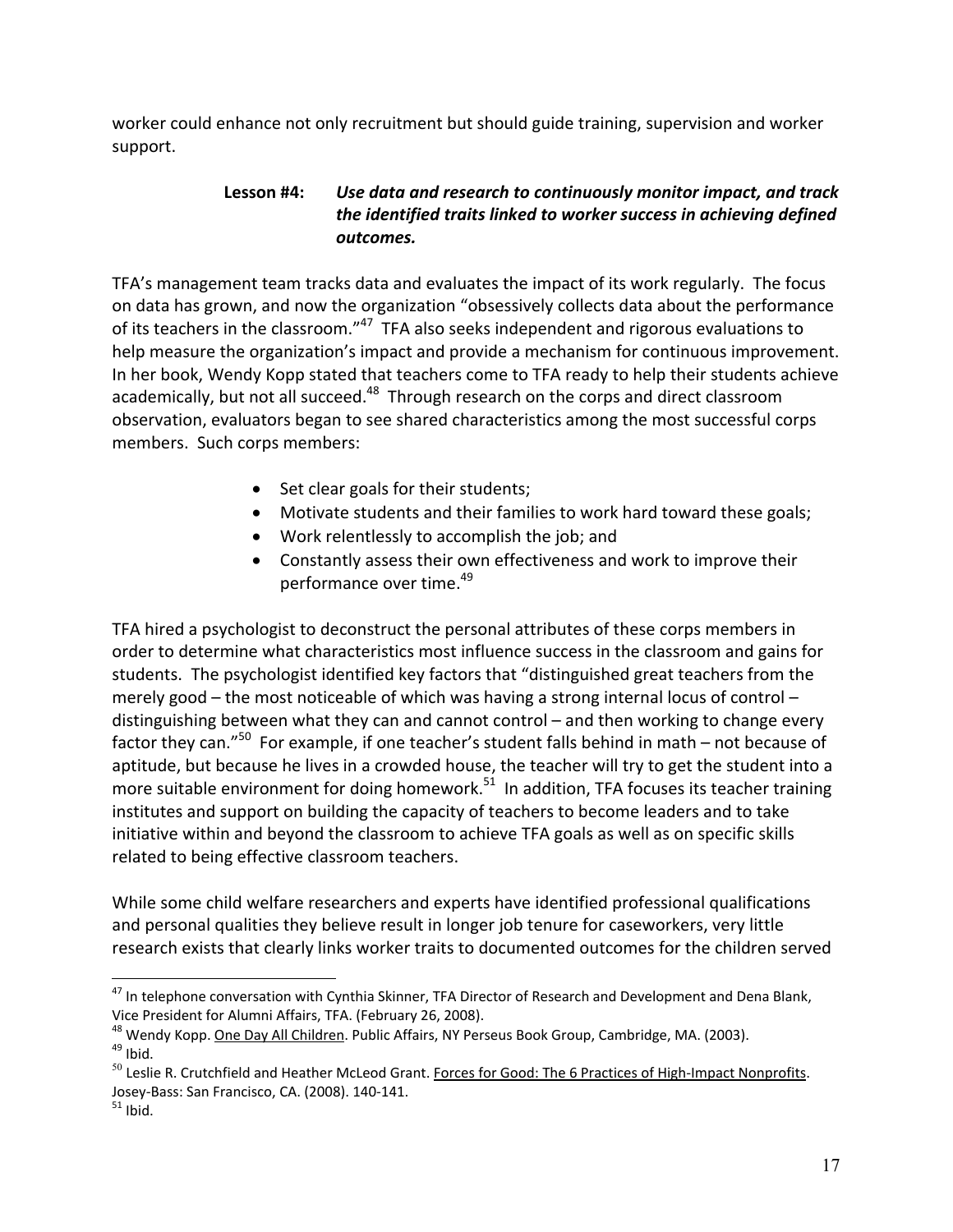by child welfare systems.<sup>52</sup> Studies that look at caseworker characteristics primarily have been focused on the system factors that influence recruitment and retention or on competencies, and not on the personal traits of the workers. Design models are sometimes used to select child welfare workers based on best fit for the organization; these models identify key employee characteristics, including initiative, adaptability, decision-making ability, personal responsibility, compassion, and team-work skills, among others. Some research indicates that these characteristics can better predict those workers who are more likely to succeed and stay longer in the profession.<sup>53</sup> However there is little evidence that ongoing data collection is routinely used to refine selection criteria or to design a training and support system based on data-supported results that encourage workers to act in ways that are linked to success.

The TFA model provides an example of tackling a societal challenge from a new angle. The child welfare field should consider the potential to study, identify, and correlate worker attributes and selection criteria that are linked to high-quality work and successful outcomes. Ongoing data collection, used to develop more effective and targeted recruitment and worker selection processes and refined over time, would also be an important element of a CSC. Knowledge of the personal traits that correlate with effectiveness could also lead to a redefinition of child welfare worker's scope and responsibility.

#### Select child welfare workers whose values are aligned with the Lesson #5: child welfare mission-driven environment.

TFA recognized the critical importance of mission and values in its model and identified several core values deemed essential to the work. They are:

- Relentless pursuit of results assumption of personal responsibility;
- Sense of possibility bold and optimistic thinking;
- Disciplined thought reliance on experience and data to learn and make future choices rooted in the mission;
- Respect and humility knowledge of the limitations of one's own experiences and the consequent pursuit of diverse perspectives; and
- Integrity alignment of actions with beliefs, self-evaluation, and action for the common good. $54$

<sup>&</sup>lt;sup>52</sup> Thomas E. Lengyel, Susan Hornung, and Patrice Heinz. "Prospects and Promise for a National Child Workforce Database." (Briefing paper) Severson Center and Department of Research and Evaluation Services, Alliance for Children and Families. (2001).

<sup>53</sup> Freda Bernatovicz. "Child Welfare Caseworker Competency Based Screening Resource Guide," Muskie School of Public Service, University of Southern Maine and the Maine Department of Health and Human Services. (February 2005). "Improving the Child Welfare Workforce: Lessons Learned from Class Action Litigation," Children's Rights and National Center for Youth Law. (February 2007). www.youthlaw.org and www.cornerstones4kids.org.

<sup>&</sup>lt;sup>54</sup> Teach For America: Core Values. http://www.teachforamerica.org/about/corevalues.htm. [Retrieved May 19, 2008].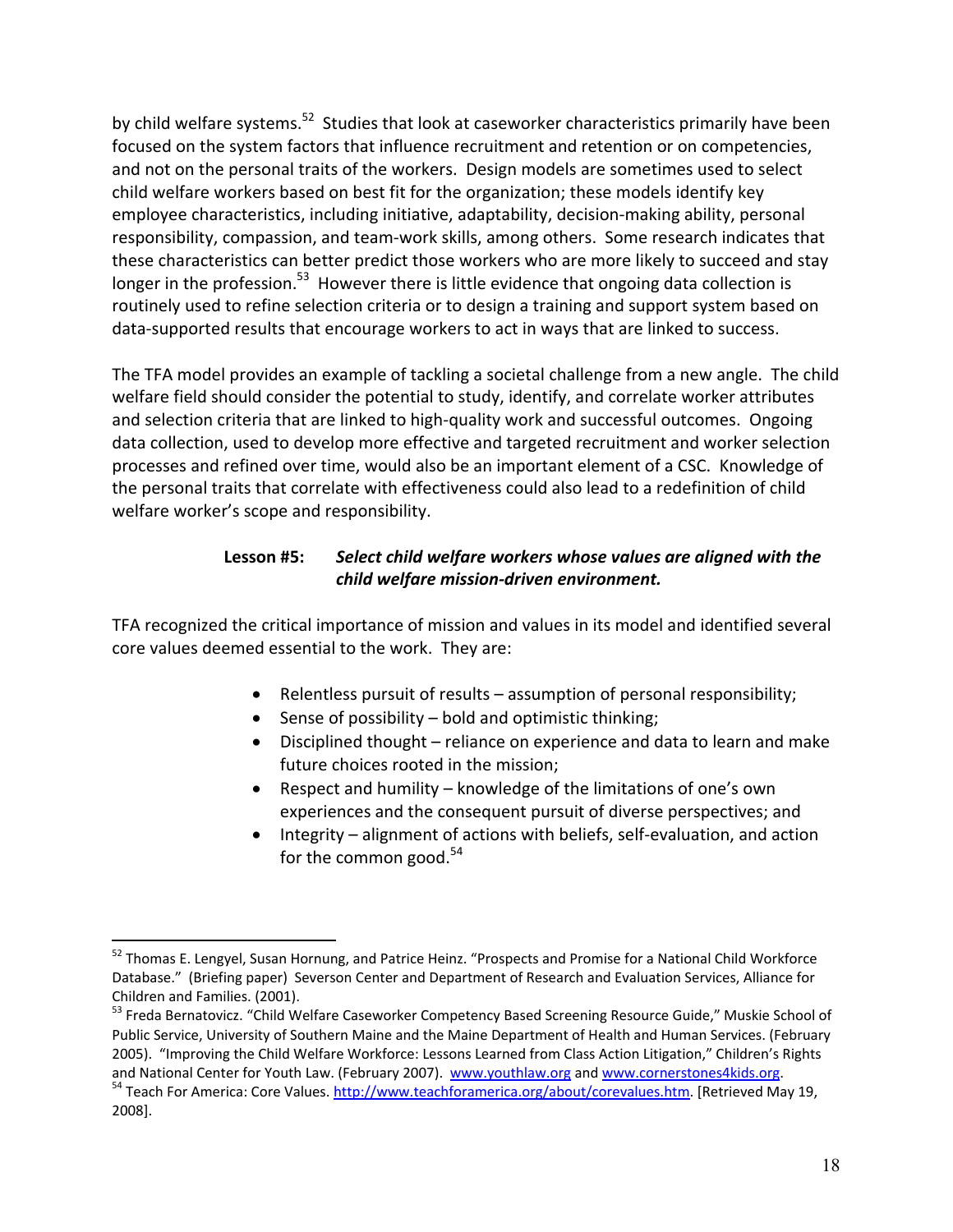Although the profession of social work operates within a values framework, it is only recently that child welfare leaders have begun to recognize the importance of shared values in the effective administration and delivery of child welfare services. The jobs of teachers and child welfare workers are similarly value-laden and thus, an effective workforce for either profession must be able to articulate and share the mission and values of the organization. There is a clear lesson that commitment to a shared vision both promotes and supports successful team work and contributes to the accomplishment of bold goals. In the experience of one Round Table participant, workers who either do not understand the organization's values or do not share them may not utilize assets that already exist or respect the established organizational value system. Values alignment with communities and families is also critical. Child Welfare systems need better ways to ensure that candidates understand and share the organization's values as a pre-requisite for doing the work.

#### Lesson #6: The quality of pre-service training academies can impact the effectiveness of new workers, but training alone is insufficient.

One of the most controversial aspects of the TFA model has been its reliance on a summer preservice training institute to transform college graduates with no prior teaching experience into teachers capable of leading a classroom. In an article in *Educational Horizons* in 1992, Gary Clabaugh wrote, "Discarding the thoughtful, thorough and progressive preparation characteristics of all expert professions, Teach For America coaxes half-committed aspirants through just five weeks of summer crash work in pedagogy...From ignorance to competence in just thirty days of preparation!"<sup>55</sup>

> Teach For America is designed to attract not only the most talented people on the college campus, but individuals who have a passion to make a contribution. They may lack teacher training, but we easily can compensate with instructional models and data delivery systems. You can't buy a work ethic. You can't buy intelligence and enthusiasm. You can't buy hope. At the end of the day, all that stuff is priceless.

> > Paul Vallas, Superintendent Recovery School District and New Orleans 2008

In the early years of TFA, the teacher preparatory training was somewhat haphazard and of uneven quality. The Summer Institute did not set accurate expectations, and TFA corps members did not think adequate training or sufficient professional development opportunities were provided. Over time, the focus and content of the Summer Institute has improved significantly and TFA's visibility keeps the training and curriculum under scrutiny by researchers and experts in the teacher preparation field.

<sup>&</sup>lt;sup>55</sup> Gary Clabaugh. "Teach For America." Educational Horizons. (Spring 2002). http://www.newfoundations.com/Clabaugh/CuttingEdge/TeachforAmerica.html. {Retrieved May 19, 2008}.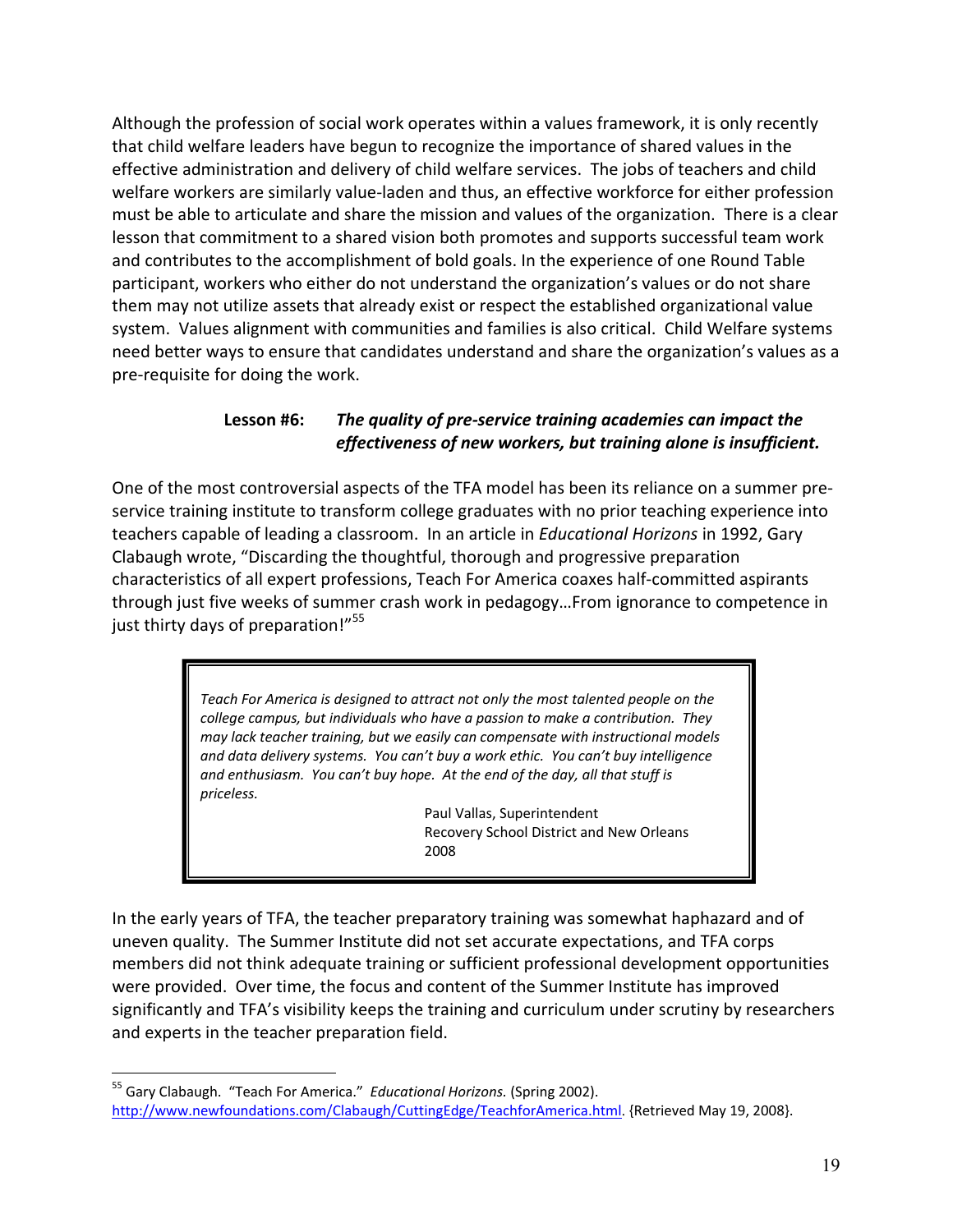In response to criticism and its own measures of teacher effectiveness, TFA has since modified its Summer Institute and consistently monitors and evaluates its training programs. For example, Program Directors, regionally-based teacher support staff, are now assigned to work with corps members throughout the school year. An experienced teacher preparation team now leads the development of the curriculum and training for the Summer Institute. The approach is based on what is known about successful teachers in low-income communities. At the curriculum core are six basic strands of content.<sup>56</sup>

- 1. Teaching as leadership
- 2. Instructional planning and delivery
- 3. Classroom management and culture
- 4. Diversity, communities, and achievement
- 5. Learning theory
- 6. Literacy development

Like TFA, many state and local child welfare agencies hire new staff right out of college, frequently without any undergraduate social work or human service preparation. The TFA Summer Institute is more intensive than most states' Child Welfare Training Academies, which provide time-limited pre-service training to new social workers, most of whom come to the job with no prior training or experience.

By contrast with most state and local child welfare agencies, TFA invests heavily in ongoing support throughout the first two years of a corps member's employment. In addition, corps members are linked to professional educational settings from the start of their tenure and must now enroll in more traditional teacher preparation and certification programs to support their ongoing professional development. Each corps member is assigned a Program Director who provides support, guidance, and feedback during the TFA experience. These mentors help prioritize corps members' focus on improvement to ensure that they have meaningful tools and resources on an ongoing basis to build the knowledge, skills, and mindset necessary for classroom success. TFA also provides each corps member with initial and long-term instructional plans tailored to state standards and school district curriculum for each grade and subject area, diagnostic tests and ongoing assessments, and student achievement tracking tools. Corps members meet in content- and/or grade-level specific learning teams led by successful teachers, including TFA alumni. These seminars are the primary venues for professional collaboration and support among corps members. In addition, corps members are personally observed in the classroom and provided with follow-up coaching at least four times per year. According to Wendy Kopp in 2007, TFA spends approximately \$20,000 in training and support on each corps member.<sup>57</sup>

<sup>&</sup>lt;sup>56</sup> Teach For America: Training. http://www.teachforamerica.org/corps/training/htm. [Retrieved March 5, 2008].

<sup>&</sup>lt;sup>57</sup> In telephone conversation with Wendy Kopp, President, TFA and Cynthia Skinner, Director of Research and Development, TFA. (August 3, 2007).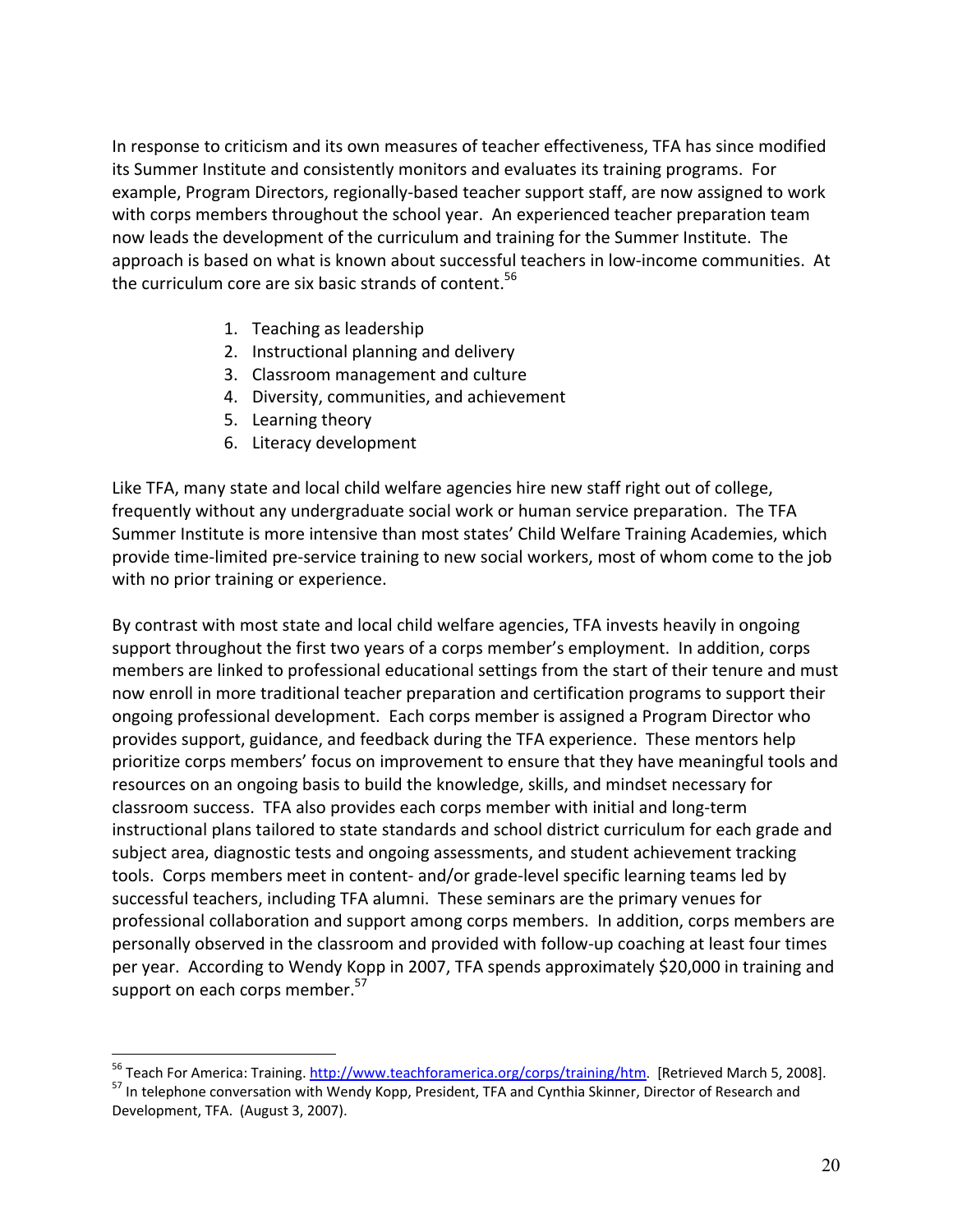By contrast, most child welfare systems currently lack the capacity or resources to provide much ongoing support to new (and existing) workers. New child welfare workers often complain about their lack of preparation to do their jobs and the lack of structured support after the completion of pre-service training. As affirmed by research results in a multi-year university-agency partnership, the Social Work Education Consortium of New York, child welfare systems need more than trained social workers.<sup>58</sup> Honing in on high-quality partnerships with the private and nonprofit sectors, philanthropic organizations, and professional schools could help provide some of the much needed support and professional development of the workforce.

For both the development of a CSC and for existing child welfare workforce practices, one of TFA's clear lessons is that intensive training must be supplemented with high-quality coaching and mentoring following classroom training. Too often, child welfare workers receive preservice training but any subsequent coaching and mentoring is episodic and dependent on the time, interest and skills of their colleagues. Similar to programs developed by TFA, new workers need competent, consistently available coaches or mentors and to be linked with professional development opportunities to provide ongoing support for their work and in many states, to prepare them to meet state licensing/certification requirements. Partnerships with child welfare training professionals, schools of social work, and other professional schools are essential.

A major task of creating and testing a Children's Services Corps would be the development of a research-based curriculum to give workers the skills and preparation for their jobs. Developmental work is needed to assess the strengths and the weaknesses of existing preservice training programs and to use that knowledge to create an intensive training program and curriculum for CSC members. The known inadequacies of much of existing pre-service training suggest that designing a standardized core curriculum aligned with the mission, outcomes, and desired attributes of a successful Children's Services Corps also could be useful for application to the traditional child welfare workforce.

<sup>&</sup>lt;sup>58</sup> Hal A. Lawson and Nancy Claiborne. "Planning to Reduce Workforce Turnover in New York State's Public Child Welfare System: Developing Knowledge, Lessons Learned, and Emergent Priorities." Social Work Education Consortium. (2005).

http://www.ocfs.state.ny.us/ohrd/swec/pubs/Five%20year%20compendium%20of%20SWEC%20work.pdf [Retrieved July 31, 2009].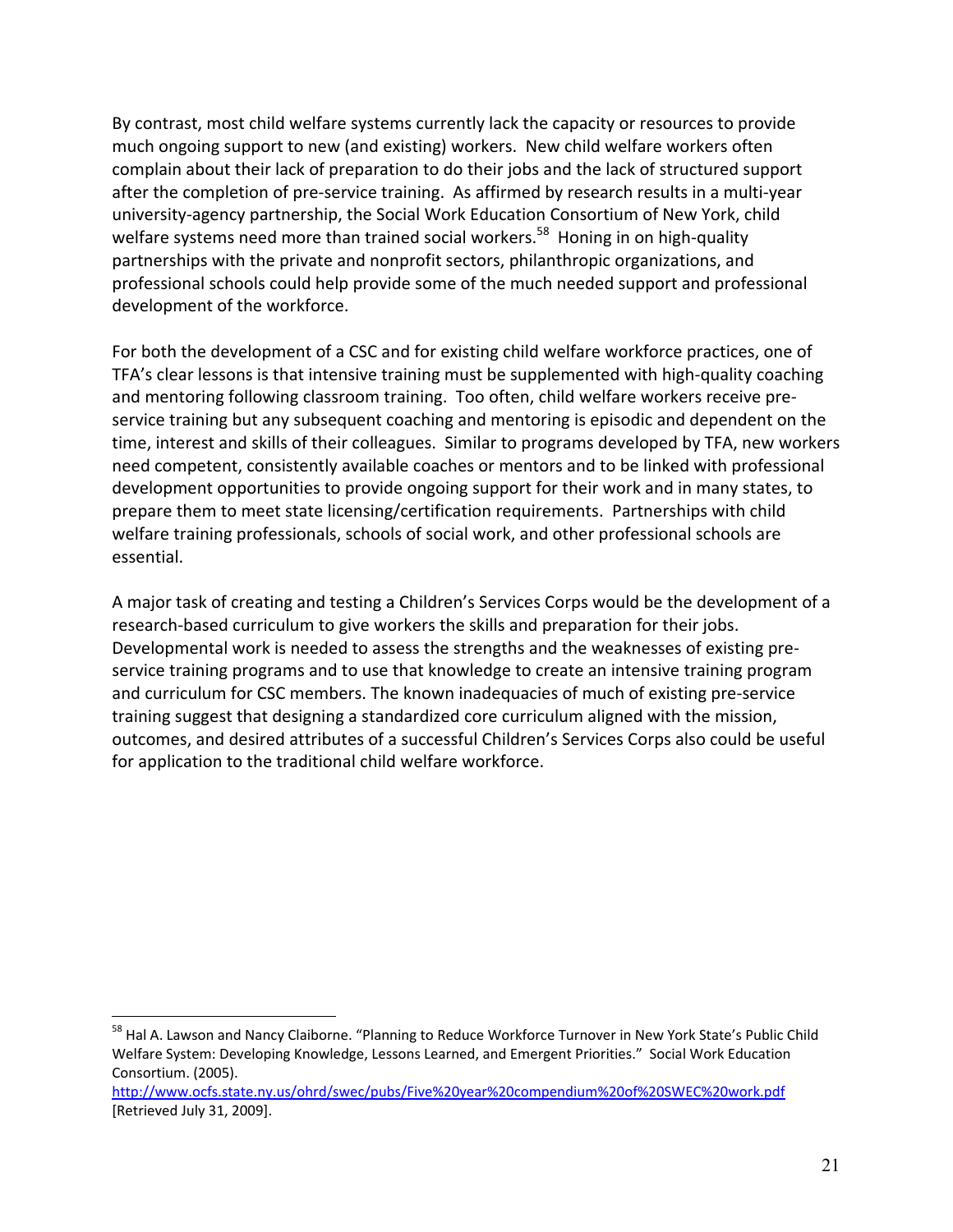#### Alternative routes to traditional certification and overcoming Lesson #7: union and civil service restrictions are possible.

One of the early concerns about TFA and a potential barrier to its child welfare application is the need to conform to state licensing and certification standards and to meet union and civil service rules and restrictions. In most states, employment in public child welfare systems is governed by state or local civil service protection and in some states and localities, the workforce is unionized. Candidates for employment are chosen from civil service registries, either on the basis of passing a preliminary competency test and/or being certified based on educational or other requirements. The presence of civil service restrictions is frequently cited as an obstacle for creating non-traditional entry points for public sector employment through something like a Children's Services Corps.

Evidence from TFA, however, suggests that licensing, civil service and union barriers can be overcome. First, in many systems today, the only degree requirement for a child welfare worker is a college degree. According to a child welfare workforce study, fewer than 15 percent of child welfare agencies require either a bachelor's or master's degree in social work.<sup>59</sup> In states where there is a requirement for an educational background in social services, it may be possible to negotiate exceptions based on enrollment in an intensive summer training institute and commitment to ongoing professional courses in the first years of hire. It also should be possible to develop alternative pathways to certifications needed to meet civil service requirements. This would necessitate individual negotiation in any potential pilot states.

Another potential challenge to a Children's Services Corps is union opposition to hiring corps members. Again, this barrier existed for TFA when it began. However, through direct work with the unions, concerns have been, for the most part, successfully addressed. Many of the cities in which TFA operates, including New York City, Washington, D.C., and Newark, New Jersey, are highly unionized. In these jurisdictions, corps members are required to join the union, pay union dues, and meet all of the union requirements. While union leadership originally opposed the TFA concept, deliberate engagement efforts in the startup period and beyond with the American Federation of Teachers and other organizations, forged workable partnerships and successful relationships with teachers' unions and other stakeholders in education.

One of the important lessons of TFA is that it is also possible to create and support alternative pathways to professional certification. The 2002 passage of the No Child Left Behind (NCLB) Act, a standards-based education reform effort, required states to ensure that teachers, including TFA corps members, are certified and "highly qualified" and held school districts accountable for compliance and results. NCLB defines a "highly qualified" teacher as one who holds a bachelor's degree, has full state certification, and has demonstrated, typically by

<sup>&</sup>lt;sup>59</sup> "Minimum Education Required by State Child Welfare Agencies, Percent, by Degree Type, 1998." State Child Welfare Agency Survey. Child Welfare League of America. (1999).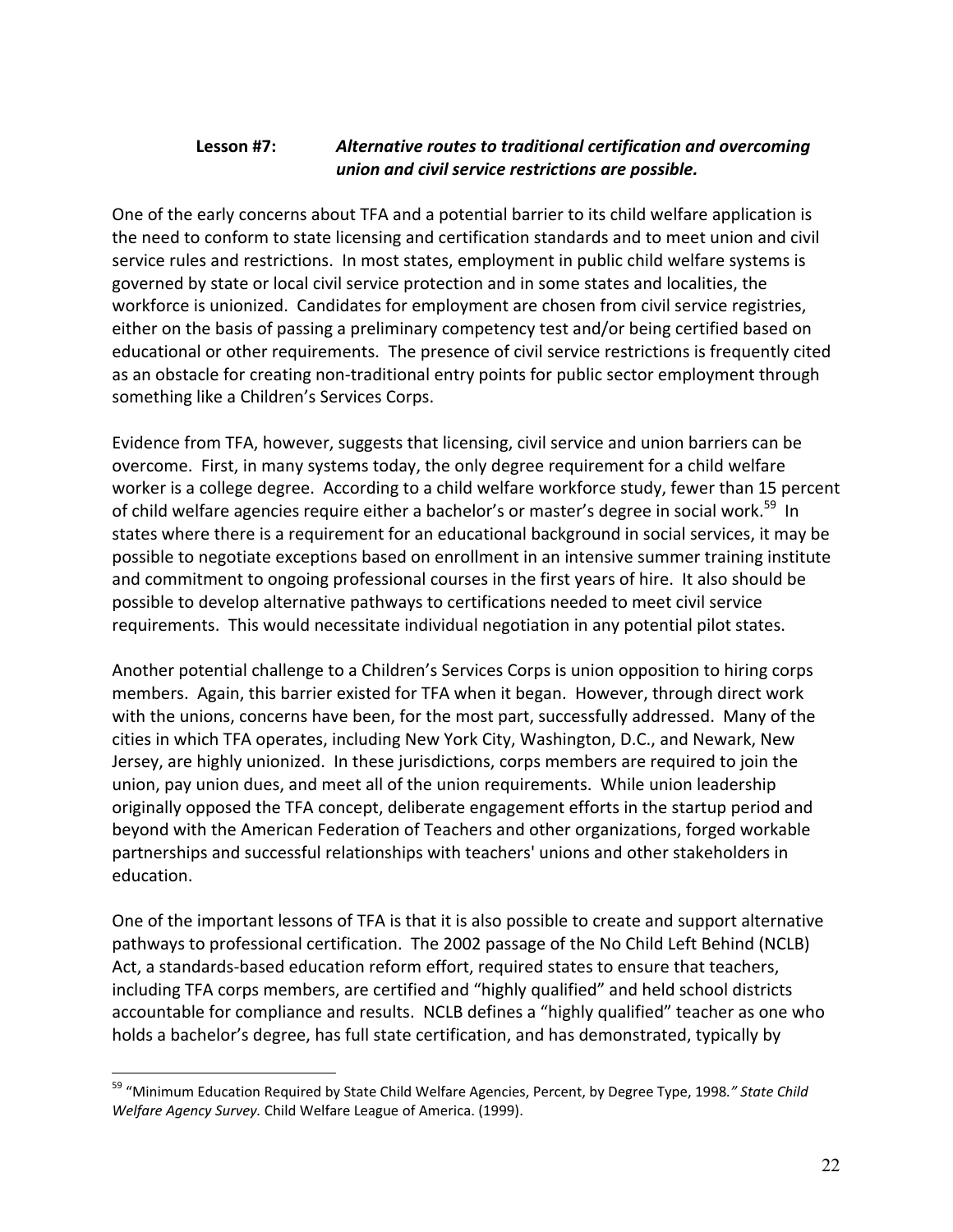passing a test or completing undergraduate coursework, subject-area competence in each subject taught. Teachers who participate in an alternative route to teacher certification may be considered to meet the full state certification requirements for highly qualified teacher status if they are permitted by the state to assume the functions of a regular classroom teacher and demonstrate satisfactory progress toward full certification in their programs. By working with state licensing and certification boards, TFA was able to develop alternative pathways to certification for corps members.

For school districts to fulfill the requirements of NCLB, they must hire TFA corps members through state-approved alternative certification programs. These programs require that corps members meet specific requirements and demonstrate proficiency in the grades and subject areas they will teach. The program requirements vary by region and by position, but in most cases, they call for corps members to pass subject-area tests before teaching and, during the school year, to participate in ongoing coursework. TFA works with school districts, states, and schools of education to ensure that corps members have access to coursework, test information, and preparation tools to meet all requirements. In many regions, TFA has established partnerships with graduate schools that enable corps members to obtain their master's degrees in education.

Similarly, many states require that child welfare workers meet established certification or licensing standards. In child welfare, credentialing, training, and supervision are inconsistent among the states. According to the Association of Social Work Boards (ASWB) that monitors laws and regulations of certain levels of social work practice, 27 states allow social workers at various levels to work with a provisional or temporary license and continuing education requirements range from 15 to 50 contact hours per year. Experience and annual supervision requirements range from 100 hours for a licensed clinical social worker in Connecticut to between 3,600 and 4,000 for a licensed clinical social worker in New York and Pennsylvania.<sup>60</sup>

A new Children's Services Corps would need to work with state regulatory bodies to ensure that relevant standards are met. In addition, the Children's Services Corps could establish relationships with professional schools as part of an ongoing accreditation plan; Master's degree partnerships might also be cultivated, as modeled by TFA. Using alternative programs as a way to make progress in increasing both the number and the professional skills of the child welfare workforce should be possible, as demonstrated by TFA and supported by recent studies.<sup>61</sup> Based on the discussion and enthusiasm expressed by Round Table participants, one of whom was an expert on alternative certification programs, creating and supporting alternative routes to certification tied to ongoing learning and professional development is not an insurmountable barrier.

 $\overline{a}$  $^{60}$  "Social Work Laws and Regulations Database." Association of Social Work Boards. https://www.datapathdesign.com/ASWB/Laws/Prod/cgi-<br>bin/LawWebRpts2DLL.dll/EXEC/0/0kb71o01tp43y2196x4gq1tbbdxu. [Retrieved July 29, 2009].

 $\frac{61}{61}$  Zevu Xu, Jane Hannaway, and Colin Taylor. "Making a Difference?: The Effects of Teach For America in High School." National Center for Analysis of Longitudinal Data in Education Research, the Urban Institute. (March 2008).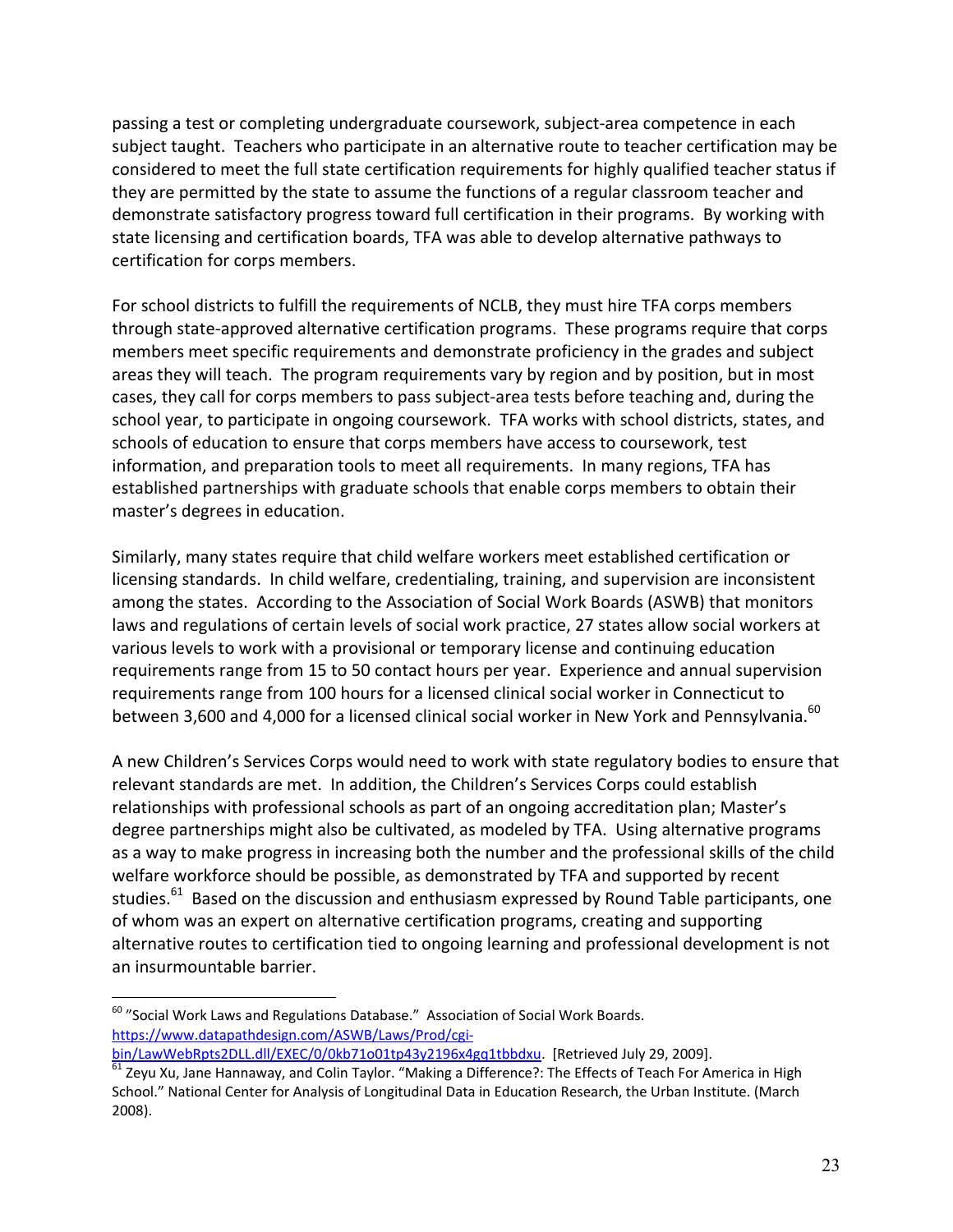#### Lesson #8: System and worker accountability structures are essential to success.

While TFA connects corps members to many resources, ultimately corps members are responsible for ensuring they meet the required standards and for covering the related costs. Key to TFA's theory of change is that corps members are also held accountable by the organization for attaining certain measureable levels of student achievement in their individual classrooms.

Round Table participants noted the importance of having a system performance and workforce accountability structure. A Children's Services Corps modeled on the TFA theory of change would need to articulate clear, ambitious and realistic performance standards and outcomes and hold workers accountable for achieving them. The CSC would also need adequate resources for worker development related to the achievement of those outcomes.

#### Financial incentives can help to recruit and sustain a more Lesson #9: diverse workforce.

Ninety-five percent of the students that TFA serves are African American and Latino/Hispanic and living in low-income communities. Part of the TFA model is the recruitment and fostering of the leadership of individuals with diverse racial, socioeconomic, and academic backgrounds with the aim of creating corps members that are racially and culturally sensitive to the students, families, and communities in which they work. TFA has strong recruitment efforts at historically black colleges and universities and at all of Hispanic Magazine's Top 25 Colleges for Hispanics. TFA also advertises in media targeted at college students of color and has built relationships with organizations that have a broad reach among these populations.

To ensure that qualified individuals of all economic situations are able to join the corps, TFA offers financial aid packages ranging from \$1,000 to \$5,000 in transitional grants and nointerest loans. Currently, 60 percent of corps members receive aid. These loans and grants help corps members until they receive their first paychecks, and TFA covers major expenses during the Summer Training Institute<sup>62</sup>

As a charter member of AmeriCorps, TFA provides access to eligible corps members to receive loan forbearance and interest payment on qualified student loans, as well as an education award of \$4,725 at the end of the first year of service.<sup>63</sup> This financial assistance not only provides a hiring incentive, but it is also used in partnership with educational programs to help promote and finance post-graduate education and ongoing professional development for corps members.

 $62$  TFA corps members earn the same salary and benefits as other beginning teachers in their districts.

 $63$  TFA cannot guarantee AmeriCorps benefits because of the renewal cycle timing difference between when TFA hires and when new AmeriCorps grants are announced.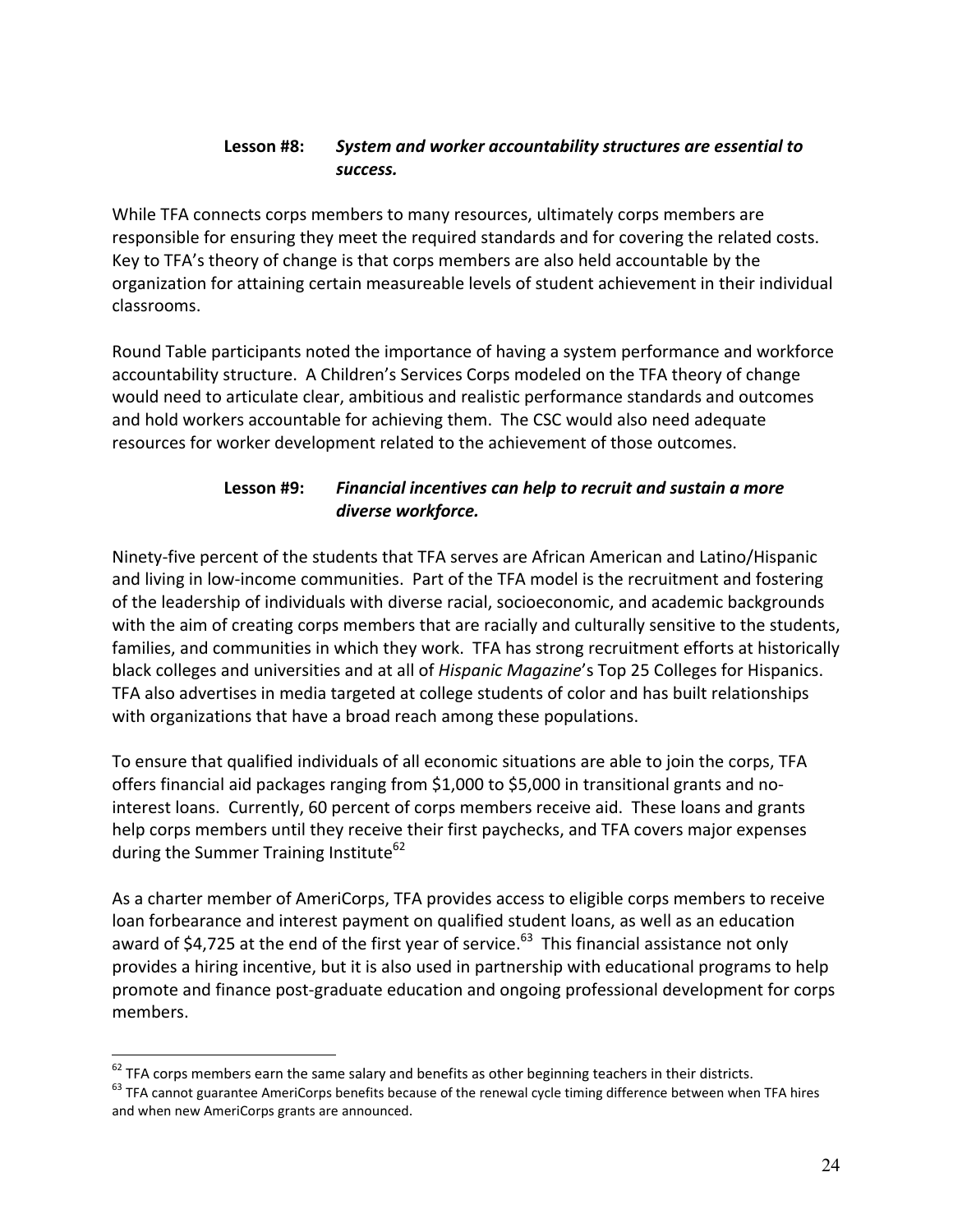Child welfare agencies similarly struggle to develop a workforce that is economically and culturally similar to the populations it serves. Because workers' backgrounds frequently do not reflect the cultural, racial, and linguistic diversity of the children and families they serve, they often find it difficult to develop meaningful relationships with their clients.<sup>64</sup> Child welfare systems on their own and/or through affiliation with a new Children's Services Corps could begin to use financial assistance strategies similar to TFA's to attract a more economically and culturally diverse staff.

### Partnerships with professional and graduate schools and Lesson #10: employers in multiple fields are effective recruitment incentives, and career placement assistance for alumni can help build the leadership network that is necessary for broader system reform.

Teach For America and the Kennedy School at Harvard share a simple yet powerful belief: that each of us can make the world a better place. At the Kennedy School, Teach For America alumni can build upon the insight and experience gained in the classroom to prepare to become leaders in solving our country's most compelling social and public problems.

> David Ellwood, Dean and Scott M. Blank Professor of Political Economy John F. Kennedy **School of Government Harvard University**

The TFA Career and Leadership Center offers all the services of a traditional university career center and more. The Center offers employers access to former TFA corps members through a job posting service, resume collections, career listserv access, and career fairs. All of these services are free for prospective employers, and employers who hire TFA corps members through the Center do not pay recruiting or placement service costs.

TFA has developed graduate school partnerships with over 100 graduate programs including 19 top-ranked business schools, 39 government and public policy schools, 49 law schools, 38 medical schools, and 27 math, science and engineering schools, all of whom offer benefits for corps members and alumni. These arrangements include two-year deferrals to participate in Teach For America, course credit for corps

experience, waived application fees, and special scholarships and awards.<sup>65</sup> In public policy and social services, TFA has developed graduate school partnerships with a number of universities.<sup>66</sup>

<sup>&</sup>lt;sup>64</sup> "Components of an Effective Child Welfare Workforce to Improve Outcomes for Children and Families: What Does the Research Tell Us?" Children's Defense Fund and Children's Rights Inc. (August 2006). <sup>65</sup>Teach For America: Grad school partnerships.

http://www.teachforamerica.org/alumni/grad\_school\_partnerships.htm.

 $<sup>66</sup>$  Among the social service graduate schools that provide deferrals and scholarships targeted to TFA alumni are</sup> Syracuse University; University of Chicago, School of Social Service Administration; Washington University in St. Louis, George Warren Brown School of Social Work; and University of Denver, School of Social Work. Partnerships with public policy schools include Duke University, Terry Sanford Institute of Public Policy; Harvard University, John F. Kennedy School of Government; University of Chicago, Harris School of Public Policy; Brandeis University, Heller School for Social Policy and Management; Columbia University, School of International and Public Affairs; Emory University, Rollins School of Public Health; George Washington University, School of Public Policy and Public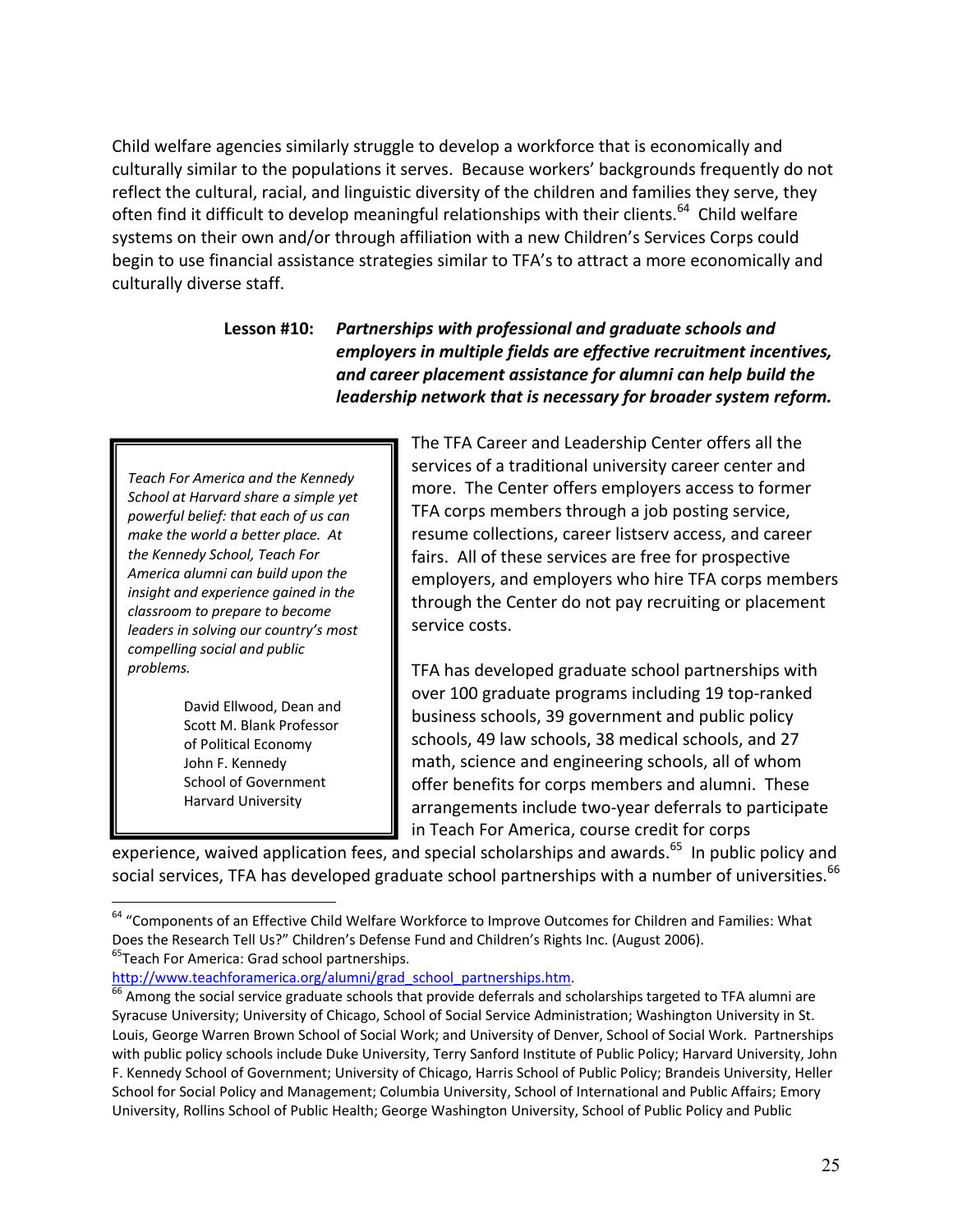Creation of such partnerships helps to recruit corps members, provides ongoing professional development opportunities, and offers pathways for leadership development.

TFA also has developed partnerships with other employers to provide leadership career paths for corps members who do not wish to make teaching their career. TFA has influenced top companies to encourage their new recruits to serve in the TFA corps prior to beginning their employment at the company. In 2008, more than 20 leading employers—including JP Morgan, Google, Goldman Sachs, McKinsey & Company, Bain & Company, Credit Suisse, KPMG, Morgan Stanley, Wachovia, General Electric and Accenture-offered benefits, such as job deferrals, summer internships, and others, specifically for TFA corps members.<sup>67</sup>

With its Election Initiative, TFA develops future public office holders, providing another avenue to influence education policy and practice, part of TFA's long-term change strategy. This initiative aims to cultivate interest in and provide resources for alumni who wish to hold elected office.

For those who want to continue their education careers, TFA fosters structured relationships with graduate schools of education to offer professional development opportunities to build skills.<sup>68</sup> The Center also helps TFA corps members to access resources necessary to effectively navigate the public and charter school recruitment and selection systems and those that result in principal placement.

The direct applicability of TFA's career development strategies to the workforce challenges in child welfare and specifically to a Children's Services Corps depends in part on how broadly or narrowly we construe the child welfare workforce and its future needs. If the only applicable job to be considered for CSC members is that of a direct case-carrying social worker, than issues related to tenure and continuity of workers present potential barriers that need consideration.

Administration; Georgetown University, Public Policy Institute; Indiana University, School of Public and Environmental Affairs; Johns Hopkins University, the Paul Nitze School of Advanced International Studies; New York University, Robert F. Wagner Graduate School of Public Service, Princeton University, Woodrow Wilson School of Public and International Affairs; Syracuse University, Maxwell School of Citizenship and Public Affairs; Tufts University, Fletcher School of International Affairs; Tulane University, School of Public Health and Tropical Medicine; University of Michigan, Gerald R. Ford School of Public Policy; University of Pennsylvania, Fels Institute of Government; University of California-Berkeley, Goldman School of Public Policy; the University of Southern California, School of Policy, Planning and Development; and many others.

 $(\frac{\text{http://www.teachforamerica.org/alumn/grad school partnerships.htm}}{67 \text{ tr.}})$ .

TFA corps members are a highly selective group with excellent academic credentials. They would likely be highly competitive degree candidates and job applicants without the TFA experience. The leadership development component of TFA, however, makes these candidates even more desirable for post-TFA employment. <sup>68</sup> In the education field, partnerships include Columbia University, Teachers College; Harvard University, Graduate School of Education; Pace University, School of Education; Arizona State University, Master's in Educational Administration and Supervision; Boston College, Lynch School of Education; Brown University, Master's in Art in Teaching or Master's in Urban Education Policy; Fordham University, Graduate School of Education; University of North Carolina-Chapel Hill, Master's in School Administration; Michigan State University, PhD in Education Policy, Educational Psychology and Educational Technology, Measurement and Quantitative Methods, Educational Administration and Curriculum; and the Association of Montessori International/USA, among others.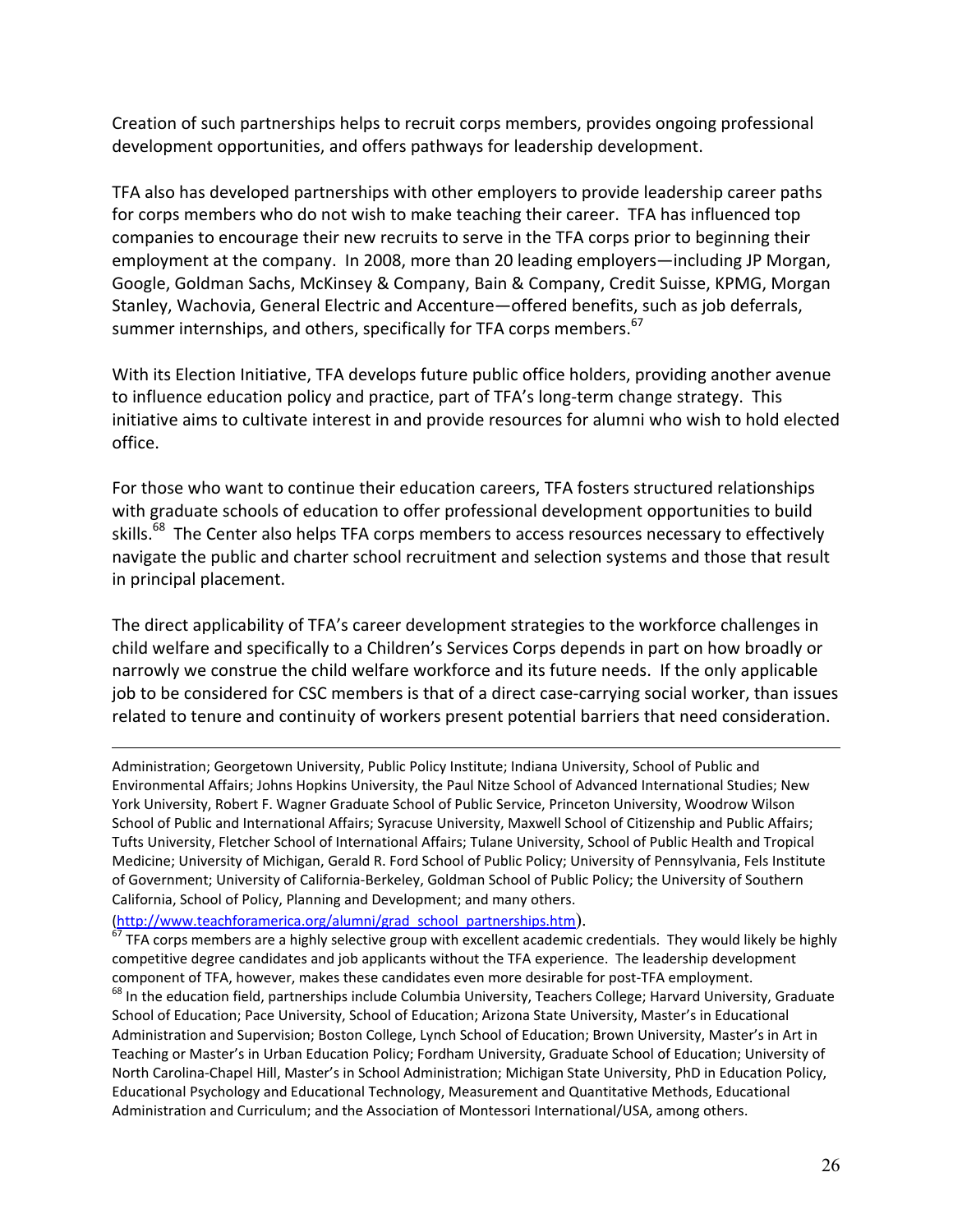Unlike classroom teachers, who change every year for a child, continuity in a child welfare worker for the life of a case is preferred. Research suggests a relationship between continuity in caseworker employment and improved permanency outcomes for children in the child welfare system.<sup>69</sup> Studies indicate that frequent worker turnover affects outcomes for children in multiple ways, including delaying reunification and permanency efforts. Delayed permanency decisions can have catastrophic, life-long impacts on a child's development.<sup>70</sup> Worker turnover and staff shortages limit the frequency of worker visits with children and hamper the agencies' ability to attain key federal safety and permanency goals.<sup>71</sup> Turnover disrupts the continuity of available services, particularly when newly assigned caseworkers have to conduct or reevaluate educational, health, and safety assessments due to poor or inadequate information in case files left behind by others. Yet child welfare systems nationally have an estimated worker turnover rate between 30 and 40 percent annually, and the average tenure for child welfare workers is less than two years.<sup>72</sup> The Round Table participants, while cognizant of this issue, do not believe it to be a major barrier for moving forward for several reasons. First, it is possible and in fact desirable to think about and define new roles for child welfare workers and new ways to organize the work to ensure continuity in engagement, relationship and progress without solely relying on the model of one case worker responsible for everything. Second, even within a narrow construct of the work to be performed, the need for developing opportunities to attract young people to the field and to create pathways for new leadership is an acknowledged problem requiring creative solutions.

The Round Table also emphasized the need to think creatively about a redefinition of the child welfare workforce as part of the development of the CSC. There are a broader range of functions not currently carried out by the traditional child welfare workforce that could be

 $\overline{a}$ 

 $^{69}$ "HHS Could Play a Greater Role in Helping Child Welfare Agencies Recruit and Retain Staff." GAO-03-357. U.S. Government Accountability Office. (March 31, 2003).

 $\frac{70}{10}$ Kids who spend extensive time in foster care have physiological and emotional problems from the impact of uncertainty, and they do poorly on nearly every predictor of making a successful transition to adulthood when they exit the system without a permanent family. (Annie E. Casey Foundation, "KIDSCOUNT Data Book." July 2007) Children who have multiple child care workers show slower development. (Annie E. Casey Foundation, "The Unsolved Challenge of System Reform: The Condition of the Frontline Human Services Workforce." (March 2003). 18.)<br><sup>71</sup> Connie Flower, Jess McDonald, Michael Sumski, "Review of Turnover in Milwaukee County Private Agency Child

Welfare Ongoing Case Management Staff." (January 2005). A Milwaukee County study of children who entered care in calendar year 2003 through September 2004 and exited to permanency had a lessened chance of permanency achievement depending on the number of worker changes they experienced. Children entering care during the time period who had only one worker achieved permanency in 74.5 percent of the cases. As the number of case managers increased, the percentage of children achieving permanency substantially dropped, ranging from 17.5 percent for children who had two case managers to a low of 0.1 percent for children who had six

and seven case managers.<br><sup>72</sup> "Child Welfare: HHS Could Play a Greater Role in Helping Child Welfare Agencies Recruit and Retain Staff." GAO-03-357. U.S. Government Accountability Office. (2003).

On the contrary, TFA's retention rate is 91 percent for corps members who complete their two-year commitment. This represents 89 percent of those who return for a second year and is higher than the estimated average for first-year teachers in low-income communities in general (86 percent). ("No Dream Denied: A Pledge to America's Children." National Commission on Teaching and America's Future. Washington, D.C., 2003. www.nctaf.org/documents/no-dream-denied full-report.pdf.)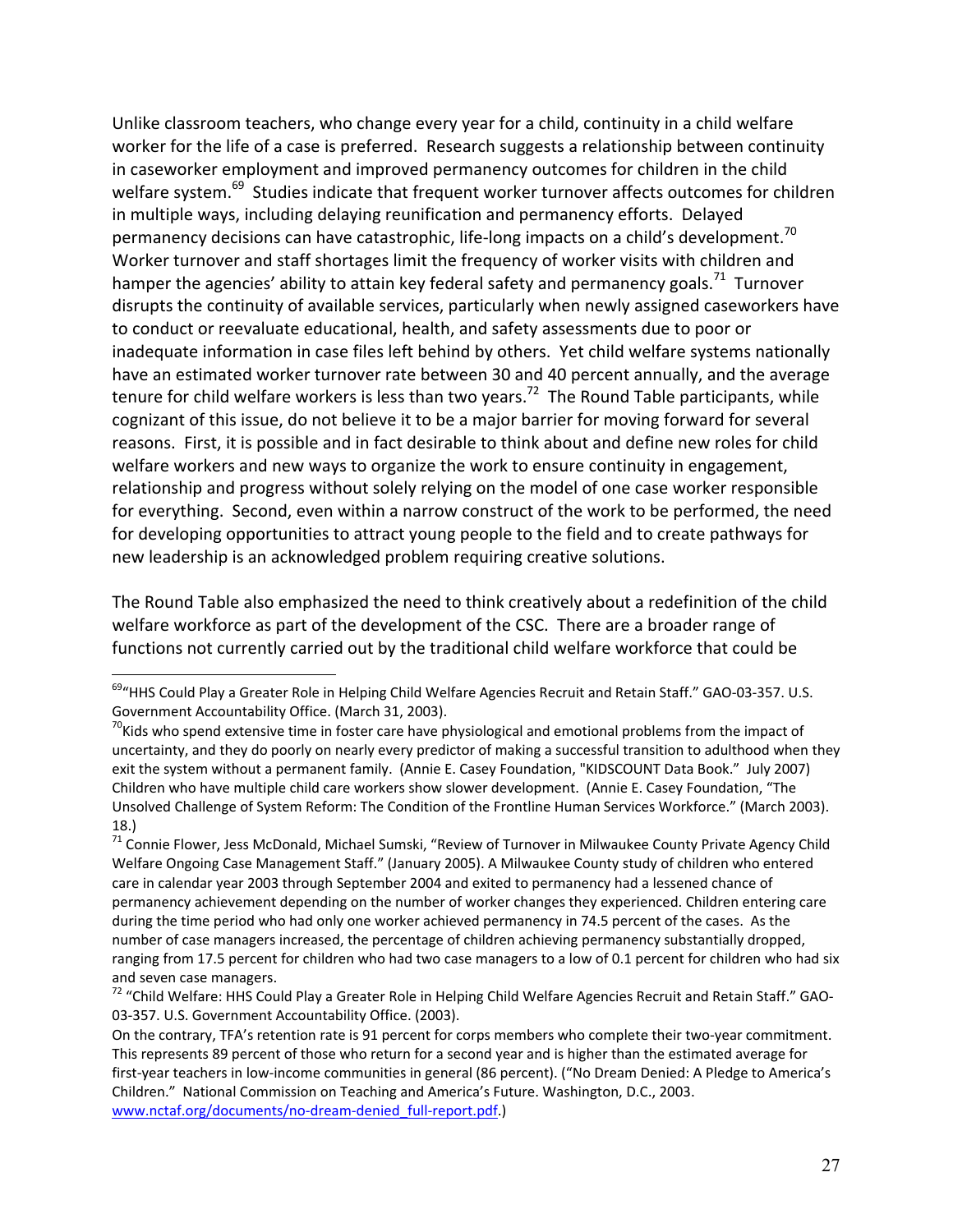performed by energized corps members willing to make a time-limited commitment to this work with explicit partnerships for further professional and/or career development. One possibility for the Children's Services Corps that was discussed by Round Table participants would be to use corps members to complement the work of traditional child welfare workers. These positions, for example, could perform key (and often unfunded) support functions within public agencies or in community agencies, schools, and early care and education settings. This work would center on prevention with the goal of building supports to keep children and families from entering the child welfare system. A mission for the CSC could be broader than child protection but perhaps focused on the goal of having every child grow up in a safe and stable family.

> New Roles for Child Welfare Workers: Change Inside the Massachusetts System

As reported by one Round Table participant, Massachusetts is experimenting with reorganizing its child welfare cases using teams of professionals working together rather than the traditional 1:1 worker caseload ratio. Social workers in a unit share responsibility for all of the cases in that unit, with a primary and secondary worker assigned to each case. Any one worker in the unit is prepared to step in and respond when needs arise. Within the Massachusetts scenario can be seen roles for Children's Services Corps members to provide support and be supported by team efforts; these roles include child or family advocates, teen mentors helping with the transition to adulthood, or resource family support workers. Children's Services Corps members might be trained to facilitate family team meetings, an emerging best practice in child welfare work that requires the infusion of new talent. There are also a range of community-based support functions around which the work of a Children's Services Corps could be structured.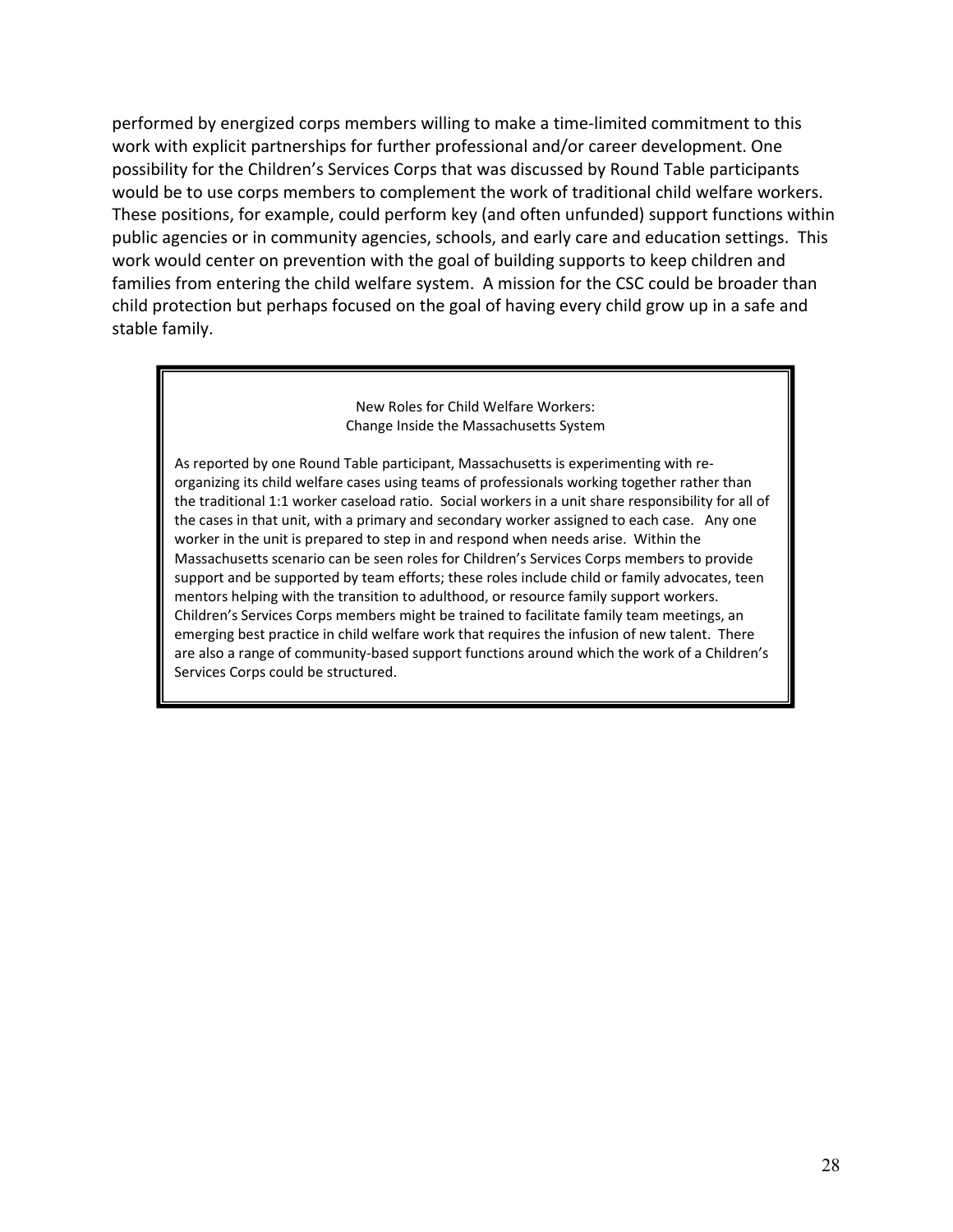# Lesson #11: In the beginning, have a big picture theory and vision but have a targeted and measurable focus.

One of the factors in TFA's success was its big picture message of change coupled with a clearly defined focus to recruit and place teachers in high-need areas. TFA did not attempt to address all national educational issues but used its work as an entry point for broader reform. Today, however, using its theory of change and its success, TFA is contributing to progress on an overhaul of the nation's education system. Round Table participants supported keeping a defined focus on applying the lessons of TFA to child welfare workforce recruitment and retention issues and in a similar vein, using that as an entry point for broader change. Round Table participants acknowledged that workforce issues, ultimately, cannot be addressed in isolation of the system's own constraints, although an increase in both the quantity and quality of workers who have a shared vision of success could have impact.

Learning from the TFA experience, building a Children's Services Corps for child welfare with talented, creative recent college graduates would help meet the current need for staff to take on this challenging work but could also have important corollary benefits. If the lessons of TFA hold true, a Children's Services Corps would raise the profile of child welfare work, attract young people to the profession, create an alumni network to maintain advocacy, and establish long-term interest in and connection to the nation's most at-risk populations among future leaders.

### Lesson #12: Organizational culture is important and the design of a CSC should provide an organizational home that is committed to system change.

TFA created a new national organization that has a clear and compelling social change agenda and culture, which has contributed to its success. A clear lesson in thinking about the applicability of TFA to child welfare is the need to find an organizational home for this work that has a social change agenda and can capture and nurture young people's idealism and desire for positive change. One Round Table participant who has direct experience with public child welfare systems noted that currently the "child welfare system is not an impact player and young, idealistic people who enter are often sabotaged and become disillusioned." The group also expressed their concern that the public child welfare system very well could be the most difficult vehicle for a Children's Services Corps to navigate for a number of reasons, including the powerful special interests of the system that have little incentive to help bring about change. Participants determined that consideration should be given to pursuing other points of entry for new workers, such as in the nonprofit sector with community-based partners or by attaching to community-based child welfare reform initiatives like the Annie E. Casey Family to Family initiative or broader-based community reform initiatives like the newly proposed Promise Neighborhoods. Other Round Table participants suggested that rather than creating a wholly new organizational home to develop and implement a CSC, a national public service organization should be examined as a potential home for this work.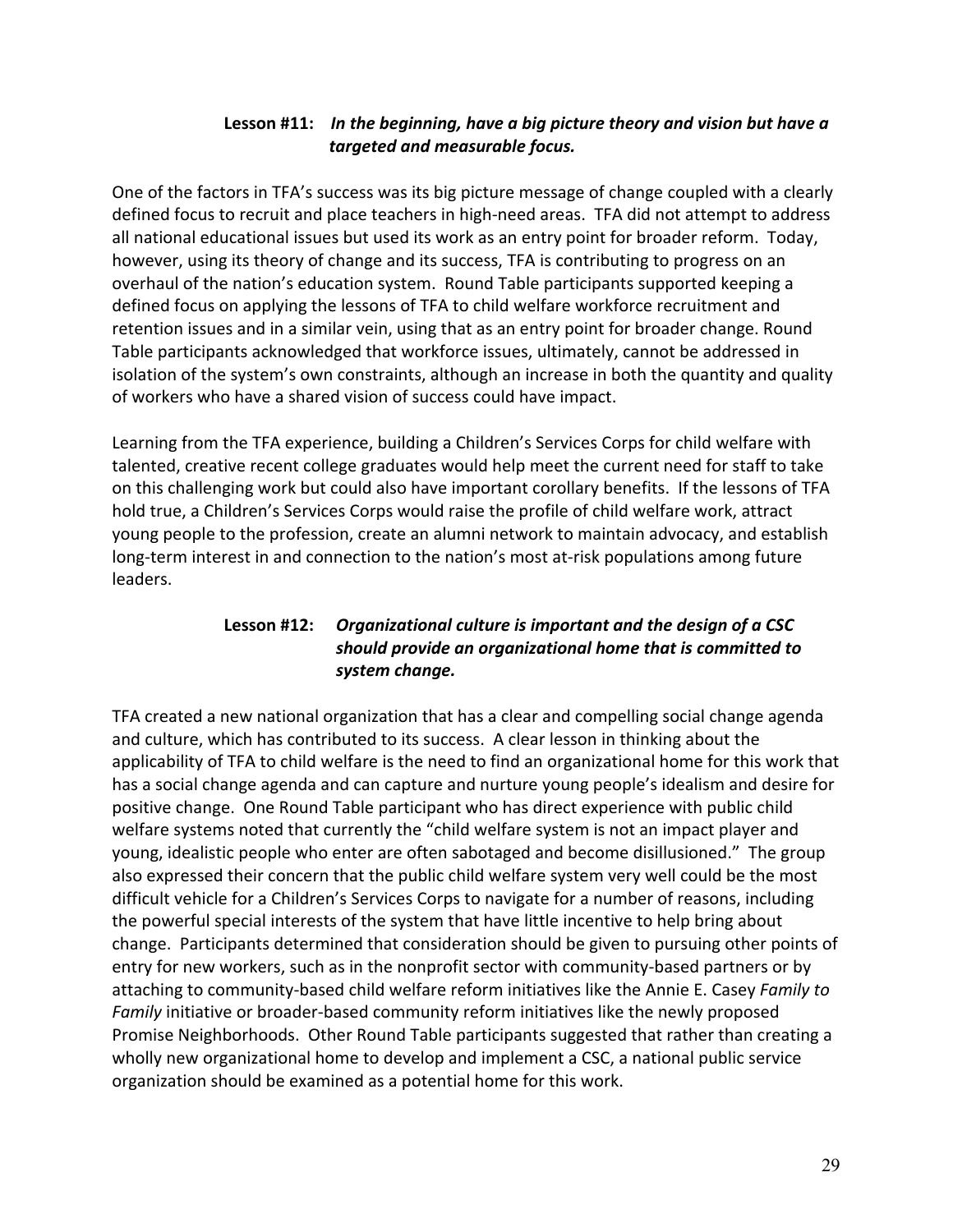#### V. **OPTIONS FOR MOVING FORWARD**

Like public education, child welfare systems struggle to achieve positive outcomes for children and families and many facets of their policy and practice are currently under intense scrutiny and demand for reform. Round Table participants strongly reinforced that restoring families in crisis, providing help and hope, and ensuring the safety and equal opportunity for all of America's children must be a national priority. This is true for all children but especially urgent for children and families involved with public child welfare. This goal requires a flexible and more comprehensive approach to providing services to children and families and a workforce and resources equal to the task. The concept of a Children's Services Corps based on the lessons of TFA provides an opportunity, and even a mandate, to think differently about the child welfare mission and its workforce and to explore new job categories, functions, and responsibilities that will yield better results for children.

While this initial exploration suggests both the feasibility and interest in the design of a Children's Services Corps, Round Table participants also recognized that this idea is not a "silver bullet" to solve all child welfare workforce issues. Similarly, all agreed that an improved workforce alone will not solve the multiple complex issues of child welfare reform.

One option for moving forward, advanced by several Round Table participants, seeks a new, broader definition of the child welfare workforce to encompass not only the roles of traditional caseworkers but other community-based functions to support and enhance the traditional child welfare work with children, families, and other caregivers.

The options discussed in the next section are not mutually exclusive; each has merit for future consideration but all require developmental steps. Round Table participants expressed willingness and enthusiasm to continue participation in future development of the ideas leading to field-testing of applications of the TFA model to the child welfare workforce.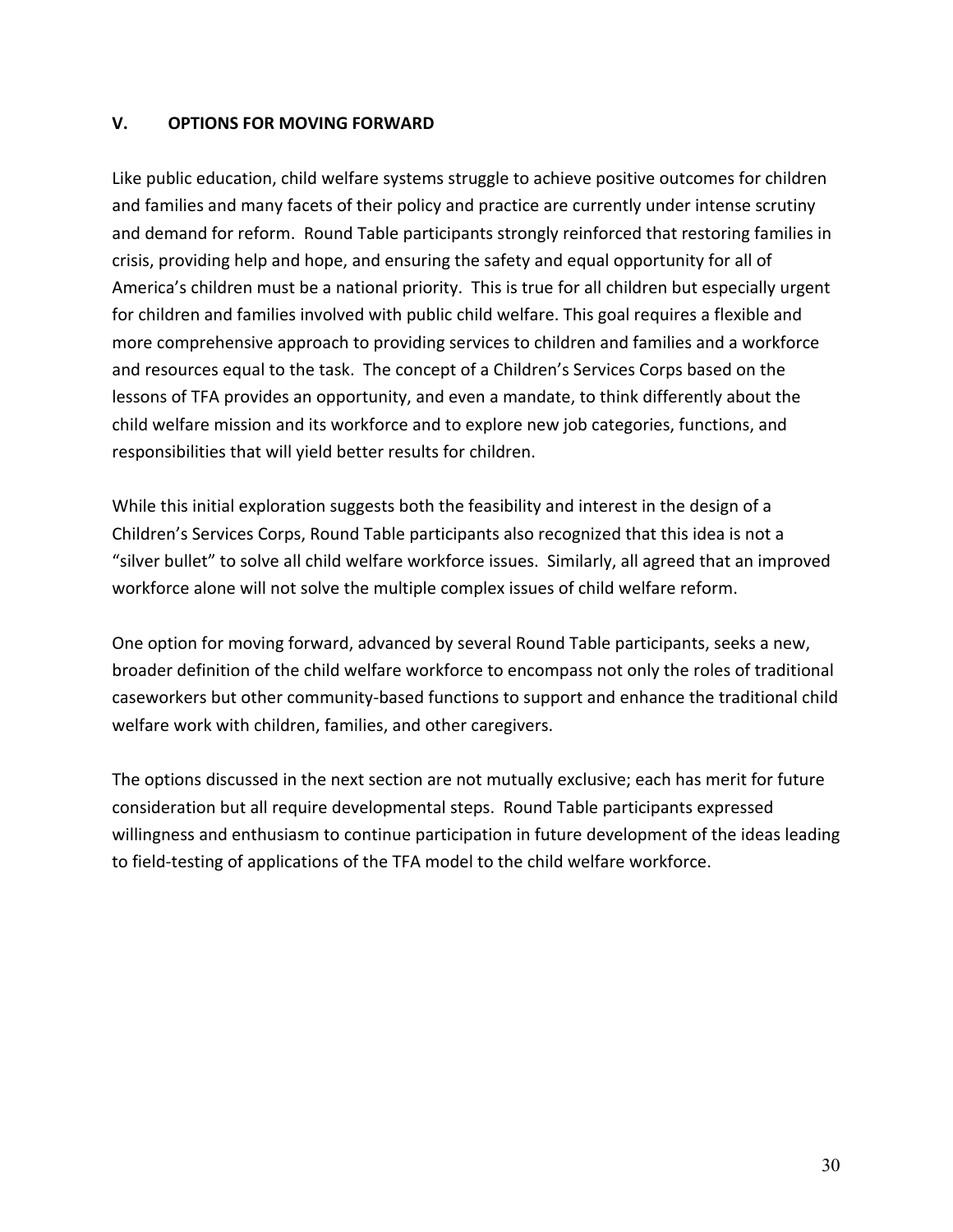### Option 1: Incorporate TFA strategies on marketing, recruitment, selection, and support into existing state and local child welfare workforce recruitment and retention programs.

There is convincing evidence that TFA strategies for marketing and recruitment, including utilizing new media avenues like Facebook, MySpace, Twitter and others, have helped put more qualified teachers into the classroom in high-need areas. Such media could be utilized to gauge the interest of rising and graduating seniors at selected colleges and universities in learning more about opportunities to work in the child welfare field. Developmental steps include:

- Create a targeted marketing campaign.
- Test the effectiveness of the marketing campaign as a recruitment strategy.
- Recruit a network of peers and other young people to become the visible faces of recruitment.
- Identify and use selection processes and criteria based in research on candidate attributes that are correlated with successful outcomes for children and families.
- Establish recruitment incentives through developing partnerships with the private and nonprofit sectors and with educational and financial support institutions.

#### **Option 2:** Develop an operational and business plan to pilot-test a new Children's **Services Corps.**

This option uses the developmental steps in Option 1 but goes beyond simply incorporating successful strategies into current state and local efforts. It envisions work to expand the definition of the child welfare workforce and to create, train and pilot-test a Children's Services Corps. Based on the TFA experience, the pilot test must be small enough to be manageable and serve as a learning opportunity but large enough to provide momentum for a national movement. When TFA was launched, all experts advised that there be no more than 50 members, but Kopp did not think that number constituted a movement. Using TFA as a model, the Children's Services Corps trial would need to be larger than 50 people and may need to involve more than one site.<sup>73</sup> Possible next steps include:

- Identify an intermediary to work with experts to develop a business and operations plan.
- Identify roles and define the job(s) and job responsibilities to be performed by corps members, including the exploration of new job categories and supervision models.

<sup>&</sup>lt;sup>73</sup> Wendy Kopp. One Day All Children. Public Affairs, NY Perseus Book Group, Cambridge, MA (2003).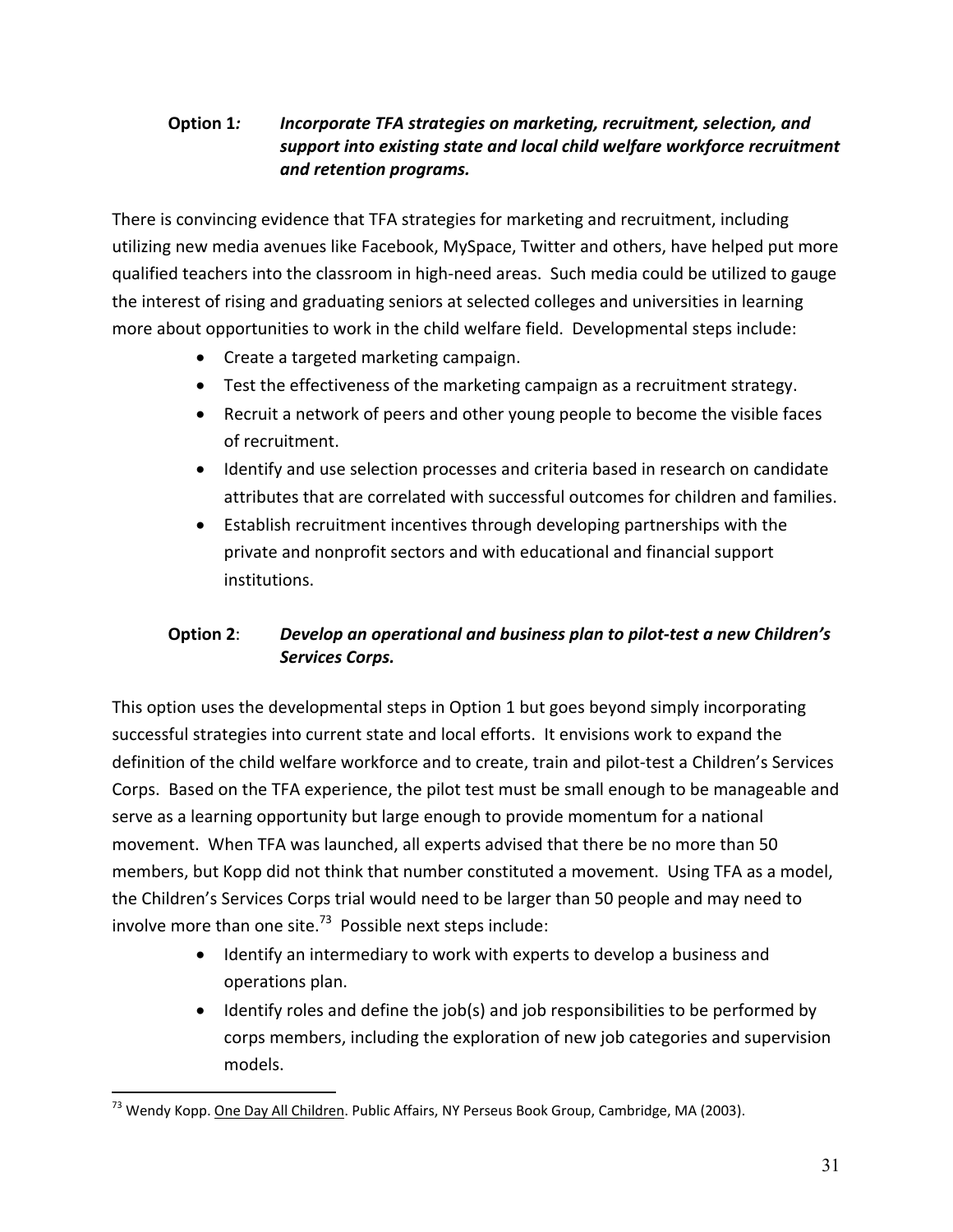- Identify and structure working partnerships with three to five jurisdictions interested in pilot-testing specific roles and responsibilities of a Children's Services Corps.
- Carry out the developmental steps indicated in Option 1 to survey college graduates and create effective marketing messages targeted to mission and outcomes.
- Use data on successful child and family outcomes to identify selection processes and criteria based on research on candidate attributes.
- Identify training partners and develop a high-quality pre-service training institute that incorporates the leadership elements of TFA training and the skill development necessary for successful child welfare work.
- Develop the government, business and community partnerships necessary to provide recruitment incentives and support.
- Develop academic partnerships to provide career development opportunities for continued learning and professional development of corps members.
- Develop a framework for the mentoring and support structure necessary for each pilot.
- Negotiate national and local relationships with unions to support the work.
- Negotiate alternative paths to certification and licensing within each pilot site.
- Build a research, data collection, and evaluation plan from the start.
- Develop a timeline for each step, including an annual five-year budget, and sources of funding for all elements of the pilot.
- Identify potential partners and other stakeholders.

#### Option 3: Link to the proposed Promise Neighborhoods or another existing community change or public service initiative.

One possible option for pilot site selection would be to closely align a Children's Services Corps with the concept of President Barack Obama's federal initiative "Promise Neighborhoods," which is an idea inspired by the achievements of the Harlem Children's Zone. The Harlem Children's Zone seeks to engage all resident children and their families in an achievement program based on tangible goals in the areas of education, health and mental health, employment, and parenting. The Promise Neighborhoods initiative is proposed to target defined struggling neighborhoods to help improve outcomes and opportunities for children and families. Children's Services Corps members could be a vital link between families and children in the child welfare system and the Promise Neighborhoods programs; there is a range of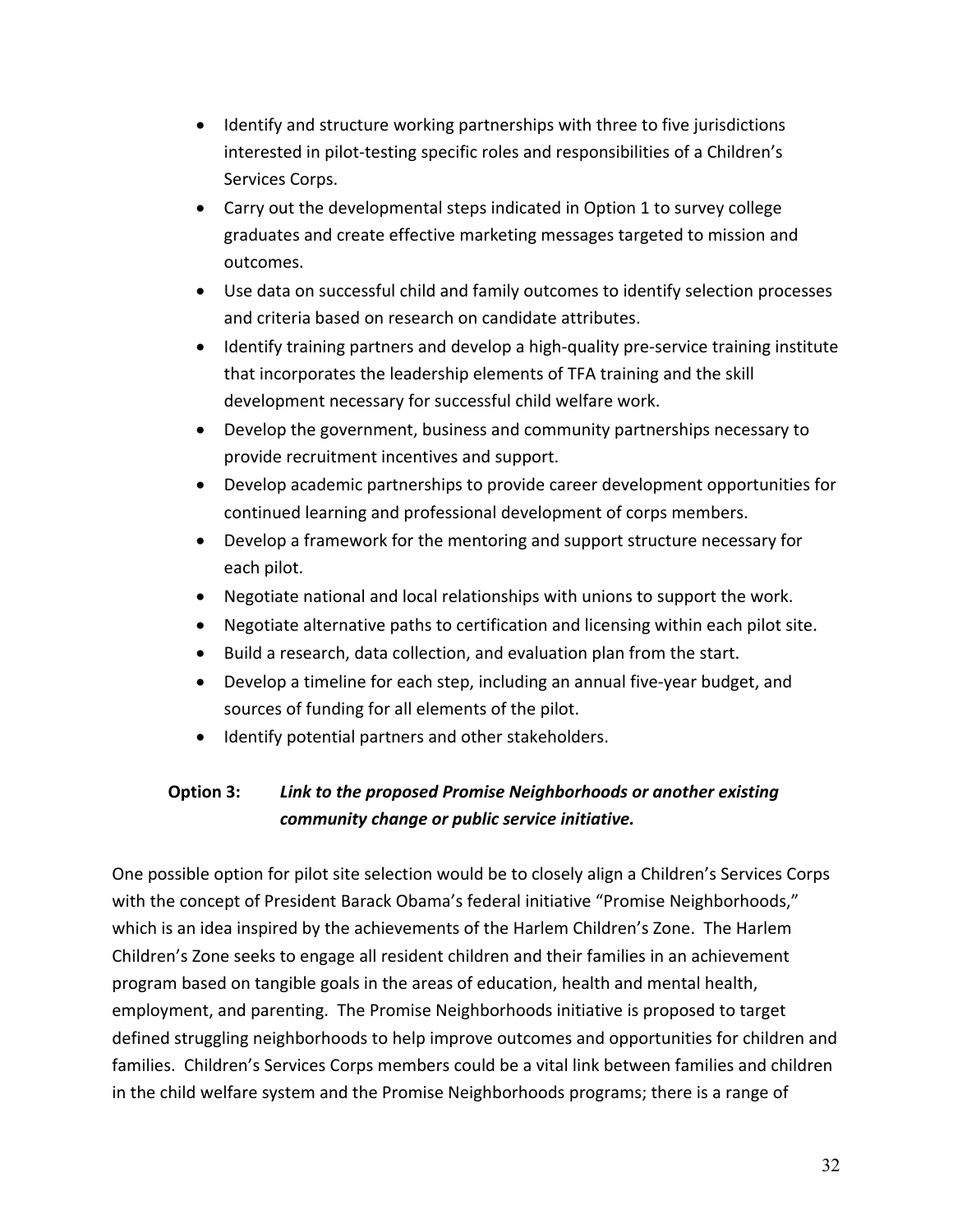community-based support functions around which the work of the CSC could be structured. Another possibility includes linking this work to other community-based child welfare reform initiatives, which are testing new service delivery models in selected communities.

A third avenue is to ally with a nonprofit organization whose mission is to encourage and provide opportunities for young people to engage in public service (such as Public Allies) for the next step of developmental work.<sup>74</sup>

#### Conduct a pilot program based in public school settings that is linked to **Option 4:** child welfare system.

Interviews with TFA alumni and other teachers highlight the need for teachers to have additional support for children and families at risk of entering or already in contact with the child welfare. Teachers frequently express frustration with the lack of coordination among the various agencies that touch the lives of their students and their families. A Children's Services Corps attached to local schools could provide the link that is needed for a more comprehensive approach to meeting service needs of individual students that are essential to their learning success. Knowing, understanding and being able to support a child's personal circumstances while designing educational plans can help teachers better serve students and help students achieve academic success.

An example of the potential of a partnership between education and child welfare is illustrated by a 2008 study conducted in New York City on chronic school absenteeism which concluded that (1) schools in high-poverty districts benefit from strong relationships with communitybased organizations providing parent outreach and assistance to families and (2) 50 to 100 schools with high rates of chronic absenteeism in high-poverty districts should be identified to establish "executive-level" partnerships with outside organizations to "put solutions into action."<sup>75</sup> Here, the possibility of linking to outside community change initiatives is reiterated. A CSC initiative based in local schools in neighborhoods with high numbers of child welfare cases could help prevent families from direct involvement with public child welfare agencies while supporting children's ability to attend, learn and succeed in school.

<sup>74</sup> Public Allies aims to "advance new leadership to strengthen communities, nonprofits and civic participation" by "demonstrating our conviction that everyone can lead, and that lasting social change results when citizens of all backgrounds step up, take responsibility, and work together." For more information, see Public Allies' website at www.publicallies.org.

 $\frac{75}{75}$  Kim Nauer, Andrew White, and Rajeeve Yerneni. "Strengthening Schools by Strengthening Families: Community Strategies to Reverse Chronic Absenteeism in the Early Grades and Improve Supports for Children and Families." Center for New York City Affairs, The New School For Management and Urban Policy. (October 2008). 5-6.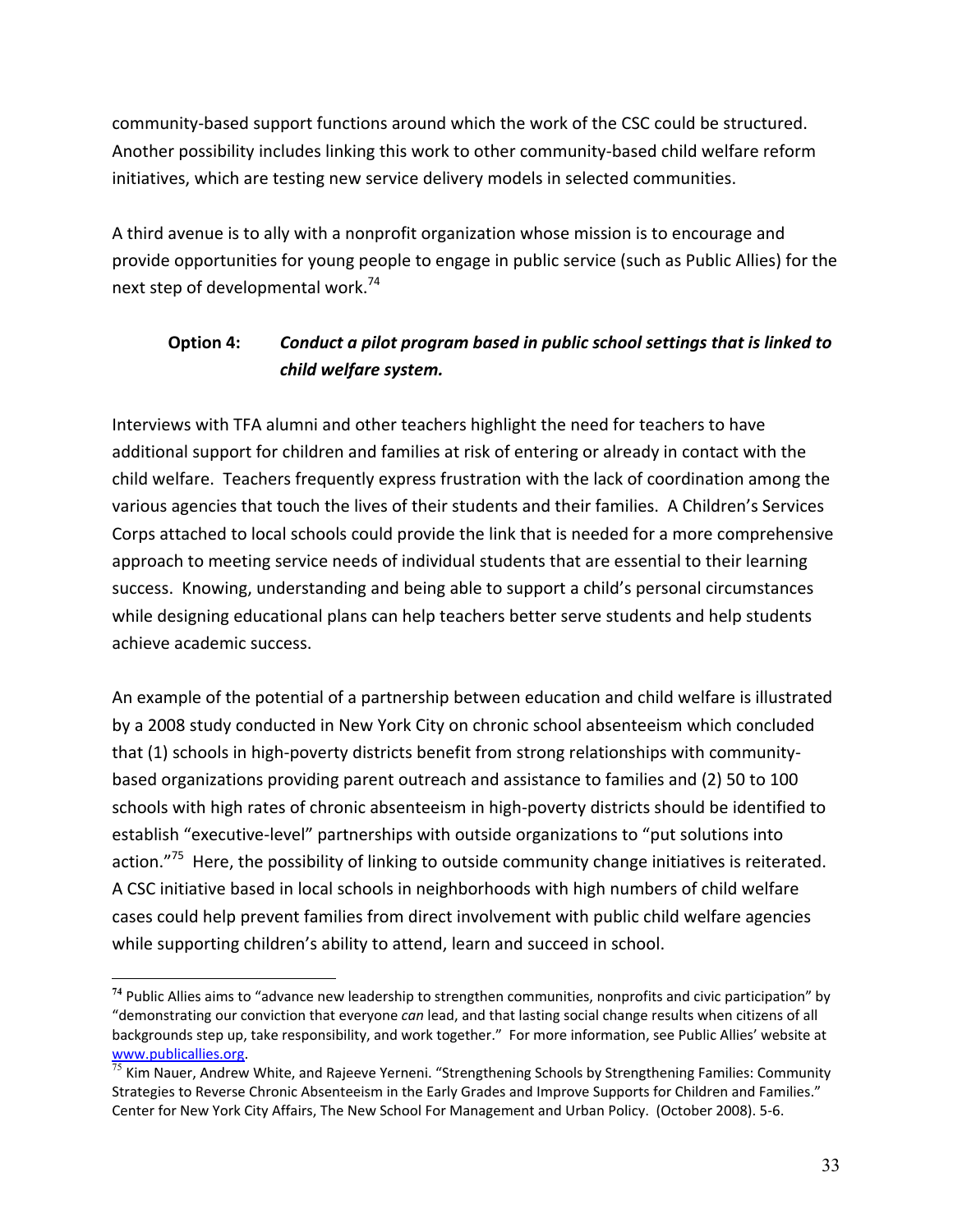### Tap into TFA or similar organizations' alumni to identify **Option 5:** candidates for child welfare professional recruitment, training, and leadership development.

The 20,000 individuals who have served as TFA corps members throughout the organization's history are a potential target pool to be recruited to the child welfare workforce for both direct service roles and as pipelines for future leaders. As has been discussed throughout this paper, the TFA mission and messages of social justice and reducing inequity based on race and social class resonates well with the child welfare mission of safety, permanence and well-being for all children and with the priority to identify and reduce racial disproportionality and disparity in treatment, services, and outcomes. While a sizable portion of TFA alumni have remained in the education profession, many leave teaching to explore other careers and some of these young people should be targeted for the child welfare profession. According to Dena Blank, TFA's Vice President for Alumni Affairs, many alumni are motivated to continue in a different aspect of public service. Their greatest motivation comes from knowing they will have the opportunity for "impact." TFA believes its alumni base could create a natural candidate pool for child welfare work and other human service careers. The strength and size of the TFA alumni network may have high payoff for recruiting candidates for graduate social work programs targeted for child welfare workers. The TFA alumni network can also be targeted to identify and develop future workers, supervisors, managers, and leaders for the field.

#### VI. **CONCLUSION**

The immediate need to recruit and retain a high-quality child welfare workforce that can meet the expanding needs of the nation's most at risk children and families is not an abstract challenge. The TFA model may offer seeds of hope and practical lessons for success. At the very least, we recommend that the child welfare field incorporate the marketing, recruitment, training, support, and partnership lessons of TFA into their existing work. But we also believe there is evidence to support simultaneously moving forward to pilot-test a Children's Services Corps. Creating a Children's Services Corps provides an opportunity to help ease the child welfare workforce crisis but as important, an opportunity to redefine worker roles and responsibilities, identify and utilize unused talent, create new accountability structures, identify future leaders and provide a greater focus on investment in proven strategies to help children and families. It is our hope that a core group of partners can be attracted to invest in, build on and move forward with this work. The demands for action are urgent and solutions will require a willingness to test new approaches to the longstanding child welfare workforce challenges.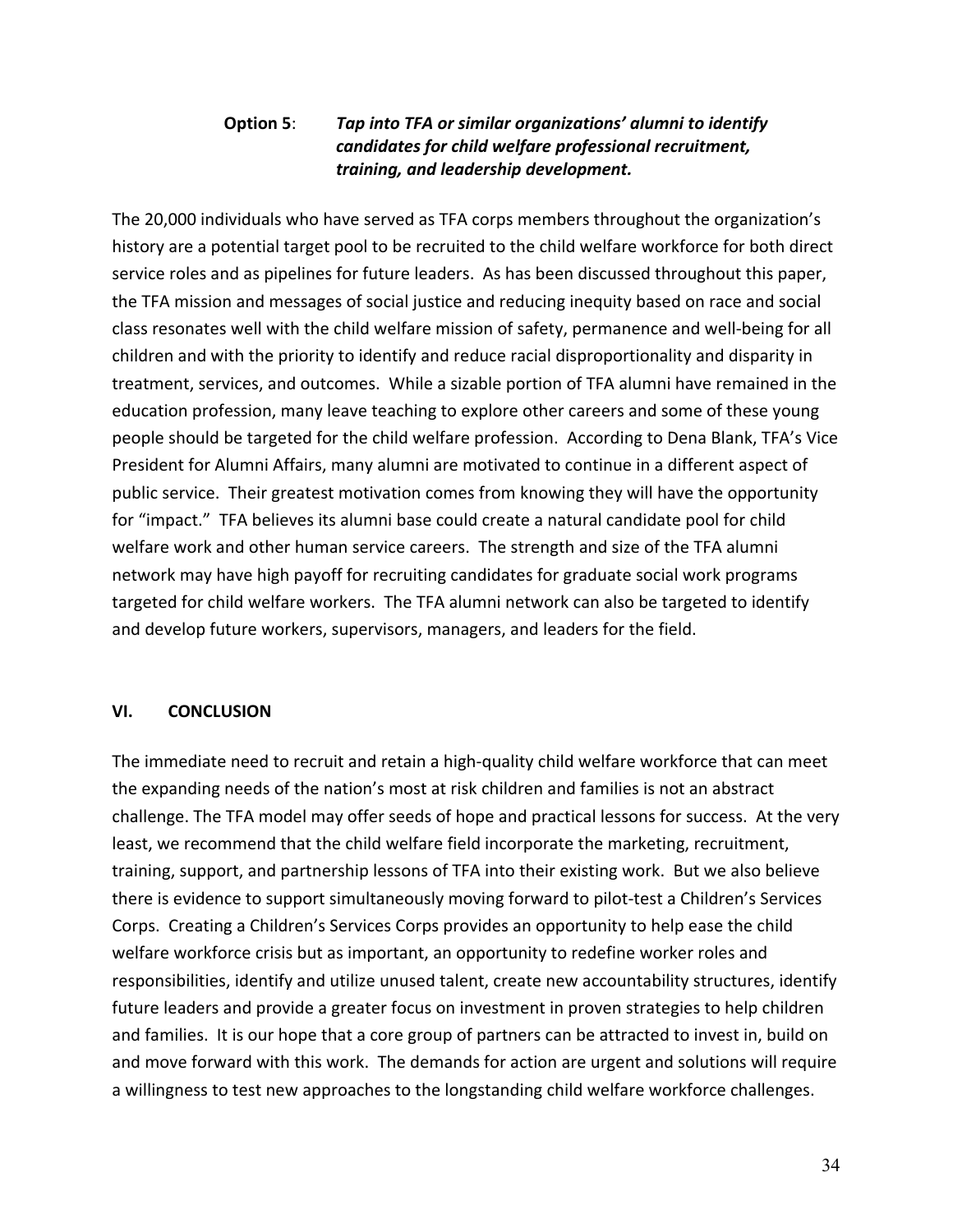# **Appendix A Illustrative Text from Selected Research Studies**

Below is text from a few selected research studies over the years on child welfare recruitment and retention that illustrate the time and effort devoted to this subject.

- Children's Bureau of the Department of Health and Human Services issued a report on 1960 the child welfare staffing shortages nationwide and urged "aggressive recruitment and retention strategies by the states."<sup>76</sup>
- 1992 The National Governors' Association (NGA) issued a report that stated, among other findings, that the majority of frontline employees - social workers, teachers, nurses, counselors, and eligibility workers - who are charged with delivering services have neither the information nor the authority to develop comprehensive solutions to families' complex problems.<sup>77</sup>
- 2003 A Government Accountability Office (GAO) report highlighted the need to focus on recruitment and retention as child welfare agencies' difficulties in finding and keeping a competent staff impairs the child welfare system's ability to perform critical case management functions.<sup>78</sup>

In response to the GAO report, the federal Administration for Children and Youth (ACY) noted that the Agency was beginning to explore the effectiveness of child welfare staff training programs, with an emphasis on lessons learned and best practices.<sup>79</sup>

- 2004 All 50 states, the District of Columbia, and Puerto Rico, completed the first round of Child and Family Services Reviews (CFSRs), the Congressionally-authorized "new approach to monitoring state child welfare systems," which measure specific outcomes and systemic factors, including the effectiveness of staff and recruitment and retention. No state was found to be in "substantial conformity" in all the outcome or systemic factors. The performance data availability, however, were not adequate to the management and evaluation needs of programs, leaving child welfare systems without a clear idea where positive results could be identified and validated. States' subsequent development of their Program Improvement Plans (PIPs), the framework for reform, also yielded little evidence of forward progress.
- A study by the Annie E. Casey Foundation found that child protection, child welfare, 2005 child care, youth services, employment counseling, and juvenile justice workforce is

<sup>&</sup>lt;sup>76</sup> "In Search of Staff for Child Welfare." U.S. Department of Health and Human Services, Children's Bureau. (1960). <sup>77</sup> Linda McCart. "Investing in Family Self-Sufficiency." National Governors' Association, Human Resources Policy Studies Center for Policy Research. (1992).

<sup>&</sup>lt;sup>78</sup> "Child Welfare: HHS Could Play a Greater Role in Helping Child Welfare Agencies Recruit and Retain Staff." GAO-03-357. U.S. Government Accountability Office. (March 2003).  $79$  Ibid.

<sup>35</sup>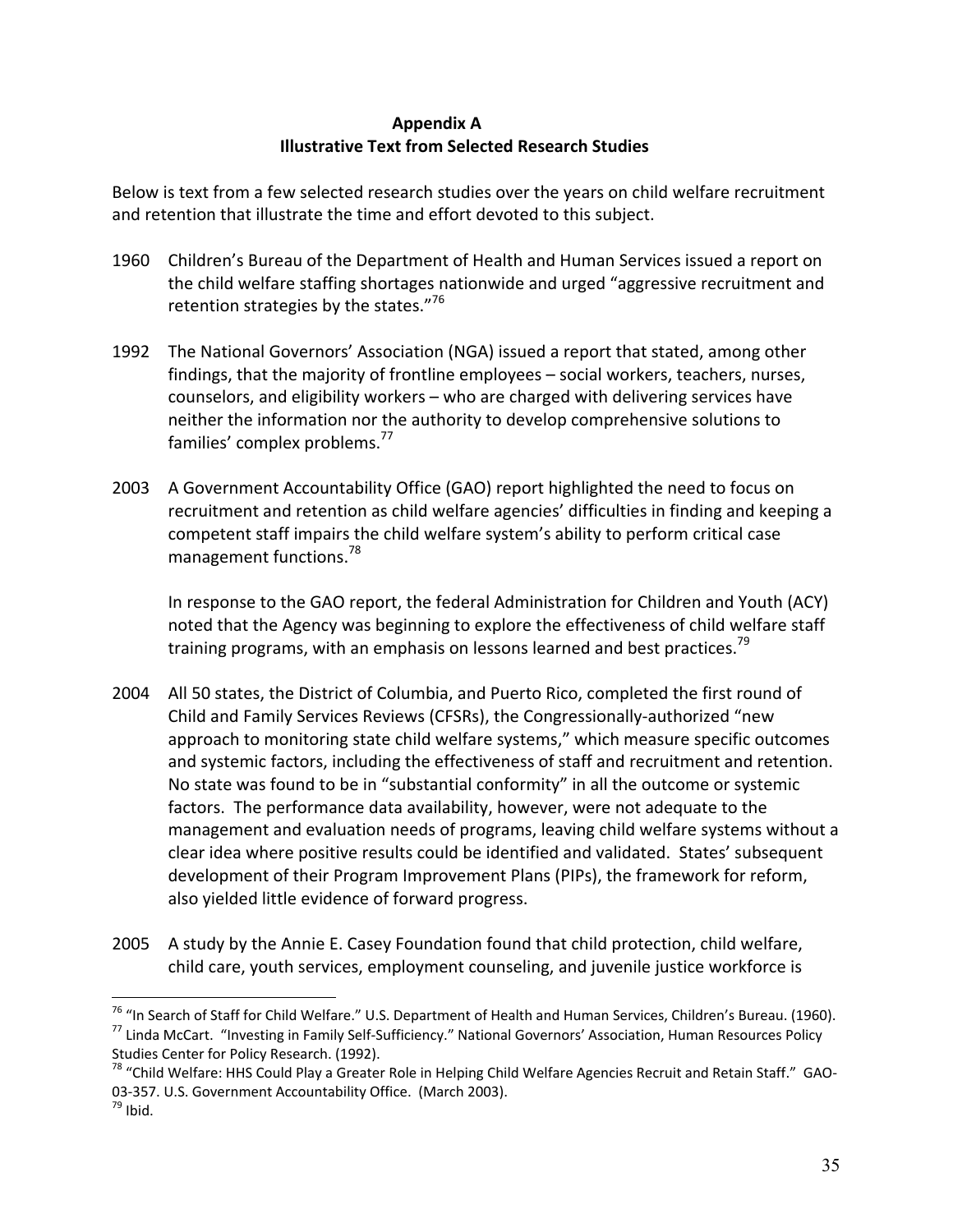insufficiently stable, experienced ,trained, paid, supervised, equipped e, and valued to do their jobs as effectively or efficiently as they should  $-$  or as many of them would wish they could.<sup>80</sup>

- 2005 A study on the private agencies that provide safety services for the Milwaukee County child welfare agency found that worker turnover negatively affects permanency outcomes for children and established a relationship between the number of welfare workers assigned to a child and that child's time in foster care.<sup>81</sup>
- 2006 The Government Accountability Office issued another report stating that one of the three most critical issues facing child welfare agencies is recruiting and retaining caseworkers.<sup>82</sup>
- 2007 The Chairman of the U.S. House of Representatives, Subcommittee on Income Security and Family Support, Committee on Ways and Means, stated in a public hearing, "There are a number of obstacles that undermine the ability of the child welfare system to ensure safe, nurturing and permanent homes for children in the foster care system. Overcoming these obstacles is critical to achieving positive outcomes for our most vulnerable children. This hearing will be the first step toward reviewing our nation's child welfare system, and its capacity to ensure the safety of children and to provide necessary resources to families in crisis."<sup>83</sup>
- 2007 In testimony before the U.S. House of Representatives, Subcommittee on Income Security and Family Support, Committee on Ways and Means, the President and CEO of Casey Family Programs William Bell, testified, "It is documented that dangerously high caseloads severely hinder caseworkers' ability to focus on the health and well-being of children in our care."

2007 KIDS COUNT Report, data show more than 700,000 of America's children spend time each year in foster care.<sup>84</sup> African American children are disproportionately placed in the system and experience a disparity in services.<sup>85</sup>

<sup>84</sup> Annie E. Casey Foundation. "KIDS Count Report." (2007).

<sup>80</sup> Annie E. Casey Foundation, Advocasey. (Spring 2004).

<sup>81</sup> Connie Flower, Jess McDonald, Michael Sumski, "Review of Turnover in Milwaukee County Private Agency Child Welfare Ongoing Case Management Staff." (2005). http://www.uky.edu/SocialWork/cswe.

<sup>&</sup>lt;sup>82</sup> "Challenges Facing the Child Welfare System." U.S. Government Accountability Office. 2006.

<sup>83</sup> Hon. Jim McDermott, Chairman. Congressional Hearings, Subcommittee on Income Security and Family Support, Committee on Ways and Means, U.S. House of Representatives, 110<sup>th</sup> Congress. 2<sup>nd</sup> Session. (May 15, 2007).

<sup>&</sup>lt;sup>85</sup> "African American Children in Foster Care: HHS Assistance Needed to Help States Reduce the Proportion in Care." GAO-07-816. U.S. Government Accountability Office. (July 2007).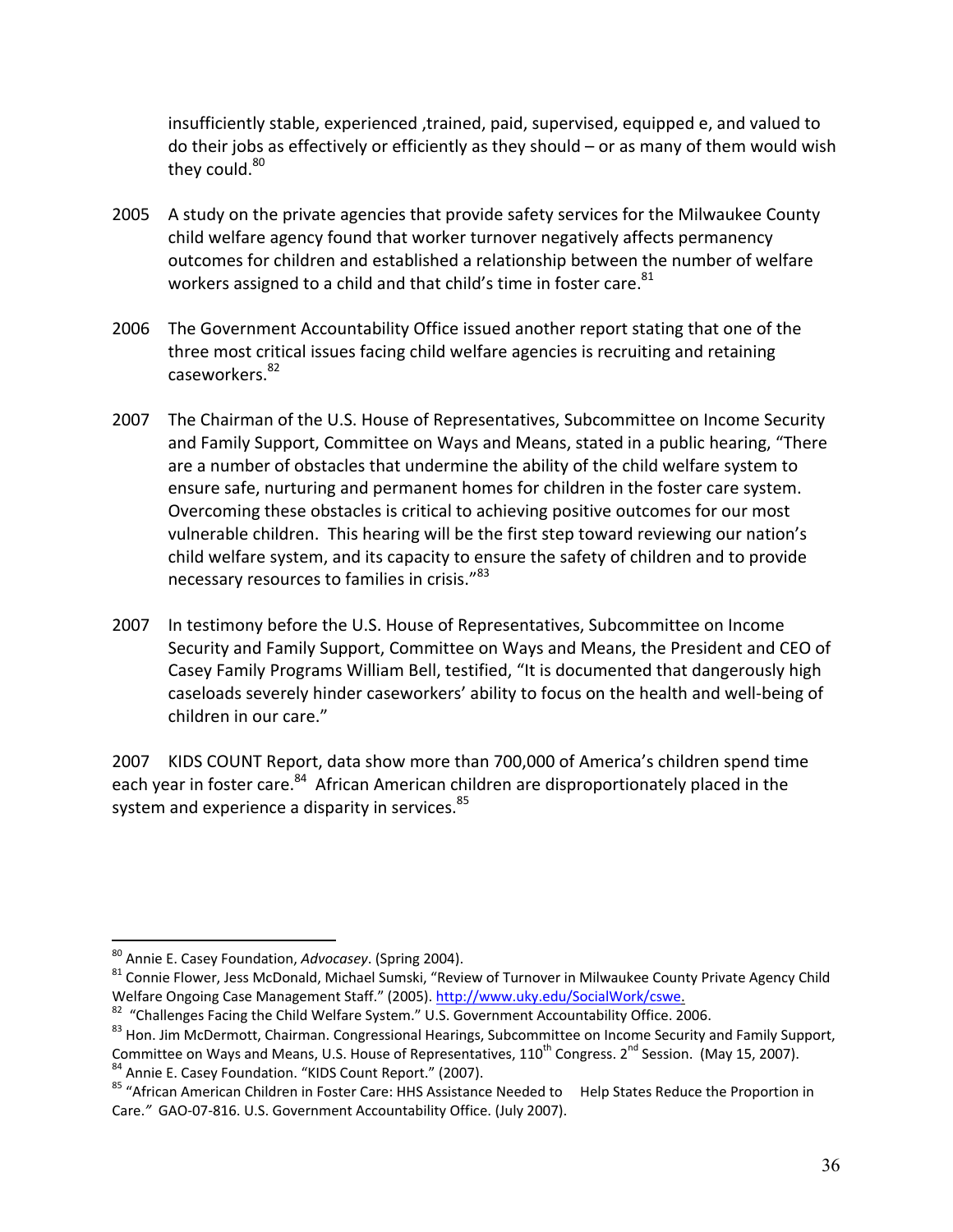# Other Excerpts from Multiple Studies Over 36 Years

| 1970 | "author determines that frustration and fatigue expressed by social<br>workers had caused 8 of the 12 new workers to leave the agency"                                                                                                                                             |
|------|------------------------------------------------------------------------------------------------------------------------------------------------------------------------------------------------------------------------------------------------------------------------------------|
| 1989 | " report provides summary of problems affecting the child welfare<br>workforce and identifies barriers to recruitment and retention of well-<br>qualified staff"                                                                                                                   |
| 1990 | "study analyzes turnover data and reports that turnover was especially<br>high for workers in the first year"                                                                                                                                                                      |
| 1991 | " article focuses on concern about quality service delivery in light of the<br>child welfare workforce crisis"                                                                                                                                                                     |
| 1993 | "open-ended responses show reasons some students will not work in<br>public child welfare include the work being too difficult, risks too great,<br>fear of burnout"                                                                                                               |
| 1995 | "agreement between administrators and policymakers that the current<br>child welfare system is plagued with multiple problems"                                                                                                                                                     |
| 1996 | "pressing need to develop national movement to re-professionalize<br>child welfare; urgency is amplified by changing context of complex<br>problems child welfare workers must address"                                                                                            |
| 1997 | "barriers to effective child protective services identified as growing<br>caseloads, increasingly complex social problems underlying child<br>maltreatment, and on-going systemic weaknesses in day-to-day<br>operations, including difficulty in maintaining a skilled workforce" |
| 1998 | "child welfare caseworkers routinely deal with high levels of risk; more<br>than 70 percent of frontline caseworkers are victims of violence or<br>threats of violence leading to a loss of agency workers"                                                                        |
| 2000 | " paper highlights the child welfare workforce crisis and problems of<br>recruitment and retention"                                                                                                                                                                                |
| 2001 | "study gathers data on workforce challenges in child welfare and<br>effective recruiting and retention practices"                                                                                                                                                                  |
| 2002 | "national meeting identifies need to strengthen the child welfare<br>workforce"                                                                                                                                                                                                    |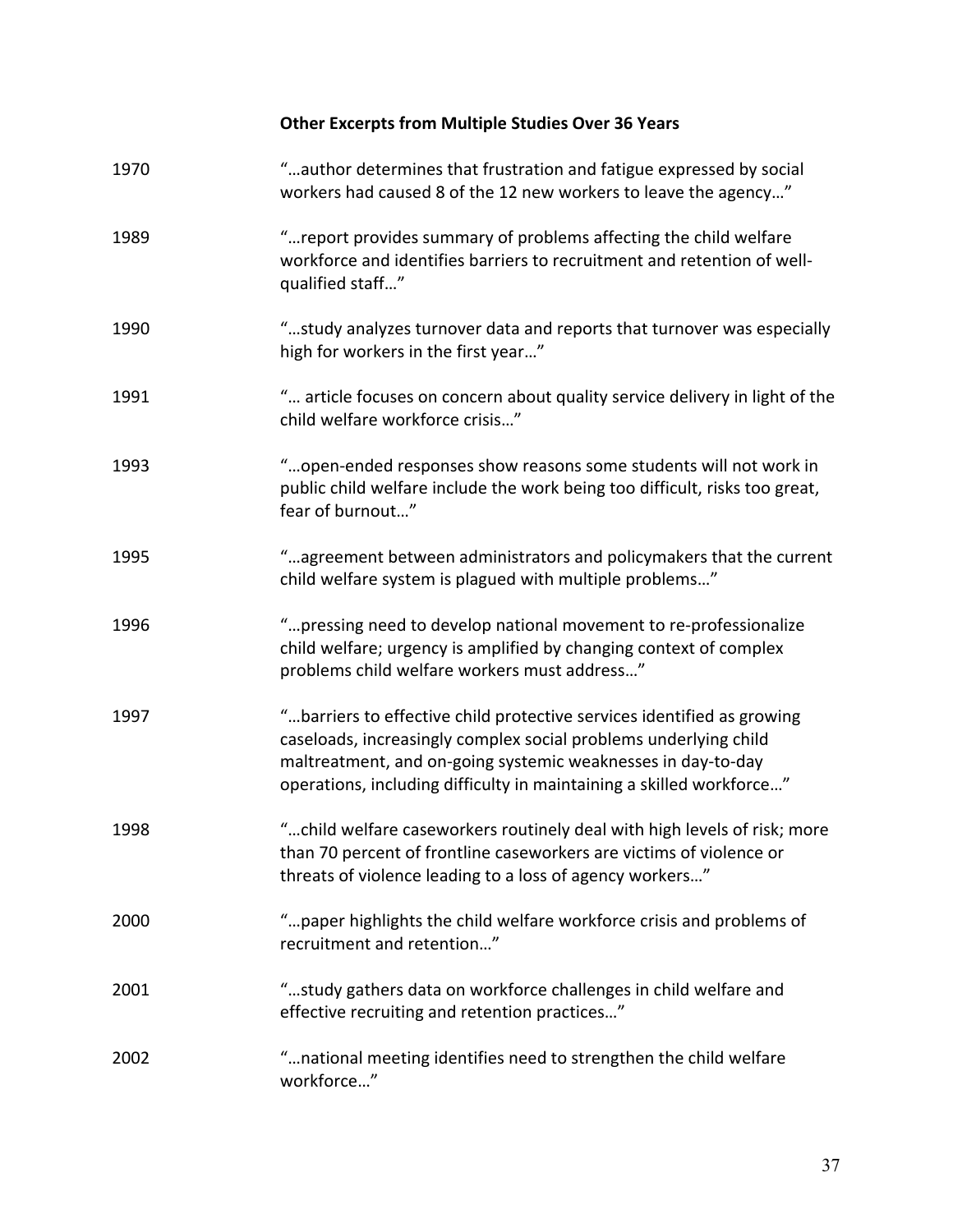|      | "study notes promotions from within coupled with an upgrade in skills<br>may also be a solution to the [child welfare] workforce crisis"<br>" research tries to answer question of what researchers can do to<br>combat the child welfare workforce crisis"                       |
|------|-----------------------------------------------------------------------------------------------------------------------------------------------------------------------------------------------------------------------------------------------------------------------------------|
| 2003 | "study of recruitment and retention in child welfare illustrates that<br>agencies face a number of challenges in recruiting and retaining workers<br>and supervisors"<br>"findings indicate there is a serious concern about the human service<br>workforce"                      |
| 2004 | "study explores workforce crisis plaguing children and family services;<br>highlights need for renewed focus on frontline workers"                                                                                                                                                |
| 2005 | "study recommends creating structures to more systematically study<br>workforce issues and rigorously evaluate recruitment and retention<br>strategies [that are] launched"<br>" review reinforces that to address recruitment and retention problems,<br>there is no one answer" |
| 2006 | GAO Report on Disproportionality finds disproportionate number of<br>children of color in child welfare system and disparities in the services<br>they receive                                                                                                                    |

# **In addition, listed below is a sampling of sections of Children's Bureau child welfare training grants provided to address child welfare recruitment and retention (2003-2008).**

"...among project goals, training facilitators will train teams to use a turnover prevention inventory, research briefs on recruitment and retention..."

"...project is anticipated to show that a more competent and stable workforce will ultimately benefit children and families, as low staff turnover is a factor in improved outcomes for children and families..."

\gproposal to create a curriculu8 and training initiative that targets recruitment and retention of child welfare staff in response to troubling turnover rates, replacing child welfare staff members who accept early retirement, and the need to expand the workforce to achieve Child and Family Services Review standards..."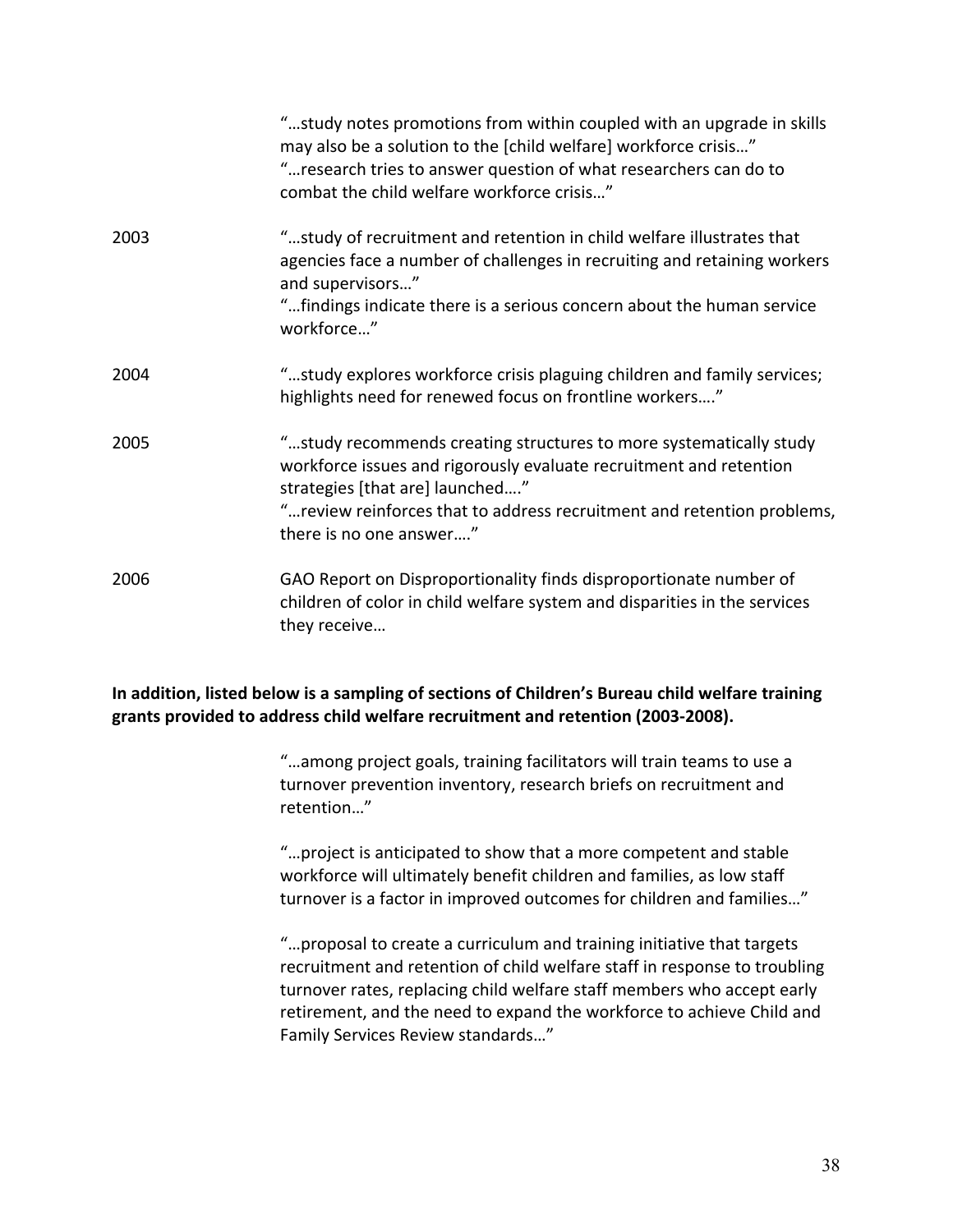"...materials developed aimed to impact the child welfare workforce crisis, specifically improving worker recruitment and retention, especially professionals of color..."

All of the above referenced studies represent a mere fraction of completed studies on the challenges of child welfare recruitment and retention.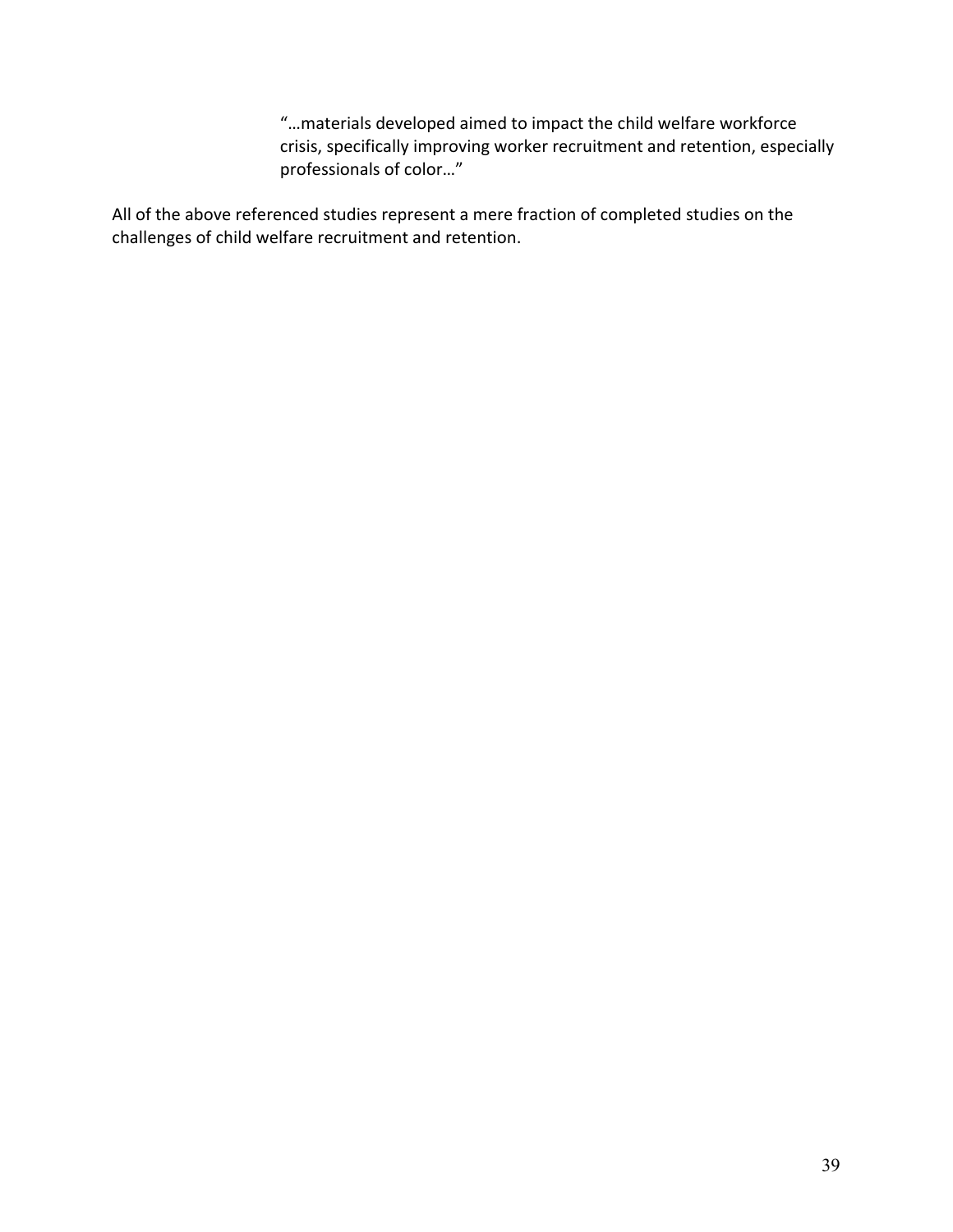# **Appendix B** Teach For America Regions<sup>86</sup>

| Atlanta                     | Las Vegas Valley   |
|-----------------------------|--------------------|
| <b>Baltimore</b>            | Los Angeles        |
| Bay Area                    | Memphis            |
| Charlotte                   | Miami-Dade         |
| Chicago                     | Mid-Atlantic       |
| Colorado                    | Milwaukee          |
| Connecticut                 | Mississippi Delta  |
| <b>Dallas</b>               | Nashville          |
| D.C. Region                 | <b>New Mexico</b>  |
| Eastern North Carolina      | Newark             |
| Greater Boston              | <b>New York</b>    |
| <b>Greater New Orleans</b>  | Phoenix            |
| Greater Philadelphia-Camden | Rio Grande Valley  |
| Hawai'i                     | South Dakota       |
| Houston                     | South Louisiana    |
| Indianapolis                | St. Louis          |
| Jacksonville                | Tulsa              |
| Kansas City                 | <b>Twin Cities</b> |

<sup>&</sup>lt;sup>86</sup> Teach For America: Regions. http://www.teachforamerica.org/about/regions/index.htm. [Retrieved July 7,  $2009$ ].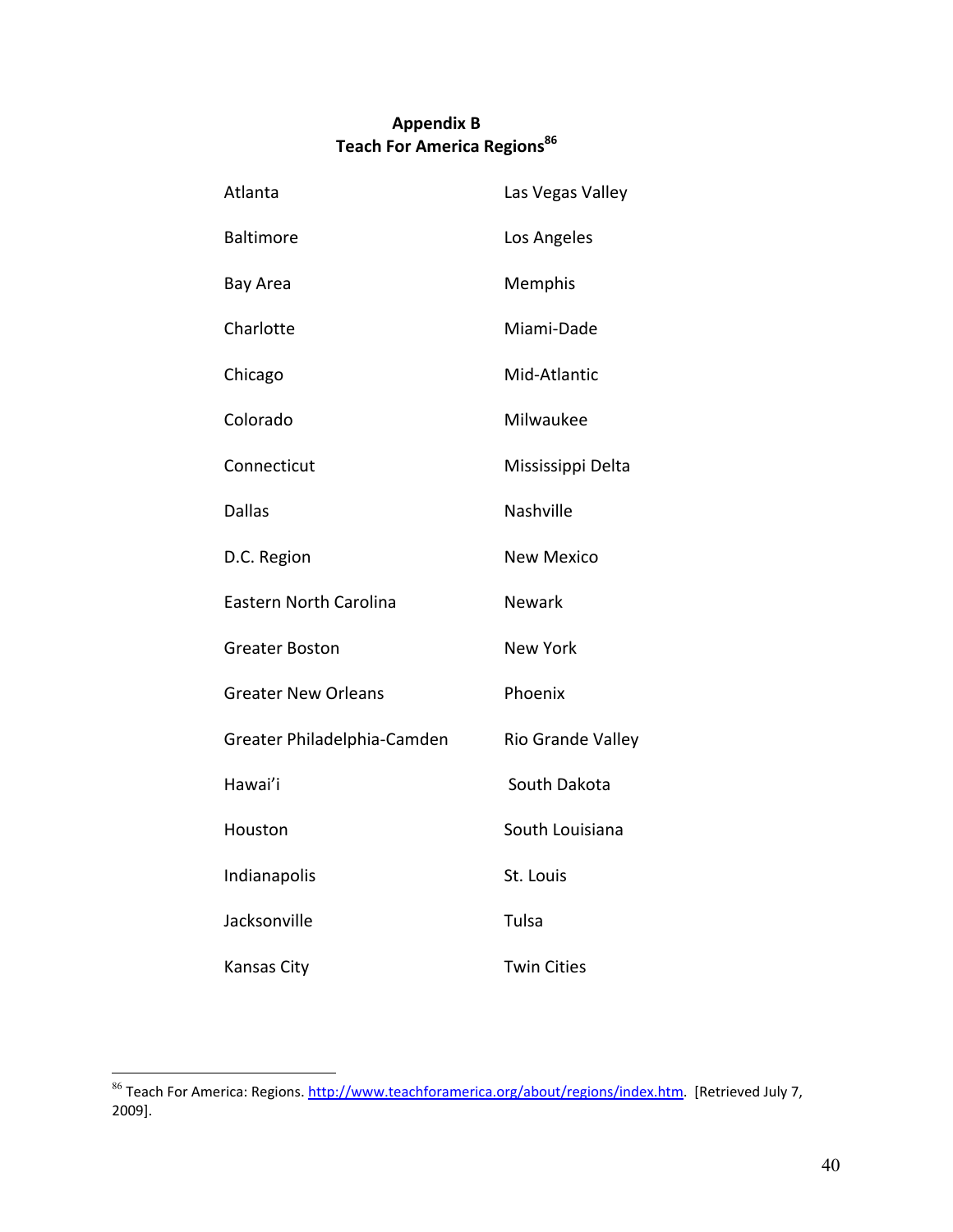# **Appendix C Research Studies on Teach For America**

The National Council for Accreditation of Teacher Education (NCATE) completed a brief summary of five studies that include data on Teach For America, three of which were published in peer-reviewed journals. The summaries follow.<sup>87</sup>

1. Laczko-Kerr, I., and Berliner, D. (2002). The effectiveness of Teach For America and other under-certified teachers on student academic achievement: A case of harmful public policy. Education Policy Analysis Archives, 10 (37). http://epaa.asu.edu/epaa/v10n37.

This study compared student achievement for 110 matched pairs of recently hired undercertified and certified teachers from five low-income school districts in Arizona. Elementary teachers whose students took the mandated state achievement test (3<sup>rd</sup> grade and above) were matched within schools and districts according to the teachers' grade level and highest degree. The study found that 1) students of certified teachers significantly out-performed students of teachers who were under-certified on all three subtests of the SAT9 - reading, mathematics and language arts; and 2) students of TFA teachers did not perform significantly different from students of other under-certified teachers.

# 2. Darling-Hammond, L., Holtzman, D., Garlin, S.J., and Heilig, J.V. (2005). Does teacher preparation matter? Evidence about teacher certification, Teach For America, and teacher effectiveness. Education Policy Analysis Archives, 13 (42). http://epaa.asu,edu/epa//v13n42.

This study reviewed achievement test data (the TAAS, SAT9, and Aprenda for Spanish-speaking students) in reading and mathematics for over 132,000 students and 4,400 teachers in grades 3-5 over six years in Houston, Texas. Controlling for various factors, the study found that certified teachers consistently produced significantly stronger student achievement gains than uncertified teachers (including Teach For America teachers). TFA teachers' effectiveness improved as they became more prepared, but few of them stayed in the district. On average, over the years studied, 69 percent of TFA teachers left by the end of their second year of teaching, and 88 percent left by the end of their third year.

# 3. Boyd, D., Grossman, P., Lankford, H., Loeb, S., and Wykoff, J. (2006). How changes in entry requirements alter the teacher workforce and affect student achievement. Education Finance and Policy, 1 (2): 176-216.

This study examined the effectiveness of 3,766 new teachers who entered teaching in grades 4-8 through different pathways in New York City. The study found that, compared to students of

<sup>87</sup> National Council for Accreditation of Teacher Education. http://www.ncate.org/documents/research/TFAResearchSummary.pdf.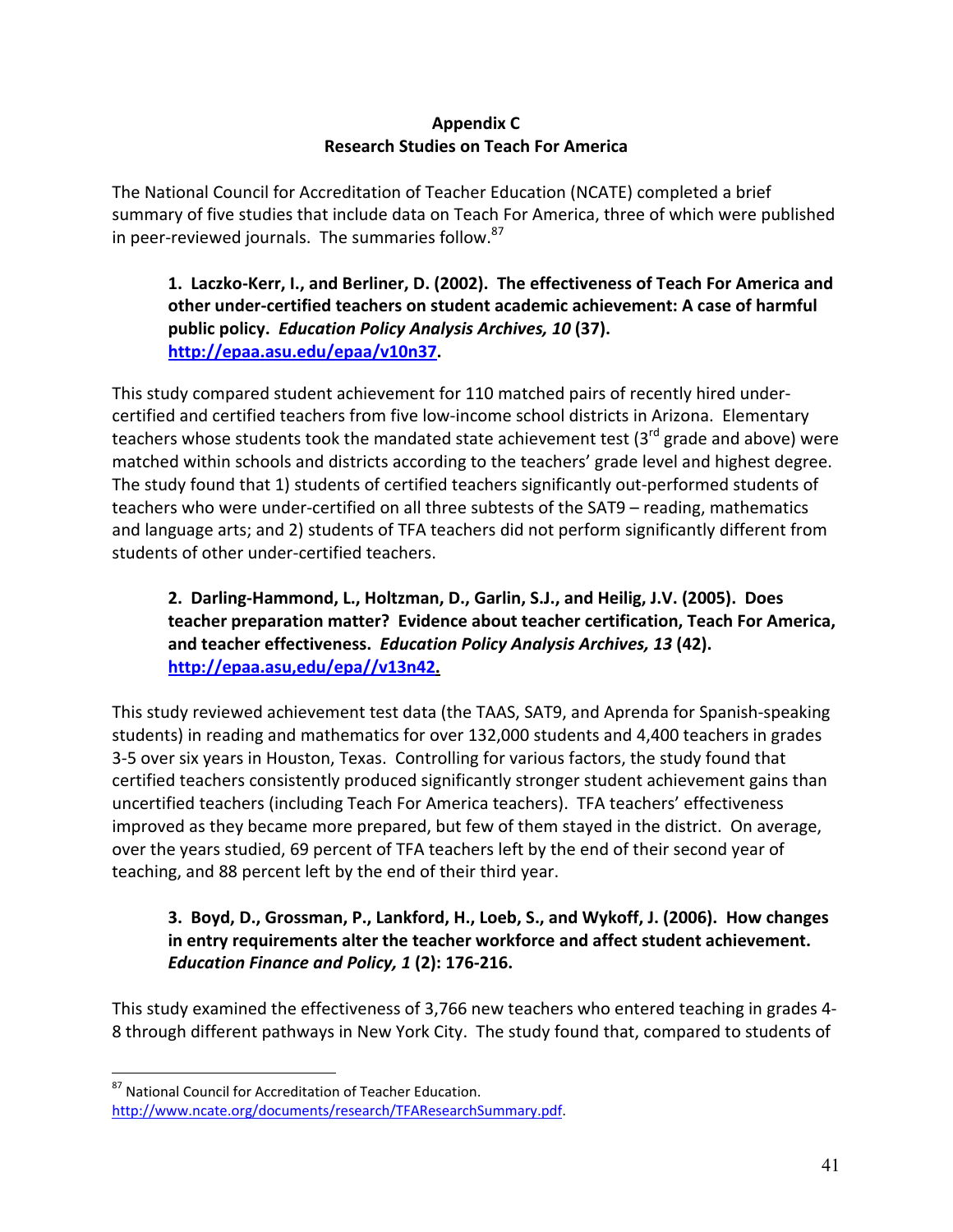new teachers who graduated from teacher education programs, students of new TFA recruits scored significantly lower in reading/language arts and about the same in mathematics (worse in grades 4-5 and better in grades 6-8). These results were similar to those of other teachers from non-traditional routes, including the New York Teaching Fellows, temporary license holders, and teachers from out of the country.

Like the Houston study, TFA teachers' effectiveness generally improved as they became more prepared. By the second year, when most are certified, the negative effects disappeared for elementary math and middle school reading. However, TFA teachers continued to exert a significant negative influence on their students' reading scores. By their third year, the effect was still negative but not statistically significant. Also like the Houston study, Boyd, et al. found that most TFA teachers left after their second year of teaching. By year three, 73 percent of TFA teachers had left, and by year four 85 percent had left, compared to approximately 50 percent of other non-traditional entrants and 37 percent of college prepared teachers.

# 4. Kane, T.E., Rockoff, J.E., and Staiger, D.O (March 2006). What does certification tell us about teacher effectiveness? Evidence from New York City. Working Paper 11844 (Cambridge, Mass.: National Bureau of Economic Research.)

Using the same database as Boyd and colleagues New York City study, Kane et al. compared entrants into New York City schools by different categories of initial pathway and certification status. This study found that in math and reading, students of first year teachers did worse than those first year teachers who were regularly certified. The authors included teachers licensed through "transcript review" and temporary permits in the same group as collegeprepared teachers, thus minimizing the effect of teacher preparation.

The study also found that the negative effects were generally reduced or eliminated in math as teachers finished their training and certification and gained experience. However, in reading, the initially uncertified groups of teachers continued to have a negative effect for all three years (for Teaching Fellows and other uncertified teachers), and for two of the three years (for TFA). Like the other study, very high attrition rates were found. By year four, close to 90 percent of TFA recruits were gone, close to 60 percent of other uncertified teachers were gone, about 50 percent of NYC Teaching Fellows were gone, and just over 40 percent of "regular certified" teachers were gone.

# 5. Decker, P.T., Mayer, D.P., and Glazerman, S. (2004). The Effects of Teach For America on Students: Findings from a National Evaluation. Princeton, NJ: **Mathematica Policy Research, Inc.**

This study compared the academic gains of students taught by Teach For America corps members with the gains of similar students taught by other teachers, both new and veteran, in the same schools and grades. The study, which used a random assignment design, most sought to answer the question, Do TFA teachers improve (or at least not harm) student outcomes relative to what would have happened in their absence? The study had a number of interesting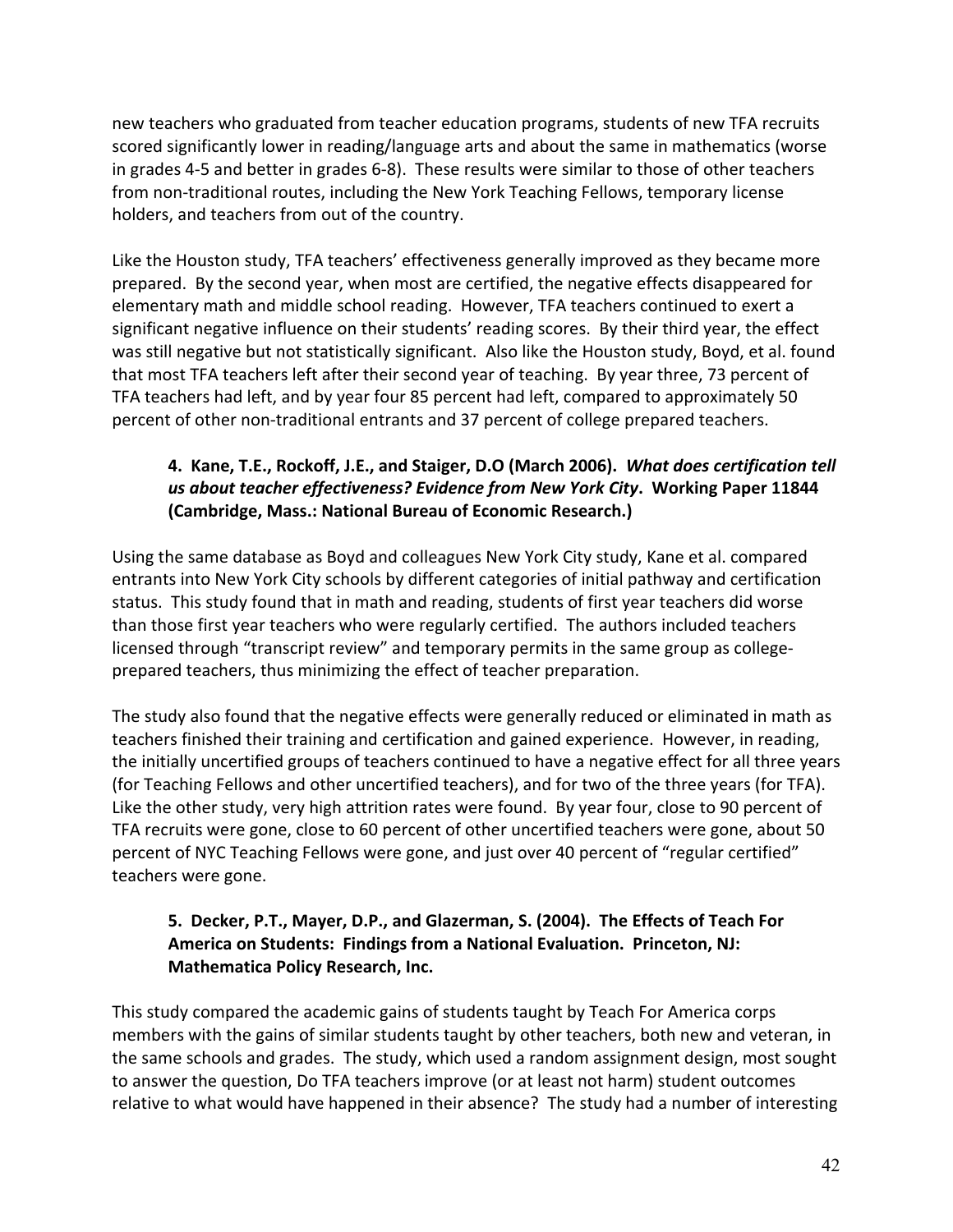findings. From the perspective of TFA, the findings clearly show that the organization is making progress toward its primary mission of reducing inequities in education – it supplies low-income schools with academically talented teachers who contribute to the academic achievement of their students. The success of TFA teachers is not dependent on their having extensive exposure to prior teacher practice or training. Even though TFA teachers generally lack any formal teacher training beyond that provided by TFA, they produce higher student test scores than the other teachers in their schools - not just other novice teachers or uncertified teachers, but also veterans and certified teachers.

The work, conducted Mathematica Policy Research, Inc., however, is the only impact study completed to date. The results show that students of Teach For America teachers outscored their schoolmates on math achievement tests and matched their average performance in reading. In a survey conducted by the research firm Policy Studies Associates, 93 percent of principals who manage Teach For America teachers report a high level of satisfaction with them, including that they are well prepared and that they have a significant and positive impact on their schools and on student achievement. Sixty-one percent regard Teach For America teachers as more effective compared with other beginning teachers in their schools with respect to their impact on student achievement.

# 6. Xu, Z., Hannaway, J., and Taylor, C. (2008). Making a Difference?: The Effects of Teach for America in High School. Center for Analysis of Longitudinal Data in Education Research, the Urban Institute. http://www.CALDERcenter.org

This study, conducted by the Urban Institute's CALDER Research Center, reviewed the impact of TFA corps members on high school students. Researchers analyzed North Carolina student exam data from 2000-2006 to examine differences between the impact on student achievement of TFA corps members and other comparison groups composed of non-TFA corps teachers. The study found that TFA corps members have a positive effect on student achievement relative to other teachers, including those who are fully certified in their subject areas. The incremental impact of having a TFA corps member was three times the incremental impact of having a teacher with three or more years of experience, especially in math and science. The authors of the study noted that the findings do not necessarily mean that there is no value to teacher training. They concluded that it was possible that the teachers that TFA recruits and selects would be even more effective with pedagogical training.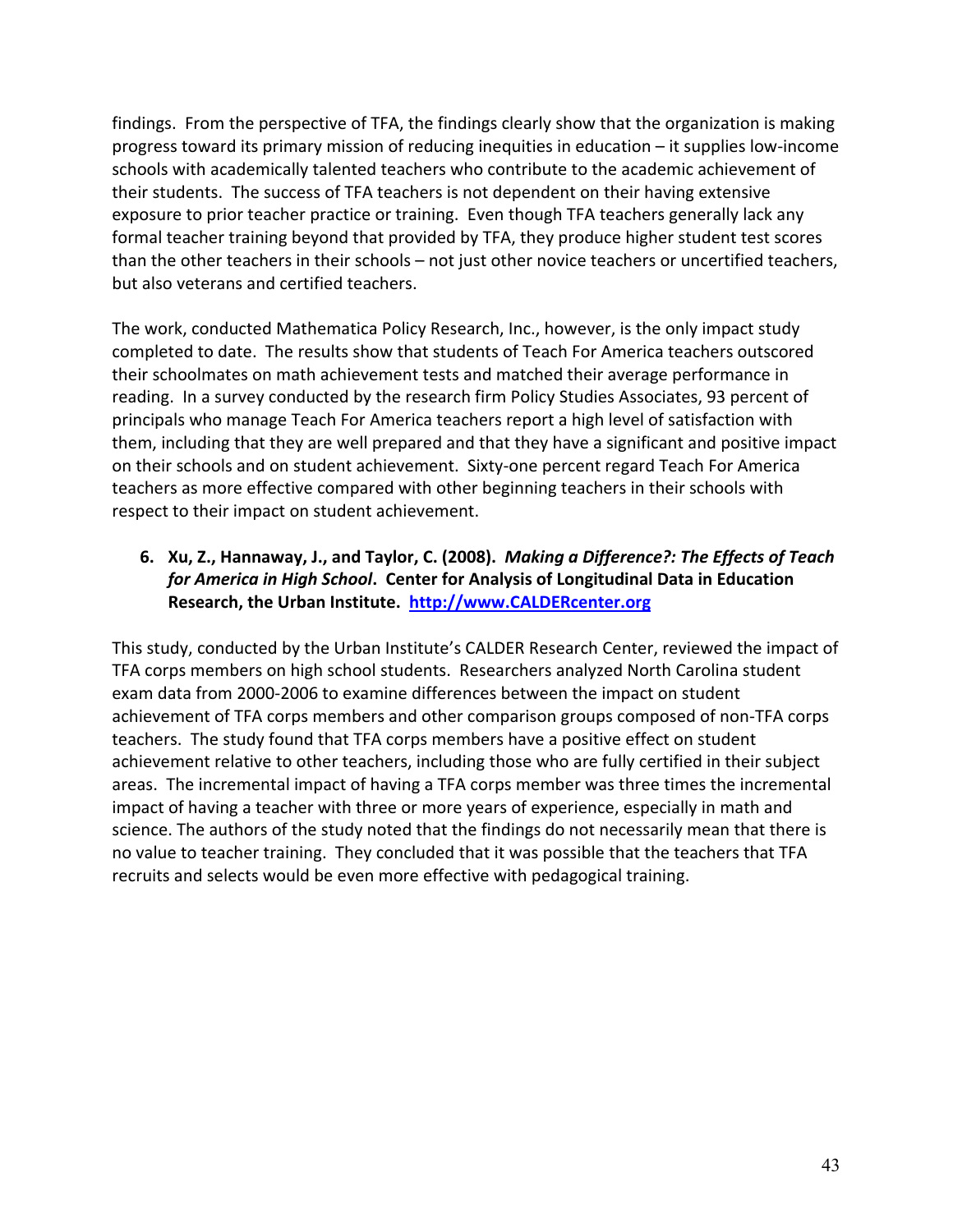# **Appendix D Reference List**

"Accrediting Organization in the United States: How Do They Operate to Assure Quality?" Fact Sheet #5. Council for Higher Education Accreditation. (April 2006).

"Additional Federal Action Could Help States Address Challenges in Providing Services to Children and Families." U.S. Government Accountability Office. Testimony before the Subcommittee on Income Security and Family Support, Committee on Ways and Means, U.S. House of Representatives. (May 15, 2007).

"Adopting a Child Welfare Practice Framework." Child Welfare Policy and Practice Group.  $(2006).$ 

Advances in Family-Centered Care, Vol. 5, No. 1 (Fall 1999).

"African American Children in Foster Care: Additional HHS Assistance Needed to Help States Reduce the Proportion in Care." GAO-07-816. U.S. Government Accountability Office. (July  $2007$ ).

Allen, M. and Farber, J. "Components of an effective child welfare workforce to improve outcomes for children and families: What does the research tell us?" Children's Defense Fund and Children's Rights. (August 2006).

"Assuring the Sufficiency of a Frontline Workforce: A National Study of Licensed Social Workers." National Association of Social Workers, Center for Workforce Studies. (2006).

Barton, N. et al. "Teach For America Sees Surge in Applications." Philanthropy Today. (May 14, 2008).

"Battered Agencies." Nonprofit Quarterly. (Fall 2006).

Bernotavicz, F. "Child Welfare Caseworker Competency Based Screening Resource Guide," Muskie School of Public Service, University of Southern Maine and the Maine Department of Health and Human Services. (February 2005).

Bernotavicz, F. "Retention of Child Welfare Caseworkers: A Report." National Child Welfare Resource Center for Organizational Improvement. (November 5, 2007).

"Better infrastructure, too few results. A decade of child welfare reform in New York City." Executive Summary. Children's Rights. New York, NY. (July 2007).

Bissell, M. and Miller, J. "Child Welfare and Technology." Children's Voices, Child Welfare League of America, 16, 4. (July/August 2007).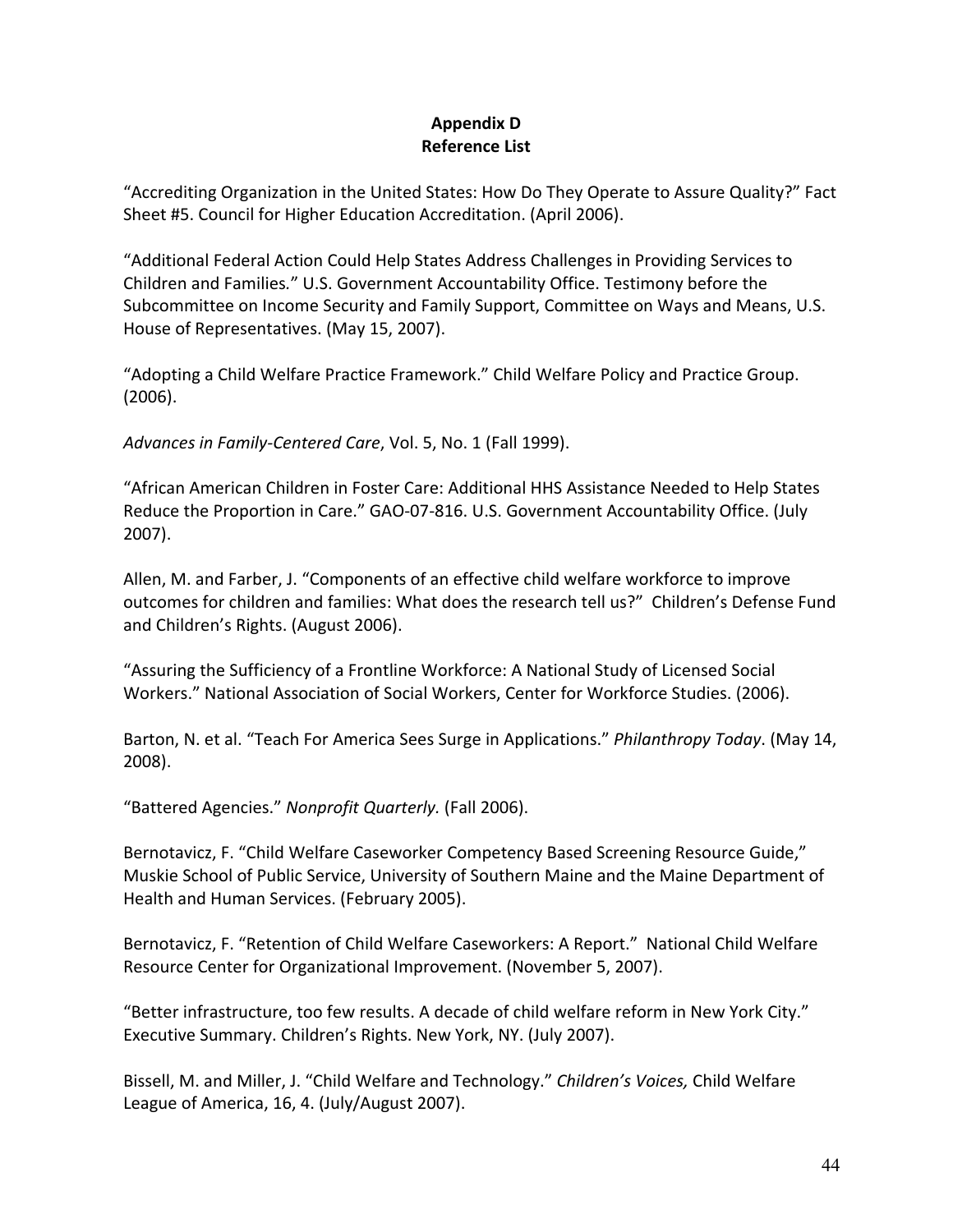Boyd, D., Grossman, P., Lankford, H., Loeb, S., and Wykoff, J. (2006). "How changes in entry requirements alter the teacher workforce and affect student achievement." Education Finance and Policy,  $1(2)$ .

Boyd, D., Grossman, P., Lankford, H., Loeb, S., Wyckoff, J., McDonald, M., and Hammerness, K. "Examining Teacher Preparation: Does the Pathway Make a Difference?" Teacher Pathways Project. (2005).

Boyd, D. Lankford, H., Loeb. S., Rockoff, J. and Wykoff, J. "Explaining the Short Careers of High Achieving Teachers in Schools with Low-Performing Students." American Economic Review: 95, 2. (March 2005).

Boyd, D. Lankford, H., Loeb. S., Rockoff, J. and Wykoff, J. The "The Narrowing Gap in New York City Teacher Qualifications and Its Implications for Student Achievement in High Poverty Schools." Urban Institute, National Center for Analysis of Longitudinal Research. (August  $2007$ ).

Briar-Lawson, K., McCarthy, M. and Zlotnik, J.L. "Key Strategies to Educate Public Child Welfare Workers and Improve Child Welfare Systems." The Evaluation Exchange. XI, 4. (Winter 2005/2006).

Brookings Institution and the Foundation for Child Development. "The Education Flatline: Causes and Solutions." (March 28, 2006).

Brookings Institution Foundation for Child Development. "Child Well-Being Index Points to Pre-K Participation and Parents' Education as Leading Indicators of Educational Achievement." (March 28, 2006).

Bruner, C., Wright, M.S., and et al. "Village Building and School Readiness: Closing Opportunity Gaps in a Diverse Society." State Early Childhood Policy Technical Assistance Network. (January 2007).

"Building the Leadership Pipeline in Local, State, and Federal Government." CPS Human Resource Services. (2005).

"Building Successful Organizations: A Guide to Strategic Workforce Planning." National Academy of Public Administration. (May 2000).

Butler Institute for Families at the University of Denver, Graduate School of Social Work. Western Regional Recruitment and Retention Project. (October 2006).

"Challenges Facing the Child Welfare System." U.S. Government Accountability Office. (2006).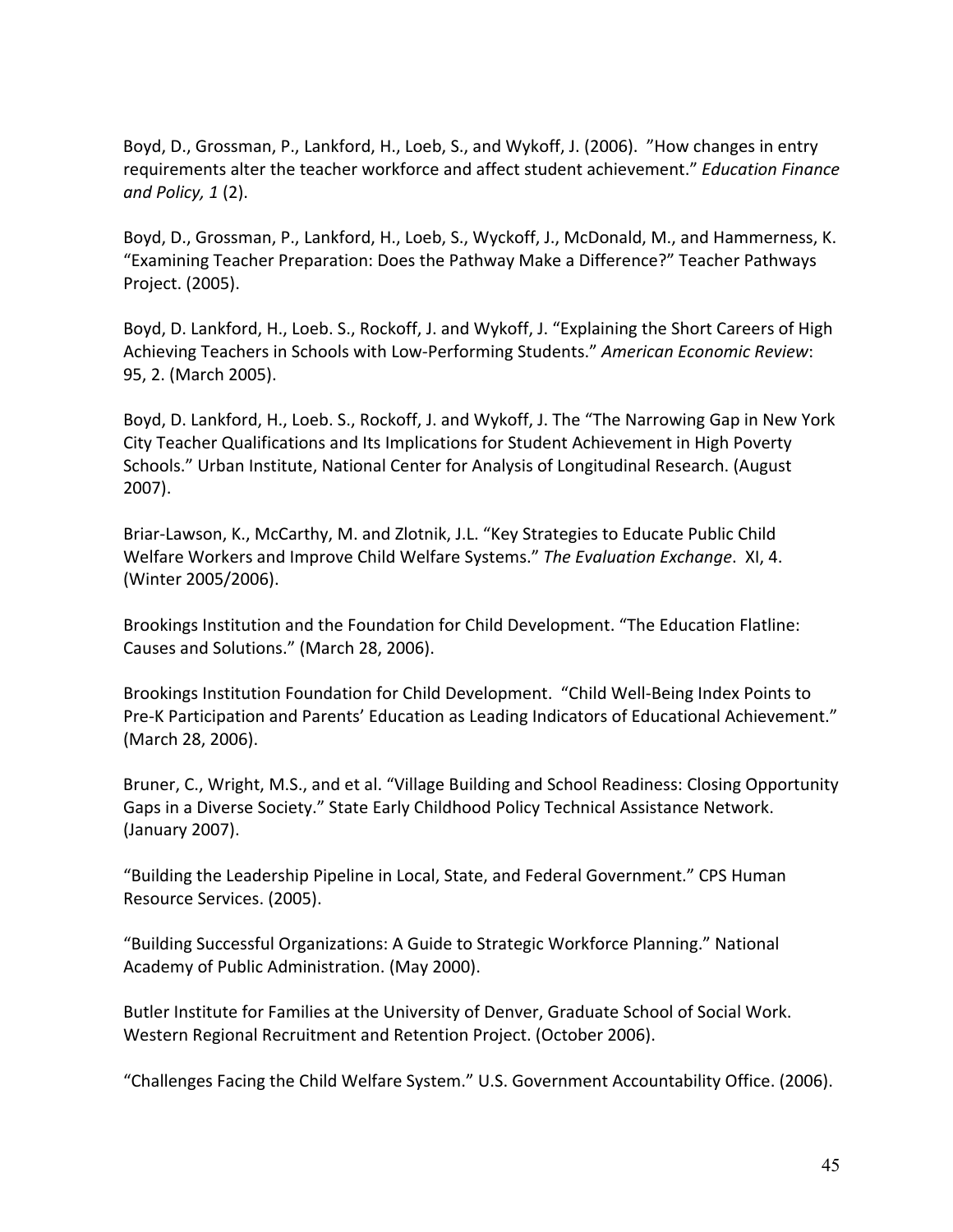"Changing the Conversation about Workforce Development: Getting from Inputs to Outcomes." Cornerstones for Kids. The Harvard Family Research Project. (2007).

"Child Advocacy 101: First Star Establishes Multidisciplinary Centers of Excellence." First Star Review, Issue 1, Vol. 2. (Fall 2004).

"Children and Families: Issue Fact Sheets." National Association of Social Workers. (August 24,  $2007$ ).

"Children in the United States," 2008. Children's Defense Fund. (2008).

"Child Welfare: A Congressional Report on Workforce Issues." National Association of Social Workers (2003 GAO Summary). 3, 2. (June 2003).

"Child Welfare Caseworker Competency Based Screening Resource Guide." Maine Department of Health and Human Services and Muskie School of Public Service, University of Southern Maine. (February 2005).

"Child Welfare Outcomes 2003: Annual Report to Congress."U.S. Department of Health and Human Services. Administration for Children and Families. (August 21, 2007).

"Child welfare standards of excellence." Child Welfare League of America. (October 20, 2005).

"Child Welfare Workforce." Child Welfare League of America. (September 2002).

"The Child Welfare Workforce Challenge: Results from a Preliminary Study." Alliance for Children and Families, American Public Human Services Association, and Child Welfare League of America. (May 2001).

"Child Welfare Workforce Issues." National Resource Center for Family-Centered Proactive and Permanency Planning at the Hunger College School of Social Work. (November 27, 2007).

Clabaugh, G. "Teach For America." Educational Horizons. (Spring 2002).

Clark, A. "Filling the Classroom Void: U.S. Schools Are Recruiting Foreign Teachers to Fill Shortages." CBS News. (June 6, 2006).

Clinton, William Jefferson. "A New Way for Students and Colleges to Bring About Global Change." Chronicle of Higher Education, A40. (February 29, 2008).

"Community Schools, Foundations, and Child Welfare: Working Together to Strengthen Families." (PowerPoint presentation) Casey Family Programs, Norwood Street School Healthy Start Program, and DCFS Los Angeles County Department of Children and Family Services.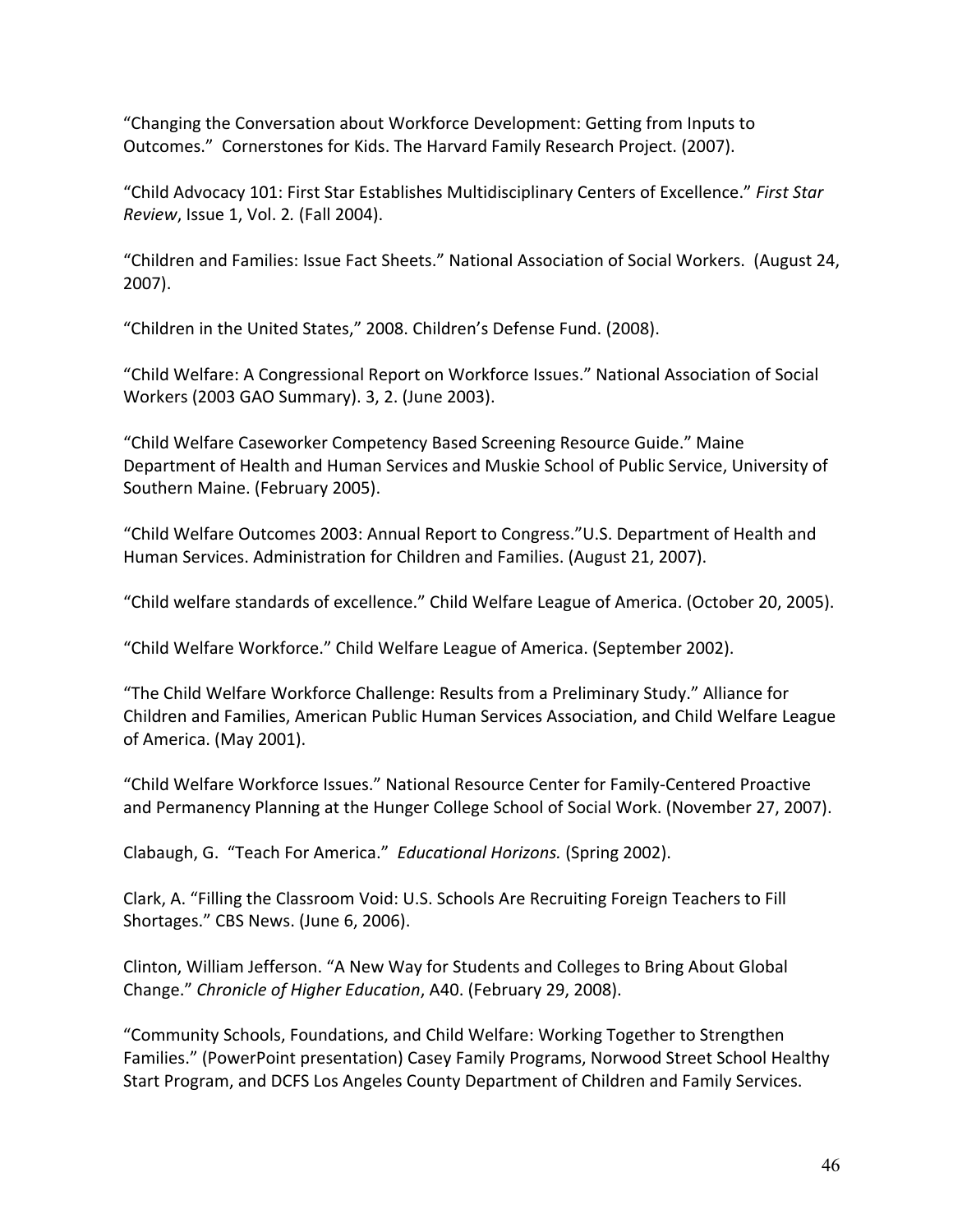"Components of an Effective Child Welfare Workforce to Improve Outcomes for Children and Families: What Does the Research Tell Us?" Children's Defense Fund and Children's Rights, Inc. (August 2006).

"Consequences of the Commission on the Future of Higher Education: Where Do We Stand?" Council for Higher Education Accreditation. Volume 3, Number 2. (March 30, 2007).

Contreras, A. "How Not to Fix Accreditation." The Chronicle Review, The Chronicle of Higher Education. (August 10, 2007).

Crutchfield, L.R. and Grant, H.M. Forces for Good: The 6 Practices of High-Impact Nonprofits. John Wiley and Sons: San Francisco, CA. (2008).

"CWLA Standards, Accreditation, and State Licensing." Child Welfare League of America. (November 27, 2007).

"CWLA Standards of Excellence for the Management and Governance of Child Welfare Organizations." Child Welfare League of America. (November 17, 2005).

Cyphers, G. "Report from the Child Welfare Workforce Survey: State and County Data and Findings". American Public Human Services Association. (2001).

Darling-Hammond, L., Holtzman, D., Garlin, S.J., and Heilig, J.V. "Does teacher preparation matter? Evidence about teacher certification, Teach For America, and Teacher Effectiveness." Education Policy Analysis Archives, 13 (42). (2005).

Decker, P.T., Mayer, D.P., and Glazerman, S. "The Effects of Teach For America on Students: Findings from a National Evaluation." Mathematica Policy Research, Inc. (June 2004).

"Demonstration Projects Could Identify Ways to Simplify Policies and Facilitate Technology Enhancements to Reduce Administrative Costs." U.S. Government Accountability Office. (September 2006).

"Developing Models of Effective Child Welfare Staff Recruitment and Retention Training: A federally-funded child welfare training project at the Michigan State University School of Social Work." Michigan State University School of Social Work. (November 27, 2007).

Dickinson, N., and Perry, R. "Factors influencing the retention of specially educated public child welfare workers." In K. Briar-Lawson and J. Levy-Zlotnik (Eds.), "Evaluation Research in Child Welfare: Improving outcomes through university-public agency partnerships." (pp. 89-103). New York: The Haworth Press. 2003.

Dreyfus, S. and Hornung, S. Alliance for Children and Families. "Child Welfare Workforce: Implications for the Private Nonprofit Sector." (2006).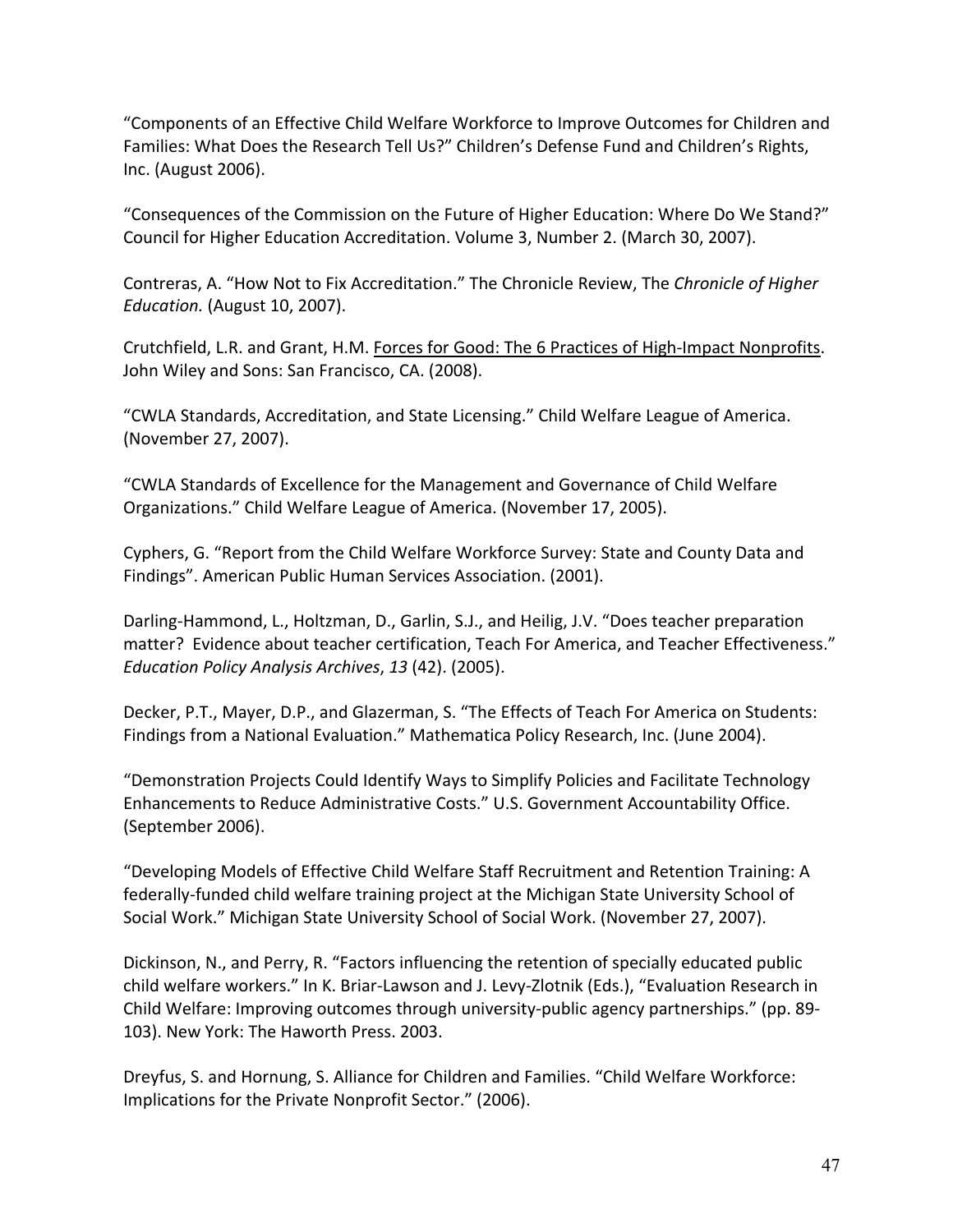Edgar, J. "Gaining Momentum: Comprehensive Child Welfare Reform Takes Hold in Massachusetts. A Report on Lessons Learned." Massachusetts Department of Social Services. (April 2006).

Ellett, A., Ellet, C. and Rugutt, J.K. "A Study of Personal and Organizational Factors Contributing to Employee Retention and Turnover in Child Welfare in Georgia: A Report Prepared for the Georgia Department of Human Resources/Division of Family and Children Services." (2003).

Ellett, A.J. "Human Caring, Self-Efficacy Beliefs, and Professional, Organizational Culture Correlates of Employee Retention in Child Welfare." Unpublished doctoral dissertation, Louisiana State University, Baton Rouge, LA. (2000).

Ellett, A. and Leighninger, L. "Deprofessionalization in Child Welfare: Historical Analysis and Implications for Social Work Education." Presented at the annual program meeting of the Council of Social Work Education in Orlando, FL. (March 7, 1998).

Ellett, C. and Ellett, A. "Statewide study of child welfare personnel: Who stays, who leaves, who cares?" Paper presented at Child Welfare Partnership Conference, Memphis, TN. (September, 27, 1996).

Employee Recruitment and Retention. (2007).

"Engaging Families to Enhance Child Well-Being and Safety and to Help Families Succeed (Improving the fine "art" of frontline practice)." Community Partnerships in Child Welfare. (January 2006).

"Factors Influencing Retention of Child Welfare Staff: A Systematic Review of Research." Annie E. Casey, Institute for the Advancement of Social Work Research, the University of Maryland School of Social Work Center for Families, and Institute for Human Services Policy. (2005).

The Federal Reserve and The Brookings Institution. "The Enduring Challenge of Concentrated Poverty in America: Case Studies from Communities Across the U.S." (October 2008).

Flower, C., McDonald, J. and Sumski, M. "Review of Turnover in Milwaukee County Private Agency Child Welfare Ongoing Case Management Staff." (2005).

Fook, J. "Critical Social Work: The Current Issues." Qualitative Social Work, Research and Practice. 2, 2. La Trobe University, Australia. (June 2003).

Goerge, R., Dilts, J., Yank, D.H., Wasserman, M., and Clary, M. "Chicago Children and Youth 1990-2010: Changing Population Trends and Their Implications for Services." Chapin Hall Center for Children at the University of Chicago. Chicago, IL. (2007).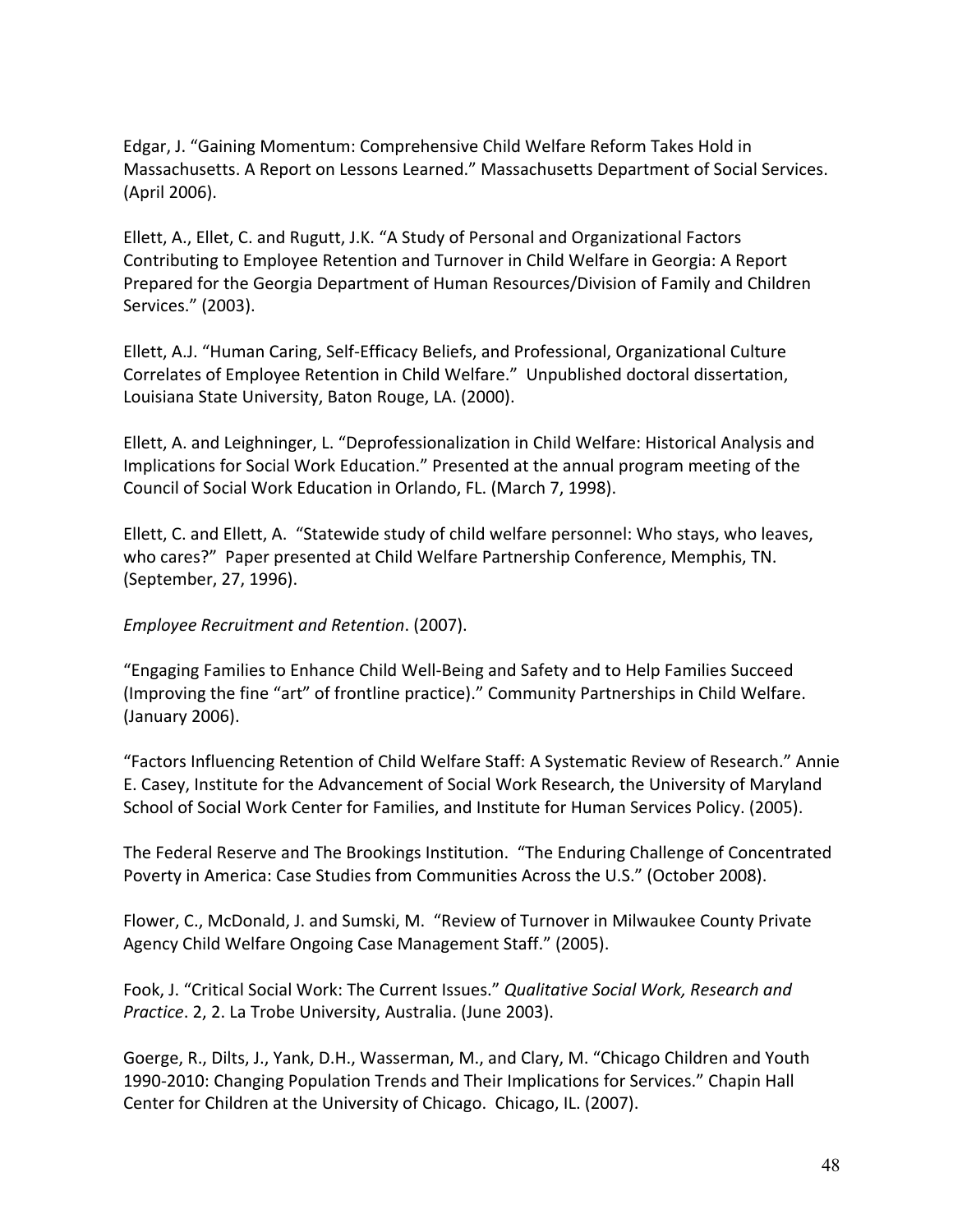Goldman, J., Salus, M.K., Wolcott, D., and Kennedy, K.Y. "A Coordinated Response to Child Abuse and Neglect: The Foundation for Practice." U.S. Department of Health and Human Services. Administration for Children and Families. (2003).

Gordon, R. "What Democrats Need to Say About Education." The New Republic. (June 6, 2005 - June 13, 2005).

Green, Anna. "Evidence-based and best practices/programs in child welfare: Bibliography." Alliance for Children and Families. (January 2006).

Greenwell, Megan. "Applicants Flock to Teach For America." The Washington Post, December  $6, 2008.$ 

Gross, J. and Hawkins, M. "Taking Social Services Education to a New Degree: A Collaborative Model between Girls and Boys Town and Bellevue University." Alliance for Children and Families. Families in Society: The Journal of Contemporary Social Services. 88, 2. (April - June  $2007$ ).

"Guide to a Proposed Practice Model for Working with Families Right from the Start." Massachusetts Department of Social Services. (Fall 2005).

Hanssens, D., Thorpe, D. and Finkbeiner, C. "Marketing When Customer Equity Matters." Harvard Business Review. (May 2008).

Heckman, J. and Masterov, D. "The Productivity Argument for Investing in Young Children" working paper. The University of Chicago. (September 30, 2004).

Heinz, Patrice A. "Scanning the Horizon: Trends, Developments, and Innovations Impacting the Future of Child and Family Services." Alliance for Children and Families. 2005.

"HHS Could Play a Greater Role in Helping Child Welfare Agencies Recruit and Retain Staff." GAO-03-357. U.S. Government Accountability Office. (March 31, 2003).

"Hired for Good. Quality Human Services Through Innovative Human Resource Management." 3, 1. Center for the Study of Social Policy. (Winter 2006).

Hokhale, J. "The Public Finance Value of Today's Children (and Future Generations)," working paper for the Invest in Kids Working Group, Committee for Economic Development. (2003).

"Human Resource Management: Innovation in Selected Jurisdictions." Center for the Study of Social Policy. (2002).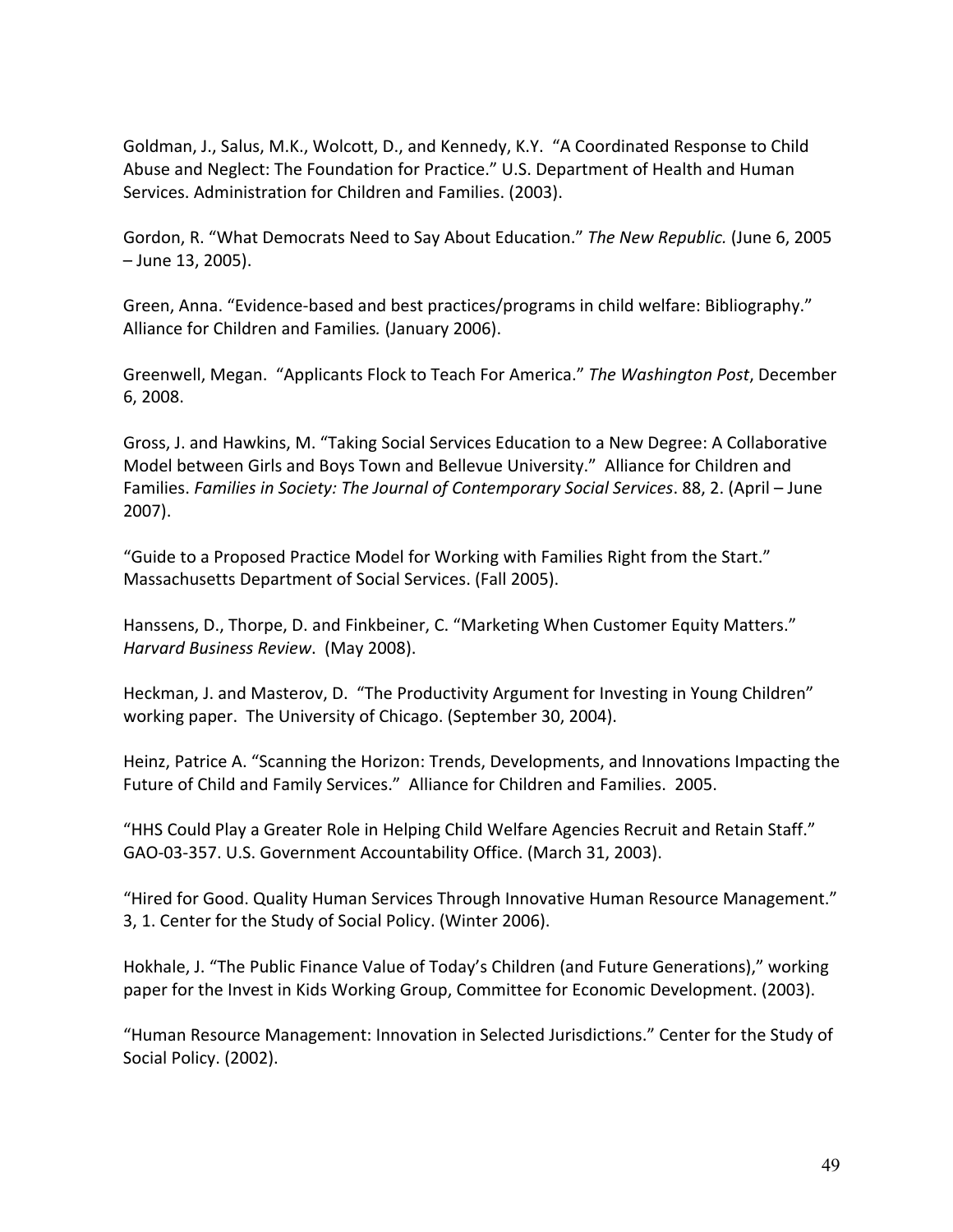"IASWR Research Brief 2." Child Welfare Workforce Series. Institute for the Advancement of Social Work Research. (July 2005).

"Improving the Child Welfare Workforce: Lessons Learned from Class Action Litigation." Children's Rights and National Center for Youth Law. (February 2007).

"Improving the Quality of Human Services Through Results-Oriented Human Resource Management." Center for the Study of Social Policy. (2002).

"Improving Social Service Programs, Training and Technical Assistance Information Would Help Address Long-standing Service-Level and Workforce Challenges." U.S. Government Accountability Office. (October 2006).

"Increasing State and Local Capacity for Cross-Systems Innovation: Assessing Flexibility and Opportunities Under Current Law." Center for Law and Social Policy and the Hudson Institute. (January 2005).

"Innovations in State Policy: Fact Sheets." National Council of State Legislatures. (May 2005).

"In Search of Staff for Child Welfare."U.S. Department of Health and Human Services, Children's Bureau. (1960).

Iversen, R.R., Gergen, K.J. and Fairbanks, R.P. "Assessment and Social Construction: Conflict or Co-Creation?" British Journal of Social Work. 35, 689-708. Oxford University Press. (2005).

"Job Turnover in Child Welfare and Juvenile Justice: The Voices of Former Frontline Workers." Cornerstones for Kids. National Council on Crime and Delinquency." (2006).

Johnson, N., Oliff, P., and Koulish, J. "Facing Deficits at Least 40 States Are Imposing or Planning Cuts that Hurt Vulnerable Residents". Center on Budget and Policy Priorities. (February 10, 2009).

"Justice for Children: Changing Lives by Changing Systems - A National Call to Action" National Judicial Leadership Summit on the Protection of Children. Bloomington, MN. (September 23-25, 2005).

Kagan, S., Tarrant, K., Carson, A., and Kauerz, K. "The Early Care and Education Teaching Workforce: At the Fulcrum." National Center for Children and Families for Cornerstones for Kids. Houston, TX. (November 2006).

Kane, T.E., Rockoff, J.E., and Staiger, D.O. "What does certification tell us about teacher effectiveness? Evidence from New York City." Working Paper 11844. National Bureau of Economic Research. (March 2006).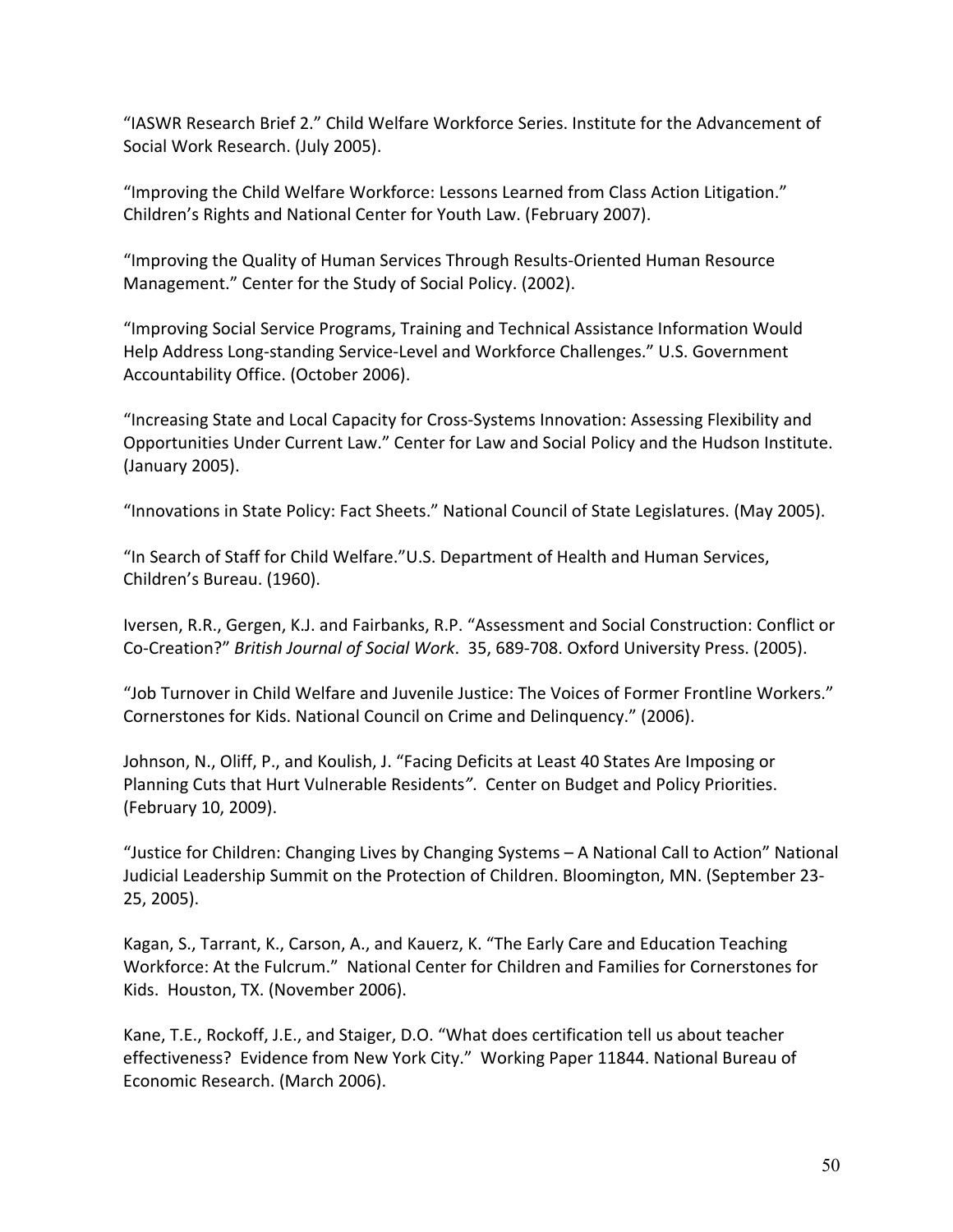"KIDSCOUNT Data Book." Annie E. Casey Foundation. (July 2007).

Kopp, W. One Day All Children. Public Affairs, NY Perseus Book Group, Cambridge, MA. (2003).

"Labor Management Cooperation in the Public Sector." International Personnel Management Association, National Public Employer Labor Relations Association. (2000).

Laczko-Kerr, I., and Berliner, D. "The effectiveness of Teach For America and other undercertified teachers on student academic achievement: A case of harmful public policy." Education Policy Analysis Archives, 10. (2002).

Land, K.C. "The Foundation for Child Development Child and Youth Well-Being Index (CWI), 1975-2004, with Projections for 2005." Duke University. Durham, NC. (2006).

Lawson, H.A. and Claiborne, N. "Planning to Reduce Workforce Turnover in New York State's Public Child Welfare System: Developing Knowledge, Lessons Learned, and Emergent Priorities." Social Work Education Consortium. (2005).

Lengyel, T., Hornung, S., and Heinz, P. "Prospects and Promise for a National Child Welfare Workforce Database." (Briefing paper) Severson Center and Department of Research and Evaluation Services, Alliance for Children and Families. (September 30, 2001).

Levin, J., Mulhern, J., Schunck, J. "Unintended Consequences: The Case for Reforming the Staffing Rules in Urban Teachers Union Contracts." The New Teacher Project. (2005).

Levin. J. and Quinn, M. "Missed Opportunities: How We Keep High-Quality Teachers Out of Urban Classrooms." The New Teacher Project. (2003).

Lewis, M. The New New Thing: A Silicon Valley Story. W.W. Norton and Company, Inc., New York, NY. (2000).

Light, P.C. "Missed Connections: Student Disinterest in the Caring Service." Washington, D.C.: The Brookings Institution. (May 2002).

Light, P.C. "The Health of the Human Services Workforce." Executive Summary. Center for Public Service, the Brookings Institution and the Wagner School of Public Service, New York University. (March 2003).

Maine Child Welfare Supervisory Academy Competency Model. (October 10, 2006).

McCart, L. "Investing in Family Self-Sufficiency." U.S. National Governors' Association, Human Resources Policy Studies Center for Policy Research. (1992).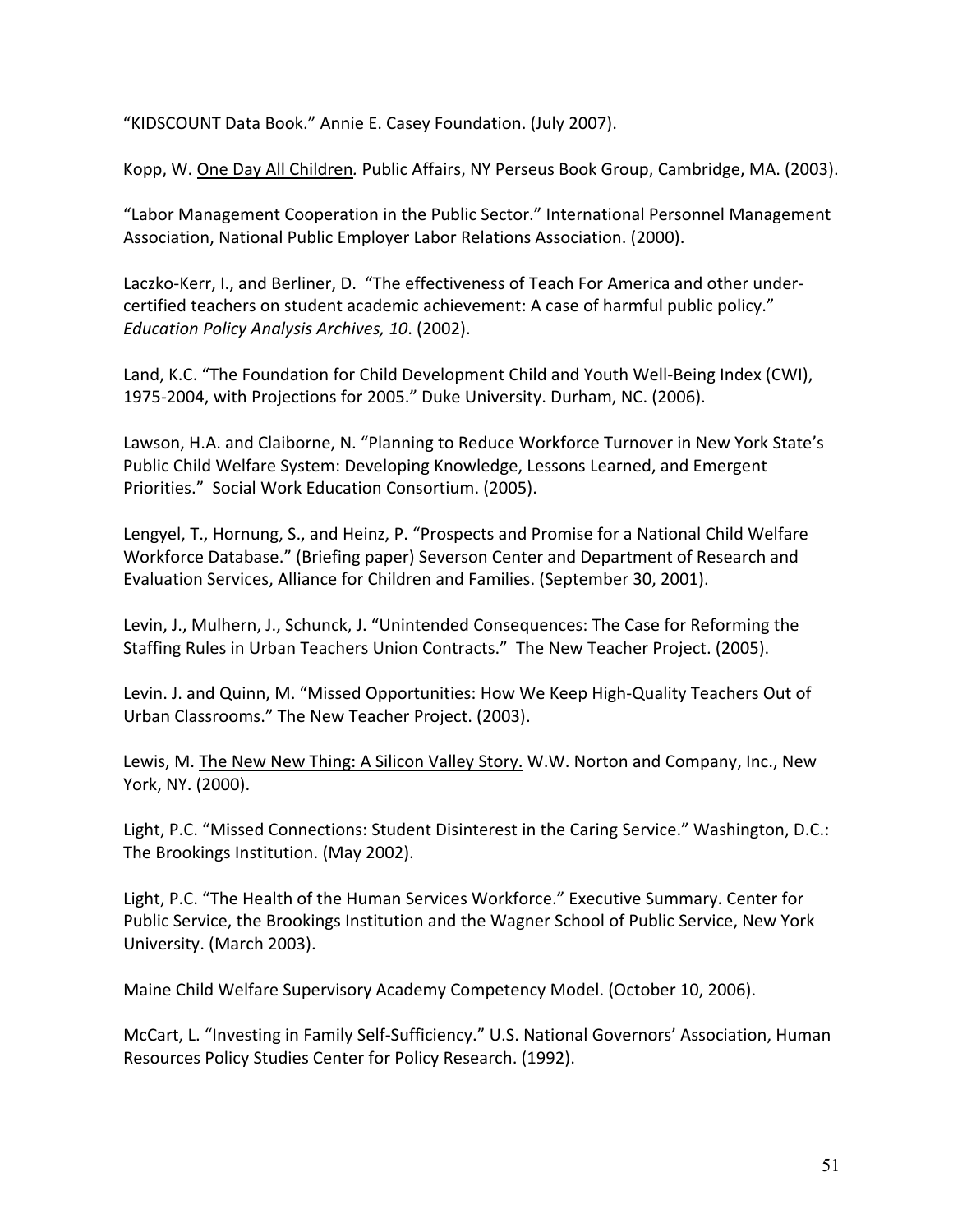McDermott, Chairman J. Congressional Hearings, Subcommittee on Income Security and Family Support, Committee on Ways and Means, U.S. House of Representatives, 110<sup>th</sup> Congress. 2<sup>nd</sup> Session. (May 15, 2007).

McKenzie, J., McKenzie, J., and Jackson, R. "Staff retention in child and family services: Recruiting and selecting the right staff." Workbook 6. Michigan State University School of Social Work. McKenzie Consulting, Inc. (July 7, 2007).

Meagher, G. and Parton, N. "Modernising Social Work and the Ethics of Care." Social Work and Society, 2(1). (2004).

Menkes, J. Executive Intelligence. Harper Collins Publishers, LLC, New York, NY 10022. (2005).

"Minimum Education Required by State Child Welfare Agencies, Percent, by Degree Type, 1998.": State Child Welfare Agency Survey. Child Welfare League of America. (1999).

Mishel, L. et al., "The State of Working America." Economic Policy Institute. (2004-2005).

Nauer, K., White, A., and Yerneni, R. "Strengthening Schools by Strengthening Families: Community Strategies to Reverse Chronic Absenteeism in the Early Grades and Improve Supports for Children and Families." Center for New York City Affairs, The New School for Management and Urban Policy. (October 2008).

Nelson, D.W. "Who's Taking Care? Advocasey Examines the Staffing Crisis in Children and Family Services." Advocasey, Annie E. Casey Foundation. 6, 1. (Spring 2004).

Ness, M. Lessons to Learn: Voices from the Frontlines of Teach For America. RoutledgeFarmer: New York, NY. (2004).

N. Johnson, P. Oliff, and J. Koulish. Center on Budget and Policy Priorities. "Facing Deficits At Least 40 States Are Imposing Or Planning Cuts That Hurt Vulnerable Residents." (February 10,  $2009$ ).

Newport, G. "Social Marketing: Changing Behavior," Christine Durand, Minnesota Council of Nonprofit Organizations. Nonprofit Quarterly. (Fall 2005).

"No Dream Denied: A Pledge to America's Children." National Commission on Teaching and America's Future. (2003).

"Nonprofit Sector Workforce Coalition Evaluation Report."American Humanics, Inc. (April  $2007$ ).

Nyce, S. and Schieber, S. "The Decade of the Employee: The Workforce Environment in the Coming Decade." Watson Wyatt Worldwide. (2001).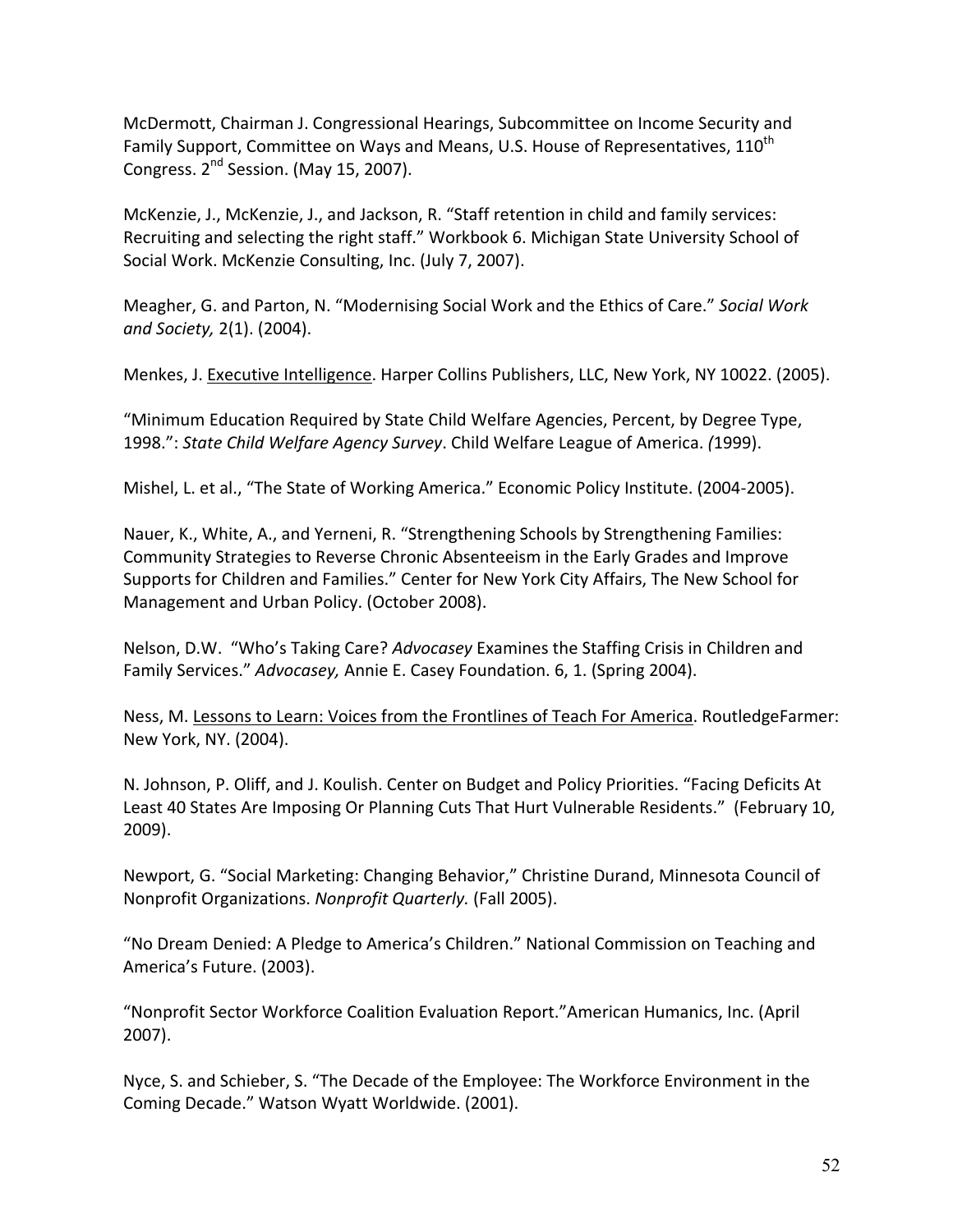Parton, N. and O'Byrne P. "What Do We Mean by "Constructive Social Work?" Critical Social Work, 1 (2). (Fall 2000).

Parent, M. Turning Stones: My Days and Nights with Children at Risk. Fawcett Columbine Ballentine Publishing Group, New York, NY (1998).

Powell, W.E., Editor. "Fearsome Possibilities: Yes, But." Alliance for Children and Families. Families in Society: The Journal of Contemporary Social Services. Vol. 89, No. 1 (2008).

"The Problem at the Frontline of Human Services: Building a Case for a National Priority." Annie E. Casey Foundation. 2000.

"Profile of Accreditation." Fact Sheet #1. Council for Higher Education Accreditation. (October 2008).

Pynes, Joan E. Implementation of Workforce and Succession Planning in the Public Sector. Public Personnel Manager. (Winter 2004).

The R&R Project: Child Welfare Staff Recruitment and Retention: An Evidence-Based Training Model. (November 27, 2007). ssw.unc.edu/jif/rr.

"Recruitment and Retention of Child Welfare Workers 2005-2007 (a bibliography)." Child Welfare Information Gateway. (2007).

Reed, D., Lally, J.R., and Quiett, D. "Why Are We Replacing Furniture When Half the Neighborhood is Missing?" Nonprofit Quarterly. (Winter 2005).

"Research Bibliography: Relations Between Workforce Development and Child Outcomes in Four Human Service Sectors." Harvard Family Research Project. (November 27, 2007).

"Research Roundup: Child Welfare Workforce." Child Welfare League of America. (September  $2002$ ).

Rosenmad, M. "A Call for National Service." The Chronicle of Philanthropy, 74, 1, 124-136. (October 26, 2007).

"Rethinking child welfare practice under the Adoption and Safe Families Act of 1997. A resource guide." U.S. Department of Health and Human Services. Administration for Children and Families. (November 2000).

School Social Work: Issue Fact Sheets. National Association of Social Workers. (August 24,  $2007$ ).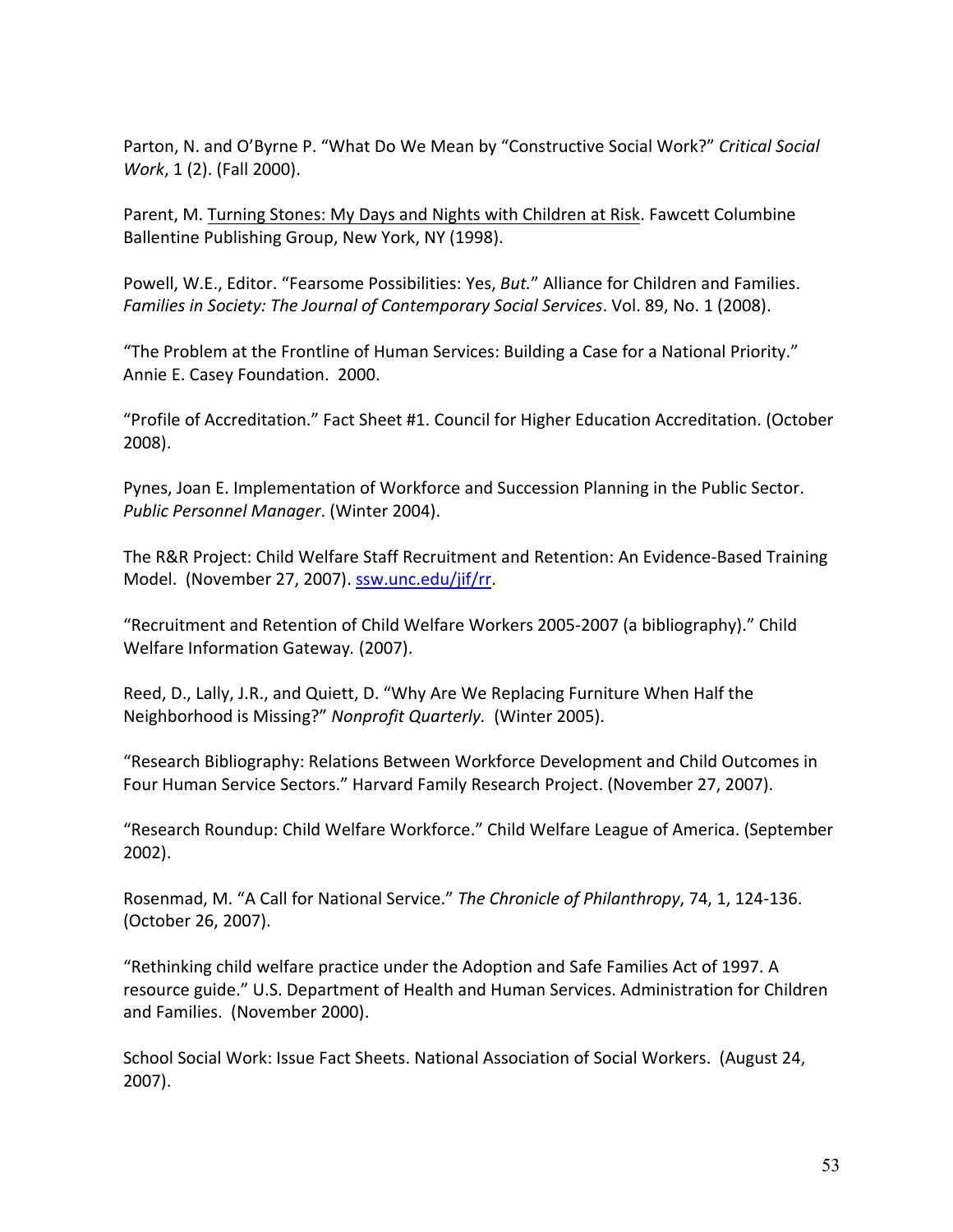Schorr, A. "The Bleak Prospect for Public Child Welfare." Social Service Review, 124-136. (March 2000).

Schorr, L.B. Common Purpose: Strengthening Families and Neighborhoods to Rebuild America. Doubleday, New York, NY. (1997).

"Self-Assessment Workbook for Building a Stable and Quality Child Welfare Workforce." Center for the Study of Social Policy. (2003).

"Social Work Laws and Regulations Database." Association of Social Work Boards.

"Standards for Supervision in Child Welfare." Office of Child and Family Services and Maine Child Welfare Training Institute. (November 2005).

Stanfield, Rochelle. "Just-in-Time Hiring: Caseloads in the State of Michigan." Advocasey, Annie E. Casey Foundation. 6 (1), 18-25. (Spring 2004).

St. George, D. and Dvorak, P. The Washington Post. "Child Neglect Cases Multiply as Economic Woes Spread." (December 29, 2008).

Strolin, J.S., McCarthy, M., Lawson, H., Smith, B., Caringi, J., and Bronstein, L. "Should I Stay or Should I Go?: A comparison study of intention to leave among public child welfare systems with high and low turnover rates." Child Welfare, 87 (4): 125-143. (2008).

"Supporting the Caseworker Panel Interview Process: A Manual for Office Staff." Maine Department of Health and Human Services and Muskie School of Public Service, University of Southern Maine. (November 2005).

"Supportive Supervision." Office of Child and Family Services and Maine Child Welfare Training Institute. (November 2005).

Teach For America. www.teachforamerica.org.

"Teacher Effects and Teacher Effectiveness: A Validity Investigation of the Tennessee Value Added Assessment System." National Education Association. (2003).

"Teacher Recruitment and Retention." The Special EDge. 19, 3. (Summer 2007).

"Teacher Retention Key to Teacher Shortage Crisis." National Education Association. (2003).

"Tipping the Scales of Justice." First Star Review, Issue 1, Vol. 3. (Fall 2005).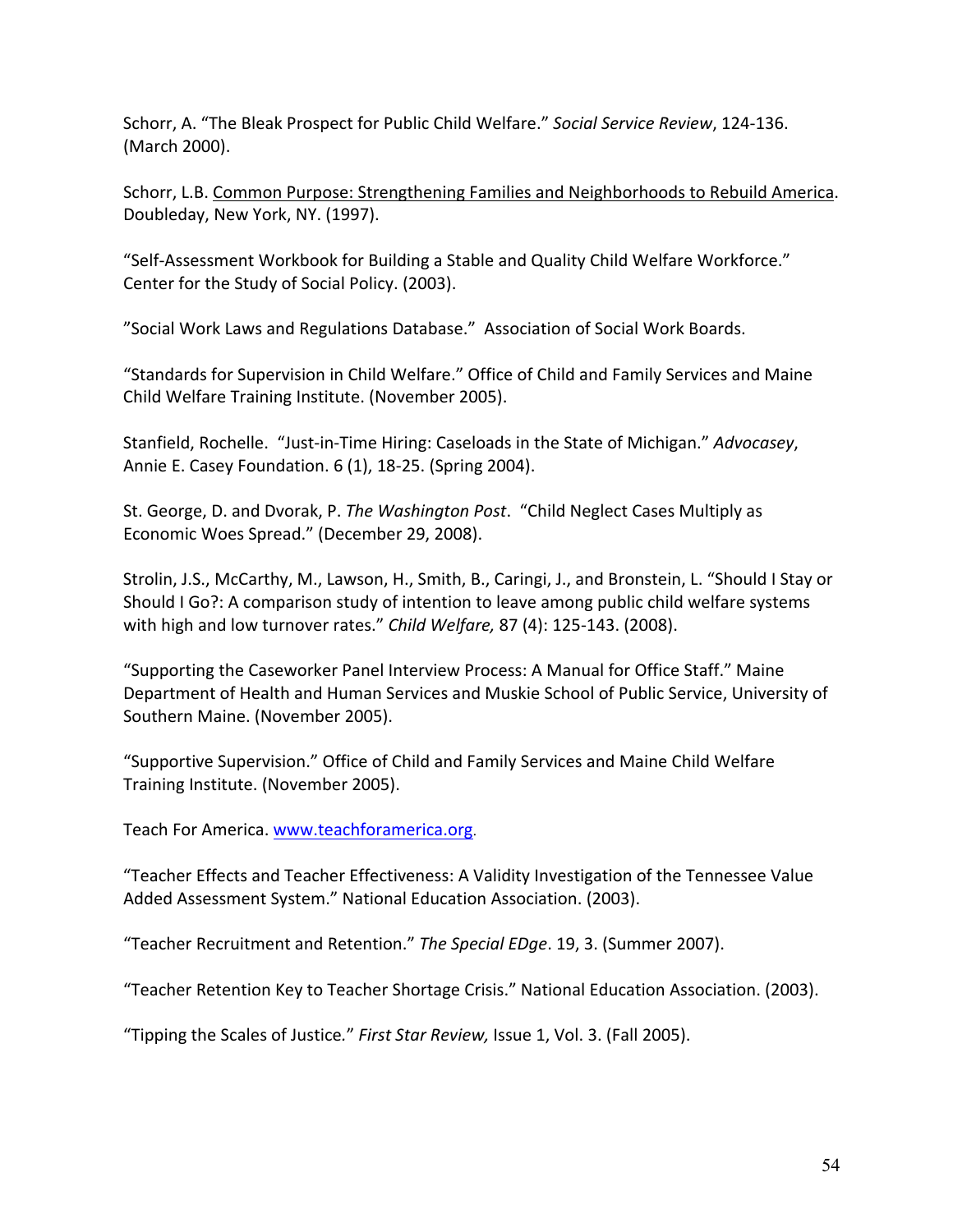"Turning the Tide: Final Report for Phase 1 and 2 A National Campaign to Recruit and Retain Talented Diverse Young Adults in Nonprofit Human Service Careers." Public Allies and the Alliance for Children and Families. (March 6, 2007).

"The Turnover Tool Kit: A Guide to Understanding and Reducing Employee Turnover." CPS Human Resource Services. (May 2006).

"Understanding the Afterschool Workforce: Opportunities and Challenges for an Emerging Profession." National After School Association for Cornerstones for Kids. (August 2006).

"The Unsolved Challenge of System Reform: The Condition of the Frontline Human Services Workforce." Annie E. Casey Foundation. (March 2003).

Welte, C.M. "Major Federal Child Welfare Laws." CASAnet Resources. (2005).

Whitaker, T., Reich, S., Reid, L.V., Williams, M., and Woodside, C. "If You're Right for the Job, It's the Best Job in the World." Child Welfare Section Connection, National Association of Social Workers. (Summer 2004).

Whitaker, T., Weismiller, T., and Clark, E. "Assuring the Sufficiency of a Frontline Workforce: A National Study of Licensed Social Workers." National Association of Social Workers, Center for Workforce Studies. (March 2006).

"Who's Taking Care." Advocasey, Annie E. Casey Foundation. Vol. 6, No. 1. (Spring 2004).

Wiley, J.D. Address to Council on Higher Education Accreditation Annual Conference. University of Wisconsin - Madison. January 24, 2006.

"Workforce Development Initiative." Child Welfare League of America. (November 27, 2007).

"Workforce Issues in the Nonprofit Sector." American Humanics, Inc. (February 2006).

"The Workforce Partnership: Human Service and Human Resources." CPS Human Resource Services. (May 2006).

"Workforce Planning Guide: Recruiting and Retaining a Skilled Workforce." State of Wisconsin.

"Workforce Planning Tool Kit (includes Strategy Assessment, Environmental Scans and Assessments, Gap Analysis, Gap-Closing Strategies, Competencies)." Cornerstones for Kids. (December 2007-January 2008).

Wulczyn, F. and Orlebeke, B. "Getting What We Pay For: Do Expenditures Align with Outcomes in the Child Welfare System?" Chapin Hall Center for Children at the University of Chicago. Issue Brief 106. (March 2006).